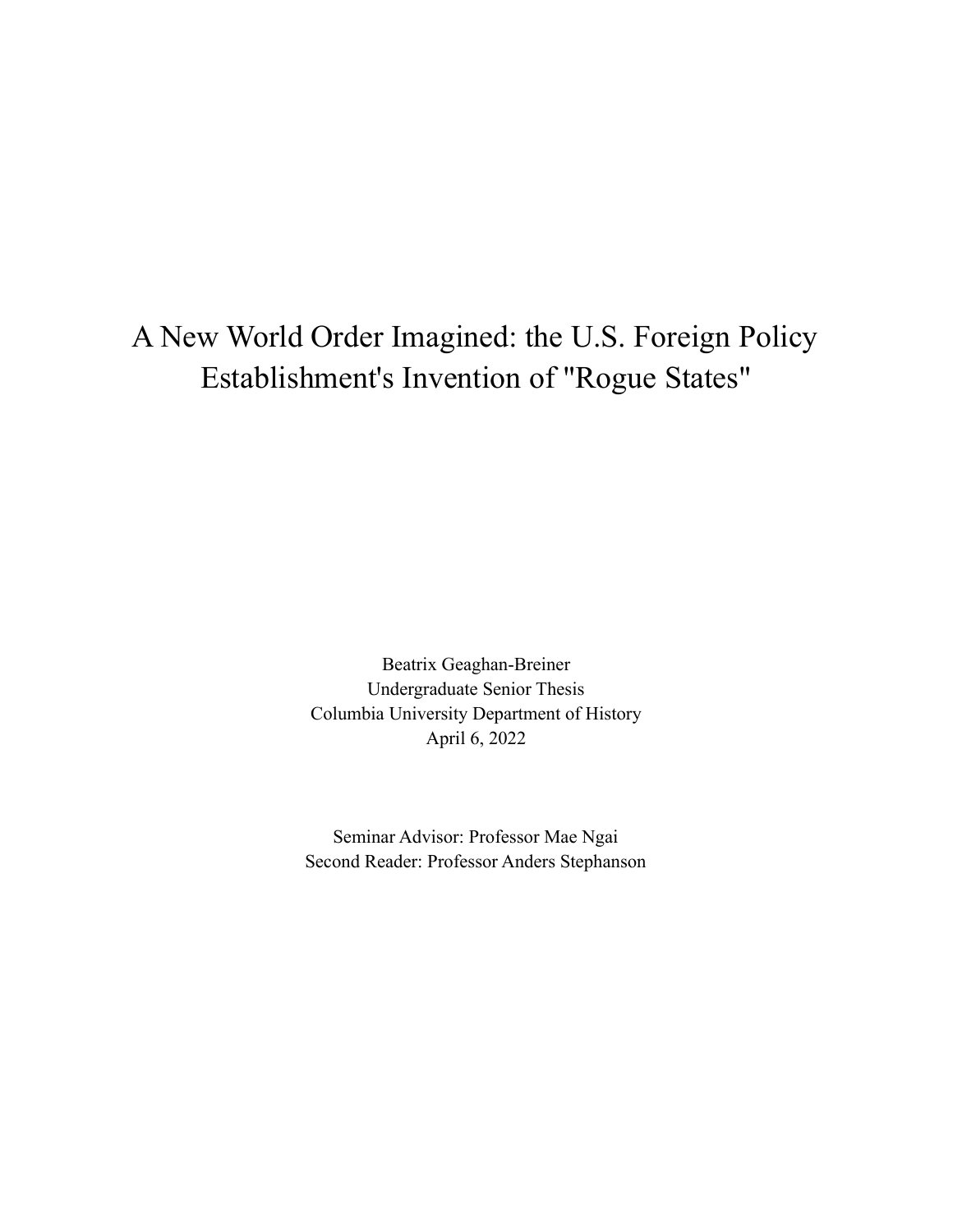#### **Contents**

| Acknowledgements                                             |    |
|--------------------------------------------------------------|----|
| Introduction                                                 |    |
|                                                              |    |
| I. "Where did all our villains go?"                          |    |
| America's Identity Crisis in the Twilight of the Cold War    | 11 |
|                                                              |    |
| II. In Search For a New Paradigm                             |    |
| The Rise of the New Democrats and a Successor to Containment | 26 |
|                                                              |    |
| III. "Foreign Policy as Social Work"                         |    |
| Rogue States and the Specter of Isolationism                 | 44 |
|                                                              |    |
| Conclusion                                                   | 56 |
|                                                              |    |
| Bibliography                                                 | 60 |
|                                                              |    |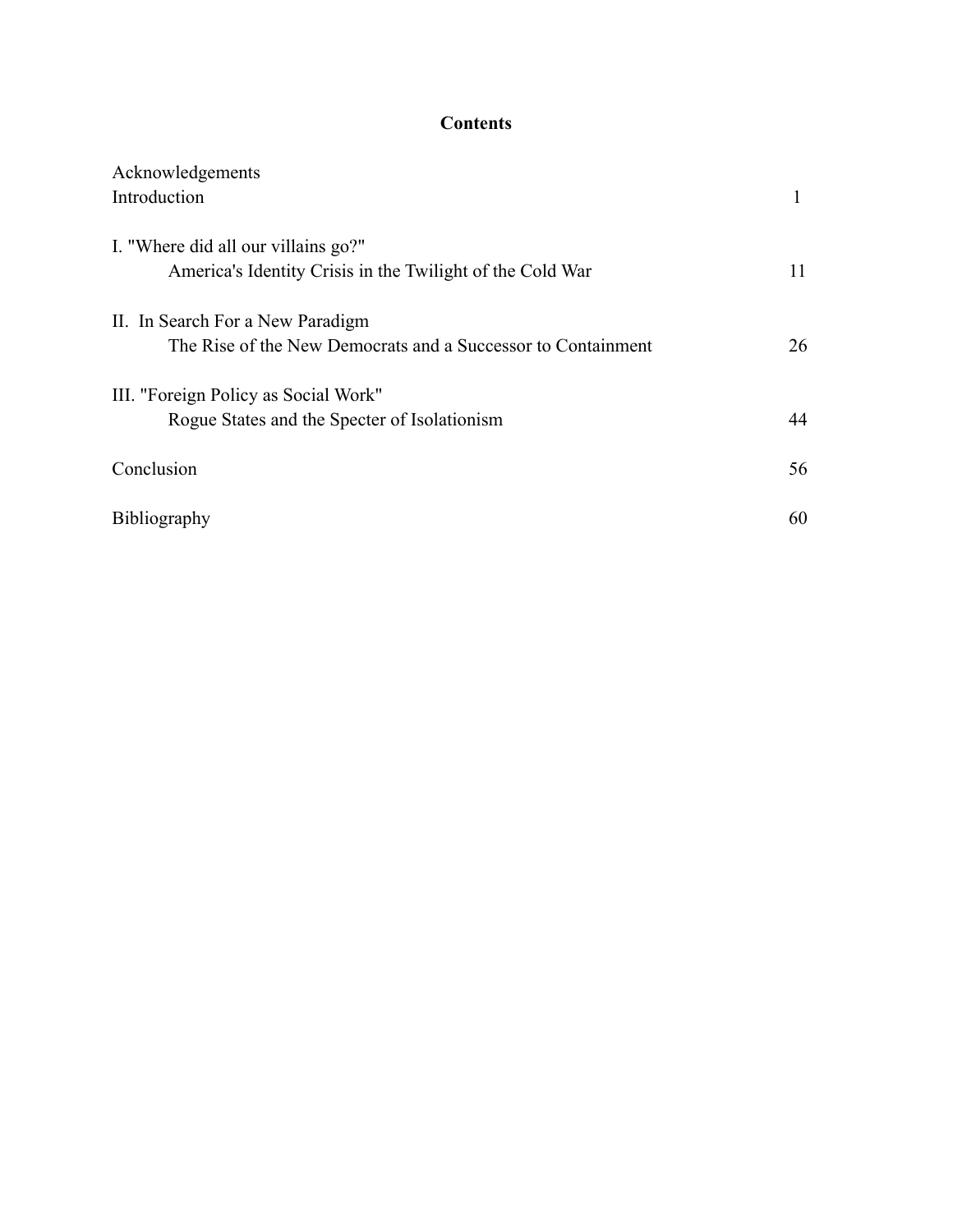#### **Acknowledgments**

This thesis project would not be possible without the support of my professors, mentors, family, and friends. First, I would like to thank my Second Reader, Professor Stephanson. Professor Stephanson's seminar, Problems in International History, provided me with the foundation to pursue historical scholarship. Throughout my research process, Professor Stephanson challenged me to ask the right questions and to study my subject *empirically*. My seminar instructor Professor Ngai helped me turn my research questions into a concrete action plan. I will always be inspired by her historical wisdom and her diligence in archival research.

In the early days of my project, I was lucky to have the guidance of Stephen Wertheim. His fantastic book *Tomorrow the World: The Birth of U.S. Global Supremacy* sparked my interest in the U.S. foreign policy establishment and its debates about America's role in the world. Thank you also to Michael Klare, who wrote *Rogue States and Nuclear Outlaws: America's Search for a New Foreign Policy*, for offering his expertise on the rogue state concept and helping me formulate my own approach. Thank you to Lora Lumpe for introducing me to Klare. Thank you to John Lewis Gaddis for sending me excerpts of his personal journal to aid my research on the Council on Foreign Relations project that I examine in Chapter One.

Another big thank you to my parents and three sisters — Charlotte, Meredith, and Julia— for their endless support. Thank you also to my peers in Professor Ngai's thesis seminar. I could not have asked for a better group of students to share this thesis experience with. Above all, I want to thank Columbia, and especially the Columbia History Department, for bringing me on the most exciting intellectual journey and igniting my interest in the study of the past. Thank you to Princeton University for making its impressive archives accessible to me. Finally, thank you to the trusty Butler Library stacks, where most of the writing and researching for this thesis took place.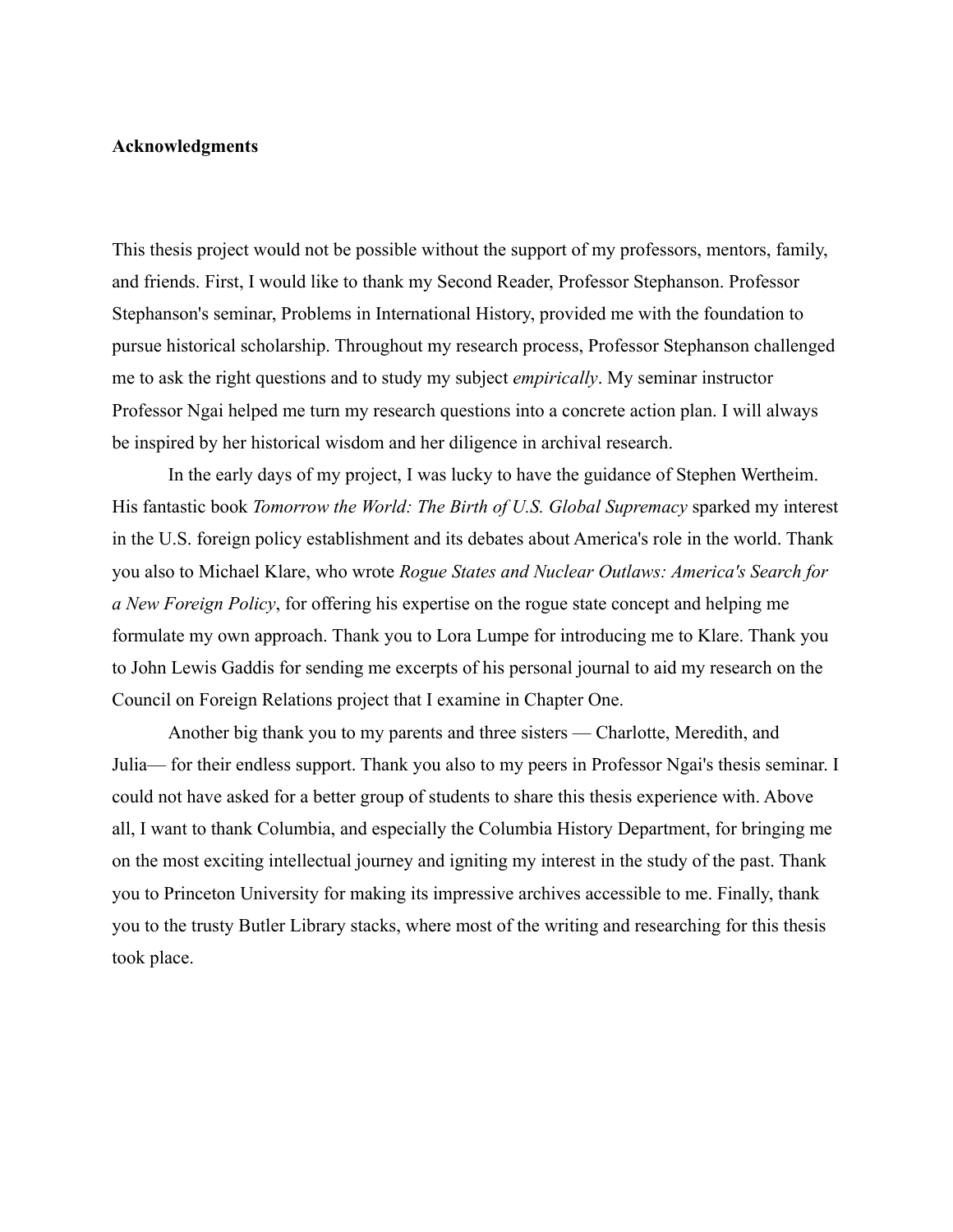*We are going to do a terrible thing to you — we are going to deprive you of an enemy.* -Georgy Arbatov, Senior Advisor to Mikhail Gorbachev, speaking to U.S. counterparts, 1988<sup>1</sup>

*Who are the villains in our national life? And if we become unsure of that, well then, who are we?* -Charles Paul Freund, 1988<sup>2</sup>

> *The end of the Cold War did not bring us to the millennium of peace.* -President William J. Clinton, September 27th, 1993<sup>3</sup>

<sup>1</sup> Dominic Tierney, "'We Are Going to Deprive You of an Enemy," *The Signal,* January 10, 2021, <https://www.thesgnl.com/2021/01/cold-war-georgi-arbatov/>.

<sup>2</sup> Charles Paul Freund, "Where Did All Our Villains Go?" *Washington Post,* December 11, 1988.

<sup>&</sup>lt;sup>3</sup> William J. Clinton, "Remarks to the 48th Session of the United Nations General Assembly in New York City," 1993, in *Public Papers of the Presidents of the United States: William J. Clinton, Book II \**Washington, D.C.: United States Government Printing Office, 1994), 1615.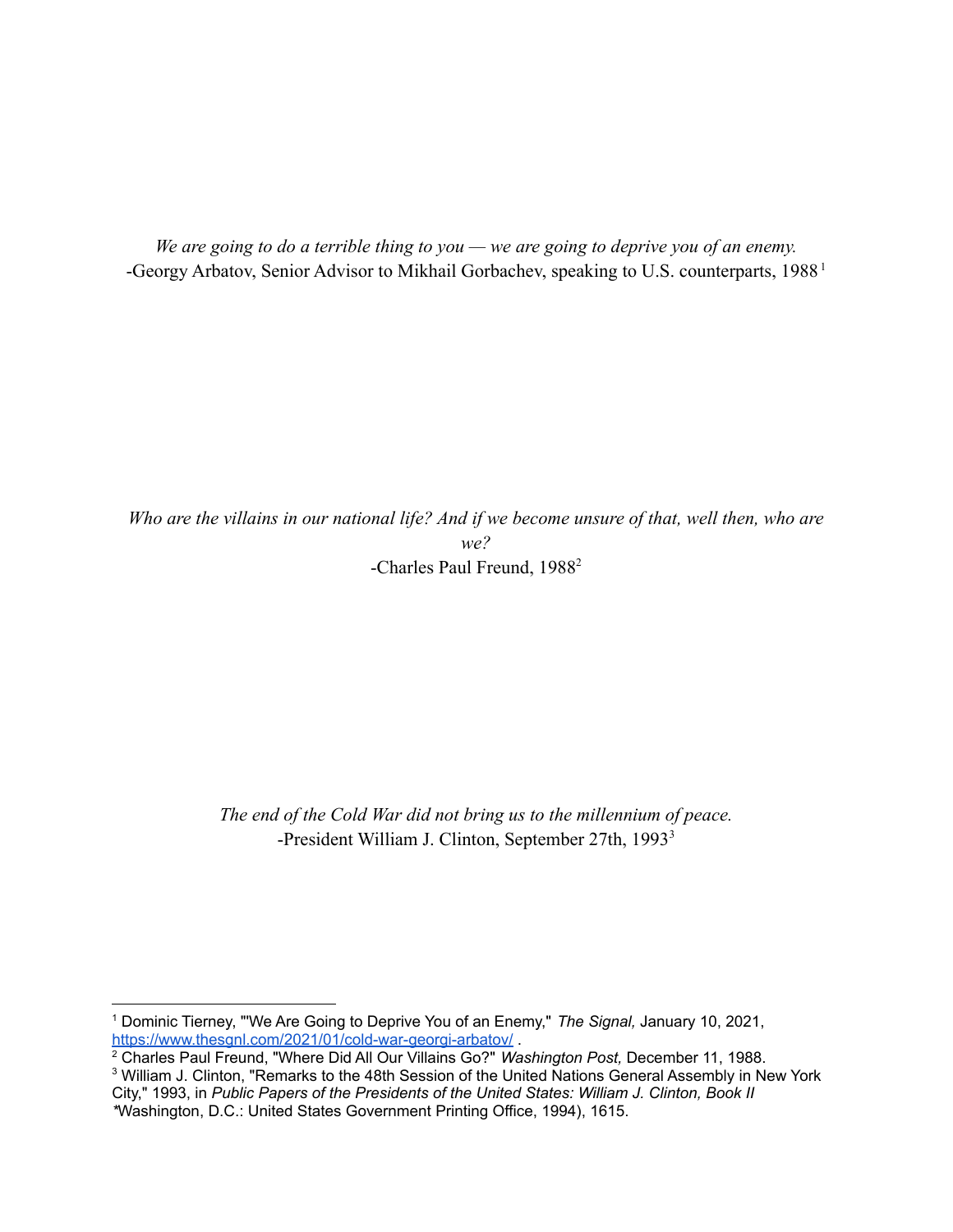### Introduction

On a Thursday morning in February of 1998, Secretary of State Madeleine Albright walked into a lecture classroom full of cheering Tennessee State University students. They had come to hear her speak about U.S. policy toward Iraq. At the time, Saddam Hussein was continuing to block United Nations weapons inspectors from accessing eight sites in Iraq. Albright began her lecture by describing what she saw as the four categories of states in the international system. The first group, she claimed, was composed of countries who "understand the rules" and follow them. The second group was made up of what she called "countries in transition," which had previously been part of empires and strove to join that first group. "The third group," Albright said, "are the *rogue states* — those that not only do not have a part in the international system, but whose very being involves being outside of it and throwing, literally, hand grenades inside in order to destroy it." The fourth group were failed states which had no structure whatsoever. According to Albright, the long term goal of U.S. foreign policy should be to bring all of the world into that first group. In order to do so, the United States needed to "isolate the rogues and then try to reform them."<sup>4</sup>

Over the course of the 1990s, American foreign policy thinkers and policymakers categorized a group of states — usually Iraq, Iran, Libya, and North Korea — as its own distinct class of states in the international system. These states were cast as "rogue states," states which behaved dangerously and erratically, did not abide by international law, exported terrorism, and

<sup>4</sup> Madeleine Albright, "Remarks at Tennessee State University," Speech, Nashville, Tennessee, February 19, 1998, U.S. Department of State Web Archive, <https://1997-2001.state.gov/statements/1998/980219b.html> (emphasis added).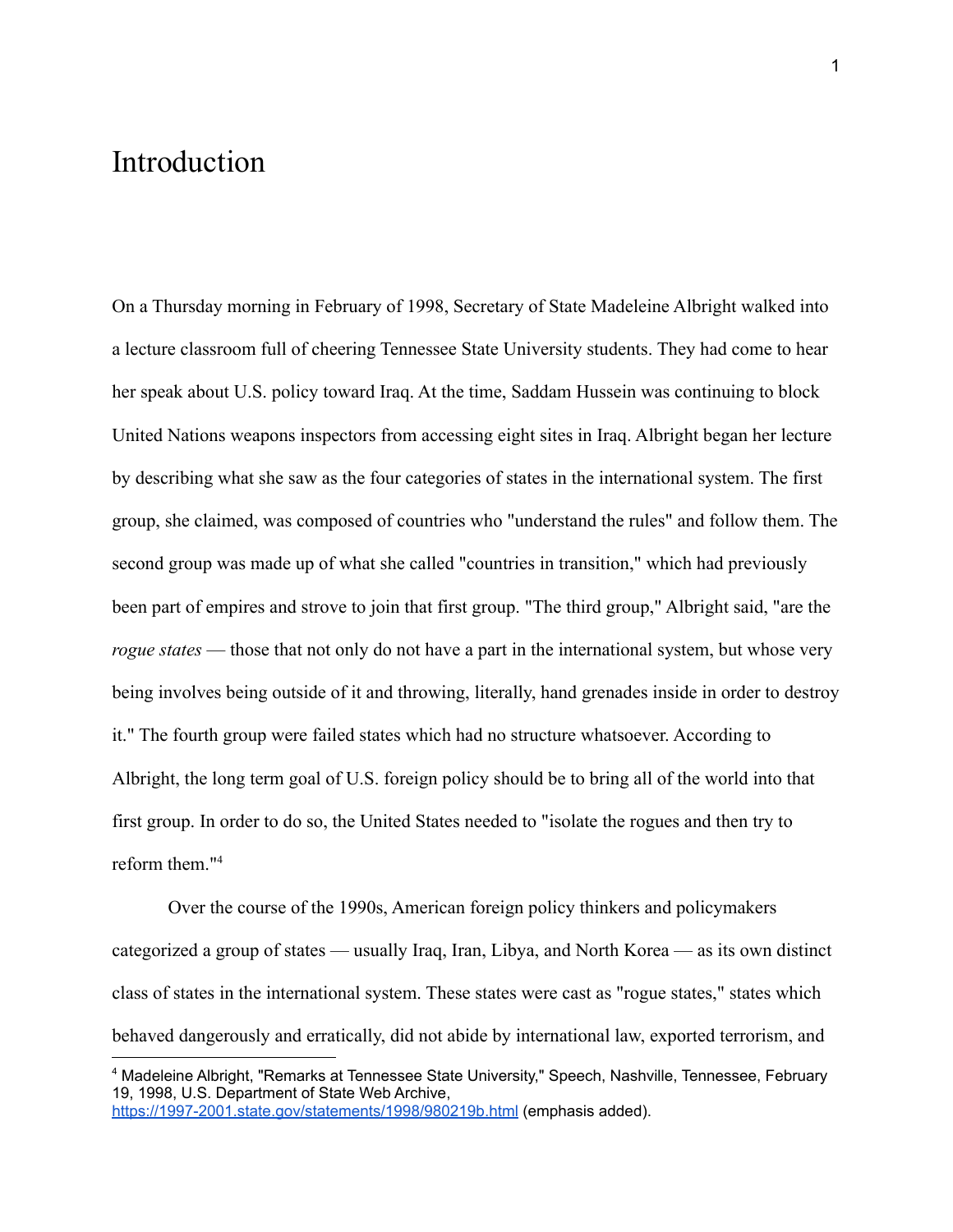pursued weapons of mass destruction. According to those who used the term, "rogue states" did not only oppose the liberal international order; their very existence threatened to obliterate it.

The word "rogue" is derived from *rogare*, the Latin word for "to ask, to beg." At some point, *rogare* shifted into *roger*, a mid-sixteenth century English word used to describe a begging vagrant who pretends to be a poor scholar from Cambridge or Oxford. "Rogue" is likely a shortened version of *rogare*, and came to be used from the sixteenth to eighteenth centuries to mean "an idle vagrant" or "a dishonest, unprincipled person; a rascal, a scoundrel." At the beginning of the nineteenth century, the figurative term "rogue elephant" emerged. A rogue elephant was an elephant that lived apart from the herd and had "savage or destructive tendencies." By the second half of the twentieth century, "rogue" came to mean "without control or discipline; behaving abnormally or dangerously; erratic, unpredictable."<sup>5</sup>

The concept of rogue states is rooted in earlier American traditions of "evilizing" the enemy.<sup>6</sup> Ronald Reagan called the Soviet Union the "evil empire," and before that, Franklin D. Roosevelt portrayed Nazi Germany and Japan as "powerful and resourceful gangsters" who banded together to dominate the world.<sup>7</sup> Such evilization served to mobilize public support for war and characterize international politics as a clash between good and evil. American policymakers' demonization of the Soviet Union during the Cold War was aptly described by French philosopher Raymond Aron as the "mobilization of moralism," without which, according

<sup>&</sup>lt;sup>5</sup> "rogue, n. and adj.," OED Online, December 2021, Oxford University Press. <https://www.oed.com/viewdictionaryentry/Entry/166894>.

<sup>6</sup> Harald Müller, "Evilization in Liberal Discourse: From Kant's 'Unjust Enemy' to Today's 'Rogue State,'" *International Politics* 51, no. 4 (July 2014).

<sup>7</sup> Ronald Reagan, Remarks at the Annual Convention of the National Association of Evangelicals in Orlando, Florida, Speech, March 8, 1983, Reagan Library,

[https://www.reaganlibrary.gov/archives/speech/remarks-annual-convention-national-association-evangelic](https://www.reaganlibrary.gov/archives/speech/remarks-annual-convention-national-association-evangelicals-orlando-fl) [als-orlando-fl;](https://www.reaganlibrary.gov/archives/speech/remarks-annual-convention-national-association-evangelicals-orlando-fl) Franklin D. Roosevelt, "Fireside Chat," Radio Address, Washington, D.C., December 9, 1942, American Presidency Project, <https://www.presidency.ucsb.edu/documents/fireside-chat-12>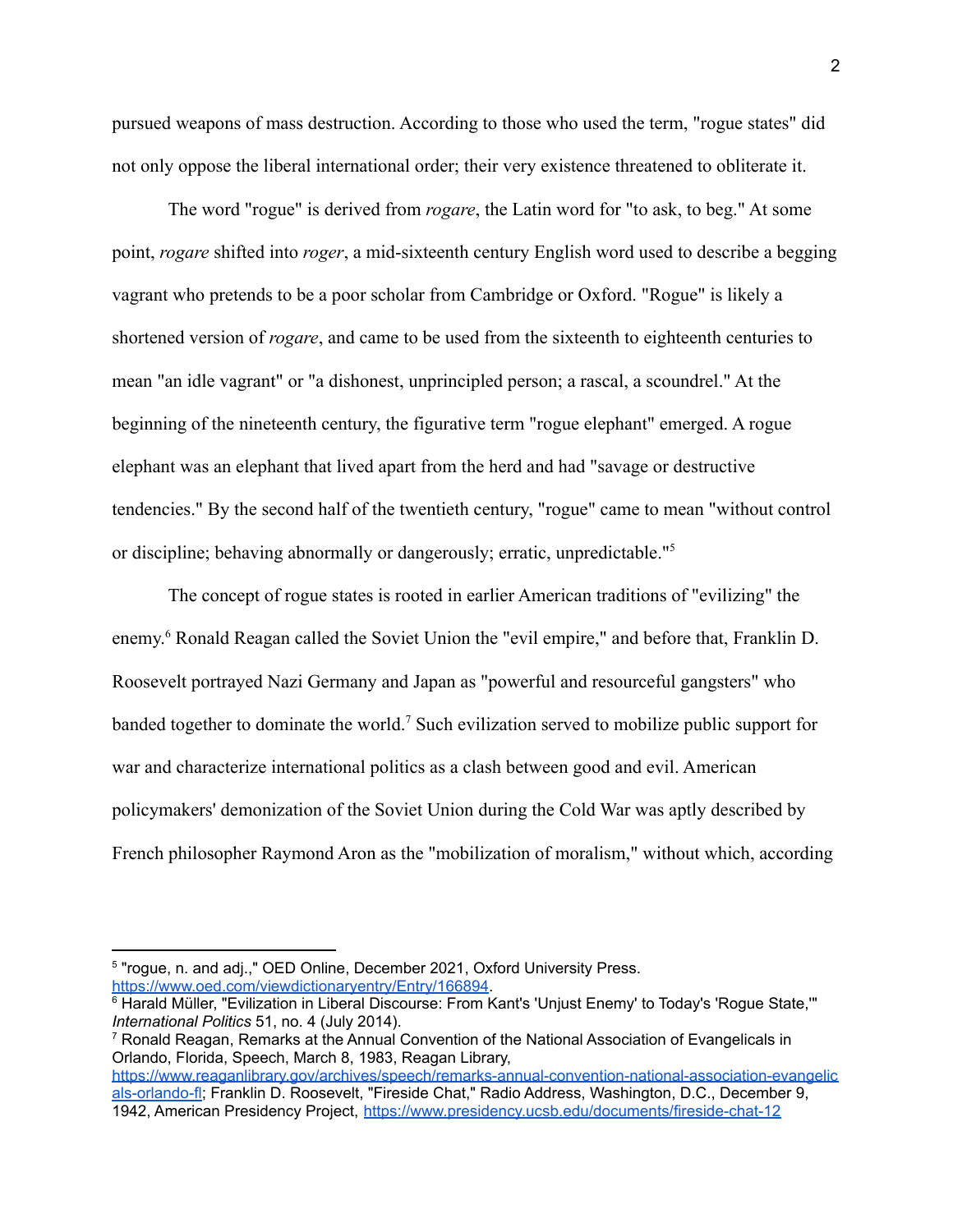to Aron, the global strategy of containment would be impossible.<sup>8</sup> But America's evilization of its enemies has also worked to construct American national identity. A nation's self-definition is often formulated through contradistinction with an enemy state, a state that embodies characteristics that the other nation decidedly lacks.<sup>9</sup> By constructing an image of the enemy that is unequivocally cruel and dangerous, policymakers engage in what sociologist Gabriel Weimman calls "the theater of terror" — the act of "reducing ambiguous or unknown phenomena to a familiar, brutal, and dramatic format."<sup>10</sup> Such enemy construction requires simplification and hyperbole in order to render the United States a crusader against the evils of the world.

Earlier synonyms of "rogue states," such as "pariah states," "renegade states," and "outlaw states," were used by U.S. policymakers starting in the 1980s in response to increased fears about terrorism triggered by attacks on Americans and American installations in Beirut, El Salvador, Belgium, West Germany, and France. President Ronald Reagan argued that these terrorist attacks were the coordinated work of a confederation of five "outlaw states" in the Third World —Iran, Libya, North Korea, Cuba, and Nicaragua— which were all united by one criminal phenomenon: "their fanatical hatred of the United States." These "outlaw states," according to Reagan, were "run by the strangest collection of misfits, looney tunes, and squalid criminals since the advent of the Third Reich."<sup>11</sup> Similarly, George H.W. Bush used the terms "pariah state," "outlaw state," and "renegade rulers" to describe Third World countries pursuing

<sup>8</sup> Raymond Aron, *The Imperial Republic: The United States and the World 1947-1973* (New Brunswick: Transaction Publishers, 2009), 6.

<sup>9</sup> Howard F. Stein, "The Indispensable Enemy and American-Soviet Relations," *Ethos* 17, no. 4 (December 1989): 480-503, 484.

<sup>10</sup> Ron T. Rubin, *The Making of the Cold War Enemy: Culture and Politics in the Military-Industrial Complex* (Princeton: Princeton University Press, 2003), 7.

<sup>&</sup>lt;sup>11</sup> Ronald Reagan, "Remarks at the Annual Convention of American Bar Association," Speech, Washington, D.C., July 8, 1985, Reagan Presidential Library,

[https://www.reaganlibrary.gov/archives/speech/remarks-annual-convention-american-bar-association.](https://www.reaganlibrary.gov/archives/speech/remarks-annual-convention-american-bar-association)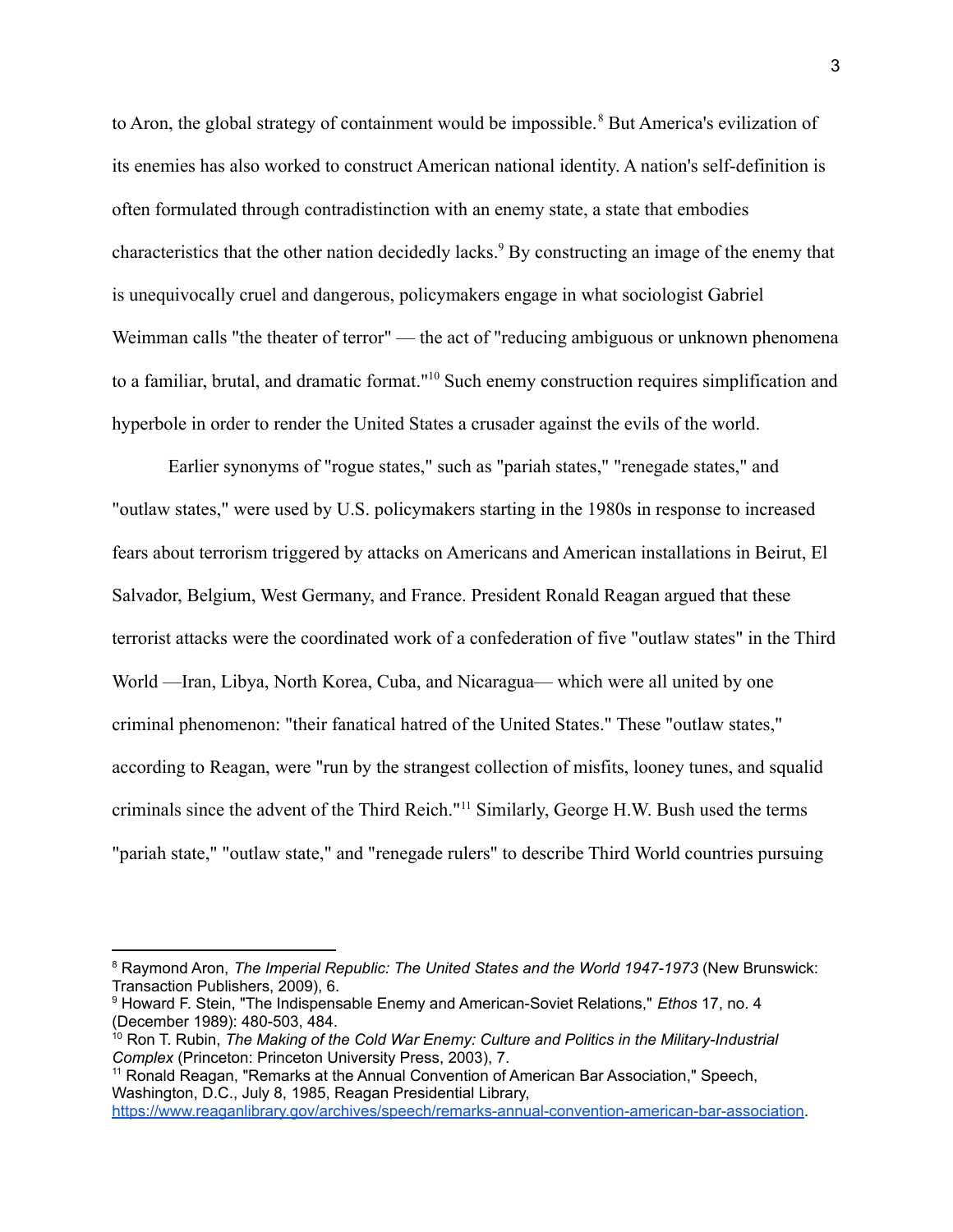weapons of mass destruction.<sup>12</sup> These terms, though similar to "rogue states," were not fully developed categories. The notion that these states constituted a *class* of states in the international system was incomplete.

It was not until the mid-1990s when "rogue states" became an identifiable category in foreign policy speeches and in the think tank world of Washington, D.C. As I will argue in this thesis, the rogue states concept was contingent on its time. It emerged from the United States' identity crisis at the end of the Cold War. These Third-World regional powers and their allegedly problematic behavior were not a new development, nor a new feature of the international system. Designating these countries as a distinct class of states, therefore, had less to do with the states and their behavior, and more to do with America's search for a coherent identity.

This thesis traces the intellectual threads of the concept of rogue states. It will examine how the category of rogue states ascended into the U.S. foreign policy threat vocabulary. In doing so, I will argue that the construction of rogue states was an attempt to rectify the United States' post-Cold War role confusion. Rogue states emerged to fill a gap in national purpose and to meet the demands of partisan politics, public apathy, and national self-definition.

Scholarship on the concept of rogue states, much of which was written in the late 1990s and early 2000s, has tended to be prescriptive and policy-oriented. I hope to intervene in this scholarship by writing an intellectual history which explores how the concept of rogue states became a predominant way for foreign policymakers and thinkers to frame the world order and the major threats to that order. Indeed, this thesis will be the first intellectual history of the concept of rogue states.

<sup>&</sup>lt;sup>12</sup> George H.W. Bush, "Remarks at the US Coast Guard Commencement Ceremony," Speech, New London, Connecticut, May 24, 1989, George Bush White House Web Archive, <https://georgewbush-whitehouse.archives.gov/news/releases/2007/05/20070523-4.html>; George H.W. Bush, "Remarks to the Disabled American Veterans National Convention," 1992, in *Public Papers of the Presidents of the United States: George H.W. Bush* (1992-1993, Book II) (Washington, D.C.: U.S. Government Printing Office, 1993), 1308.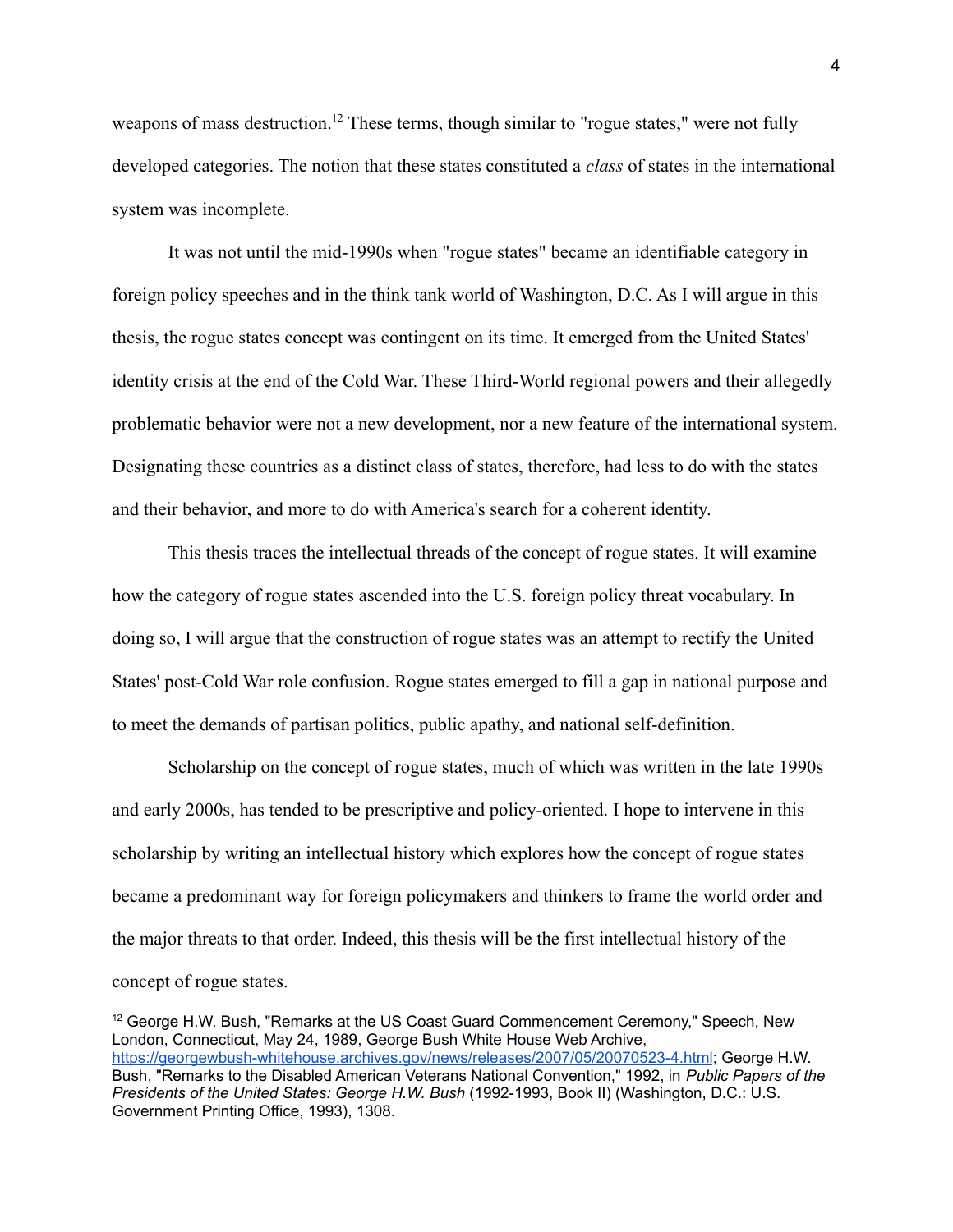A key difference between this project and policy-oriented works about rogue states lies in how one views the category of rogue states itself. Most scholarship on rogue states starts from the assumption that they are an objectively real characteristic of the world order, and that "rogue"-ness is an intrinsic quality of certain states. Works such as T. Henriksen's *America and the Rogue States*, and Alexander T.J. Lennon and Camille Eiss' *Reshaping Rogue States: Preemption, Regime Change, and U.S. Policy Toward Iran, Iraq, and North Korea*, use international relations theories to argue for particular policies toward these troublesome states. Both incorporate ideas of "resocialization," a concept coined by political scientist Alexander L. George, which prescribes certain strategies for reforming outlaw states and introducing them to global norms before accepting them into international society. <sup>13</sup> Rather than accepting rogue states as a fundamental feature of the world order, I will study them as a historical idea that was constructed and developed through political processes and intellectual thought.

The most prominent scholar on rogue states is Robert S. Litwak, a political scientist and former National Security Council staffer. In 2000, Litwak wrote *Rogue States and U.S. Foreign Policy: Containment After the Cold War,* a book in which he argues that the rogue state concept is counterproductive because it lumps together and demonizes a group of disparate states. Instead of applying a one-size-fits-all containment strategy to these problem states, Litwak argues that the United States should adopt a differentiated strategy that can account for their differences and bring them back into the "family of nations."<sup>14</sup> My thesis, as a historical project, does not attempt to make policy recommendations for dealing with such states.

<sup>13</sup> Alexander L. George, *Bridging the Gap: Theory and Practice in Foreign Policy* (Washington D.C.: United States Institute of Peace Press, 1993), 49.

<sup>14</sup> Robert S. Litwak, *Rogue States and U.S. Foreign Policy: Containment After the Cold War* (Washington D.C.: Woodrow Wilson Center Press, 2000), 145.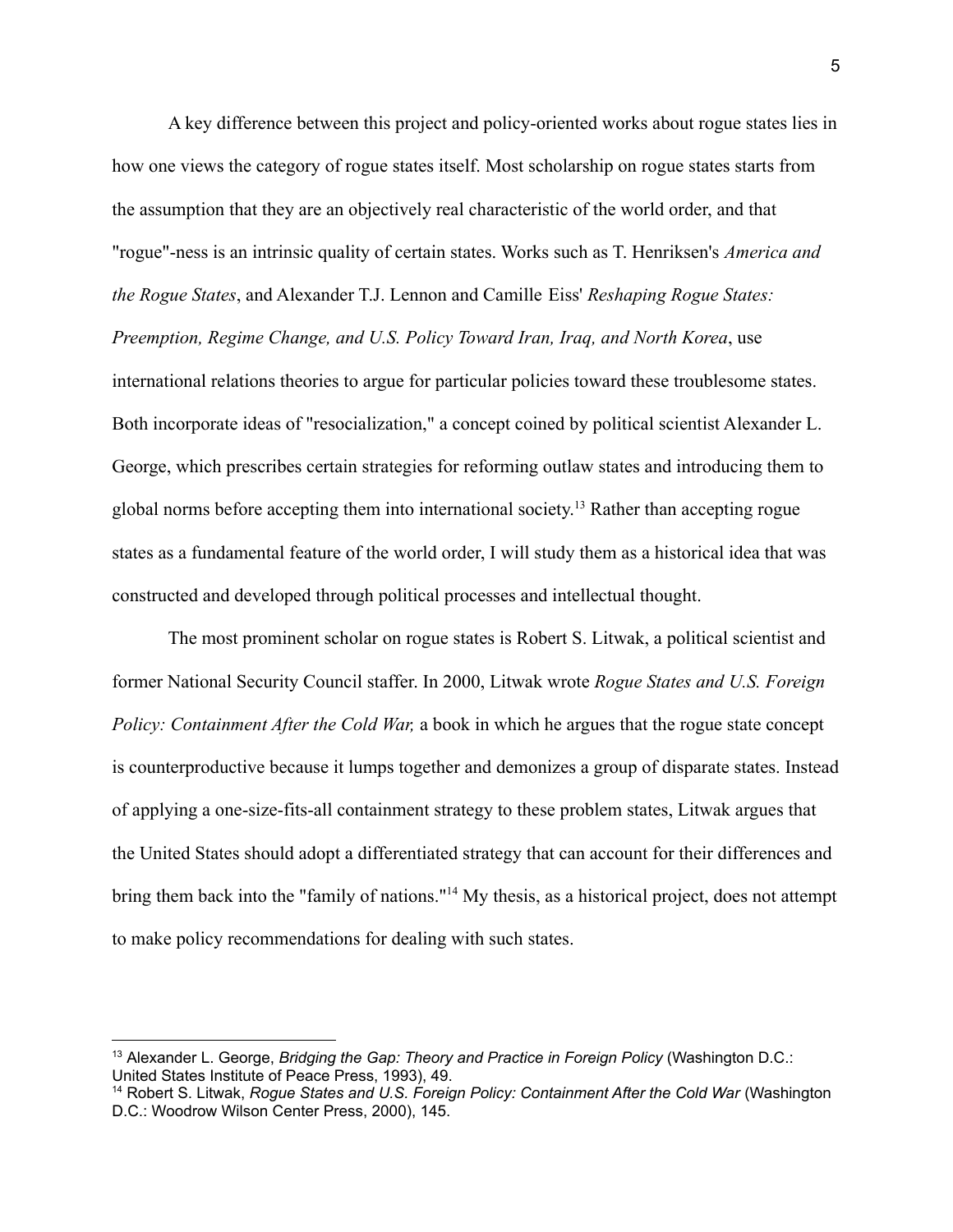I build upon Michael Klare's 1995 book *Rogue States and Nuclear Outlaws: America's Search for a New Foreign Policy*, which traces the Pentagon's construction of a new enemy as the Cold War came to an end. According to Klare, without the Soviet Union, the Pentagon faced a "threat blank." To fill that gap in purpose, it found a way to "elevate some previously neglected potential threats" — rising regional powers in the Third World— into major adversaries.<sup>15</sup> Klare argues that the concept of rogue states was ultimately an invention of the U.S. military establishment in an attempt to convert, rather than dismantle, the existing military apparatus that had been geared toward the Soviet threat for the past four decades. I am inspired by Klare's analysis of threat construction, and was lucky enough to speak with him about my project. Notably, his book was written as the construction of rogue states was still ongoing, and before the term "rogue states" reached its height. Therefore my thesis has the benefit of time and will focus on foreign policy thinkers at all ends of the establishment, not just at the Pentagon.

Another key work on rogue states is *U.S. Foreign Policy and the Rogue State Doctrine,* written by Alex Miles, a politics lecturer at Liverpool John Moores University. In this work, Miles focuses on the consequences of what he calls the "rogue state doctrine," an approach of the Clinton and George W. Bush administrations which made it nearly impossible to pursue diplomacy with states designated as rogues.<sup>16</sup> He argues that the rogue state doctrine set the conditions for both administrations to pursue a regime-change-or-nothing approach to Iraq, and highlights the difficulties that the United States faced in selling the doctrine to its allies in Europe.

There are several pieces missing in this scholarship of rogue states. First, aside from Michael Klare's book, there is no comprehensive work that views the rogue states concept as a

<sup>15</sup> Michael Klare, *Rogue States and Nuclear Outlaws: America's Search for a New Foreign Policy* (New York: Hill and Wang, 1995), 14.

<sup>16</sup> Alex Miles, *US Foreign Policy and the Rogue State Doctrine* (London: Routledge, 2013).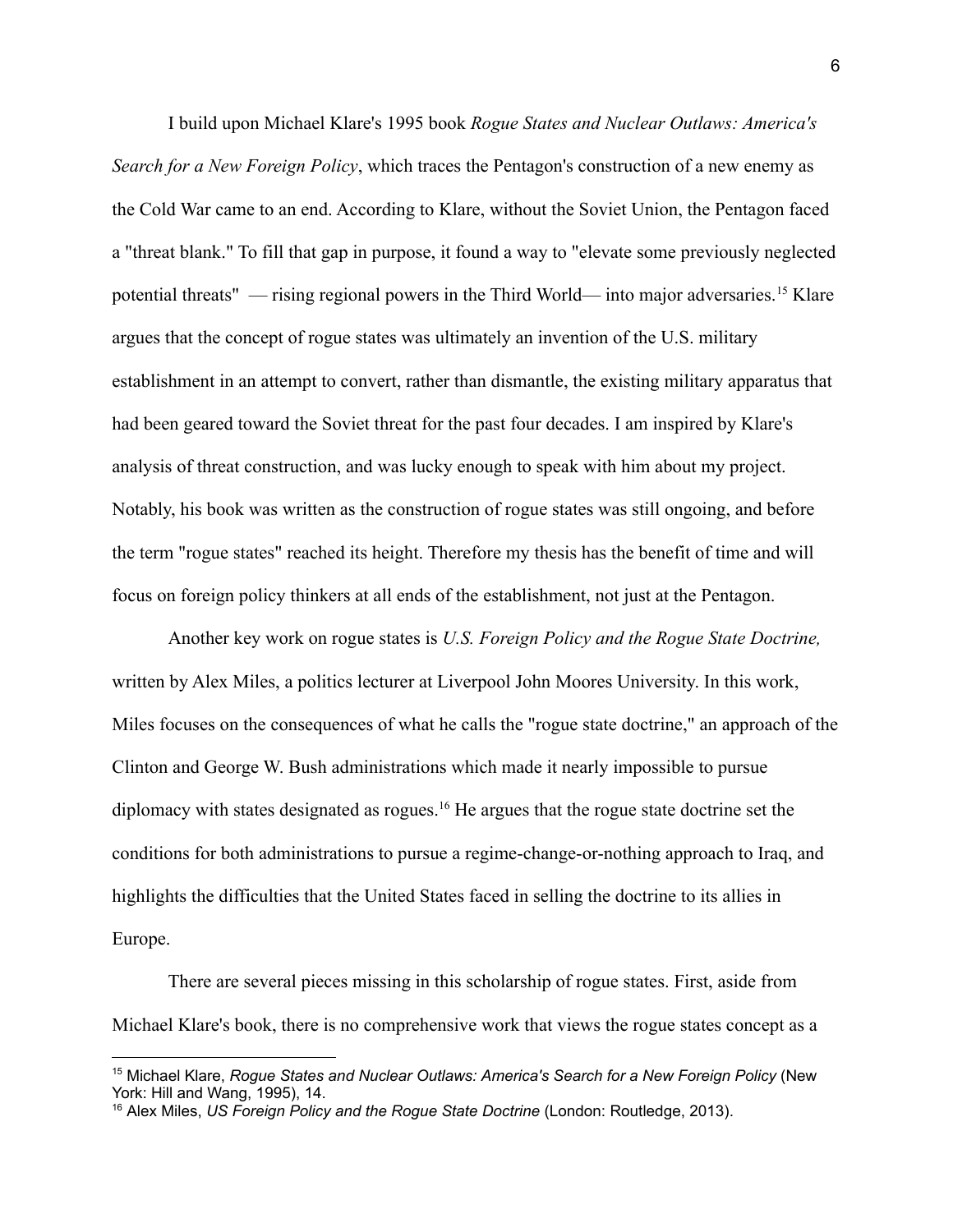deliberate decision by policymakers. My intervention will take a similar approach as Klare's did, but instead of focusing solely on the role of U.S. military generals, I will explore the foreign policy thinkers of the broader establishment, from academic, media, and think tank spaces, to Congress and the White House. This project also aims to investigate why the term "rogue states" had political currency at the time. Why did foreign policy thinkers and politicians believe that mobilizing opposition against this group of states would serve their (or America's) interests?

A key limitation of this project, and of historical research more broadly, is the number of approaches one can take to understand phenomena of the past. There are multiple frames of analysis that could be applied to study the emergence of the rogue states concept. I choose to study the development from an epistemological perspective, and argue that the concept was born out of the U.S. foreign policy establishment's uncertainty and confusion as the Soviet Union fell apart. The concept was an invention that attempted to fill a void in America's contested national identity. One could, however, apply an economic analysis to the concept's emergence. At the same time that the rogue states concept reached its height, the Clinton administration was emphatically expanding globalization and free trade. Thus, one could argue that foreign policy thinkers saw these "rogue states" as serious threats to the stability and accessibility of markets. Such an approach would need to show that the rogue states category was created as part of an effort to maintain stable investment climates around the world and open up new global markets. I bear this approach in mind, but I do not pursue it in any great detail.

This thesis is divided into three chapters. The first chapter explores the foreign policy establishment's identity crisis in the three years of the Soviet Union's collapse, 1989 to 1992. I showcase this identity crisis by following the thinking of two sectors of the establishment military planners working in the George H.W. Bush administration, and foreign policy thinkers at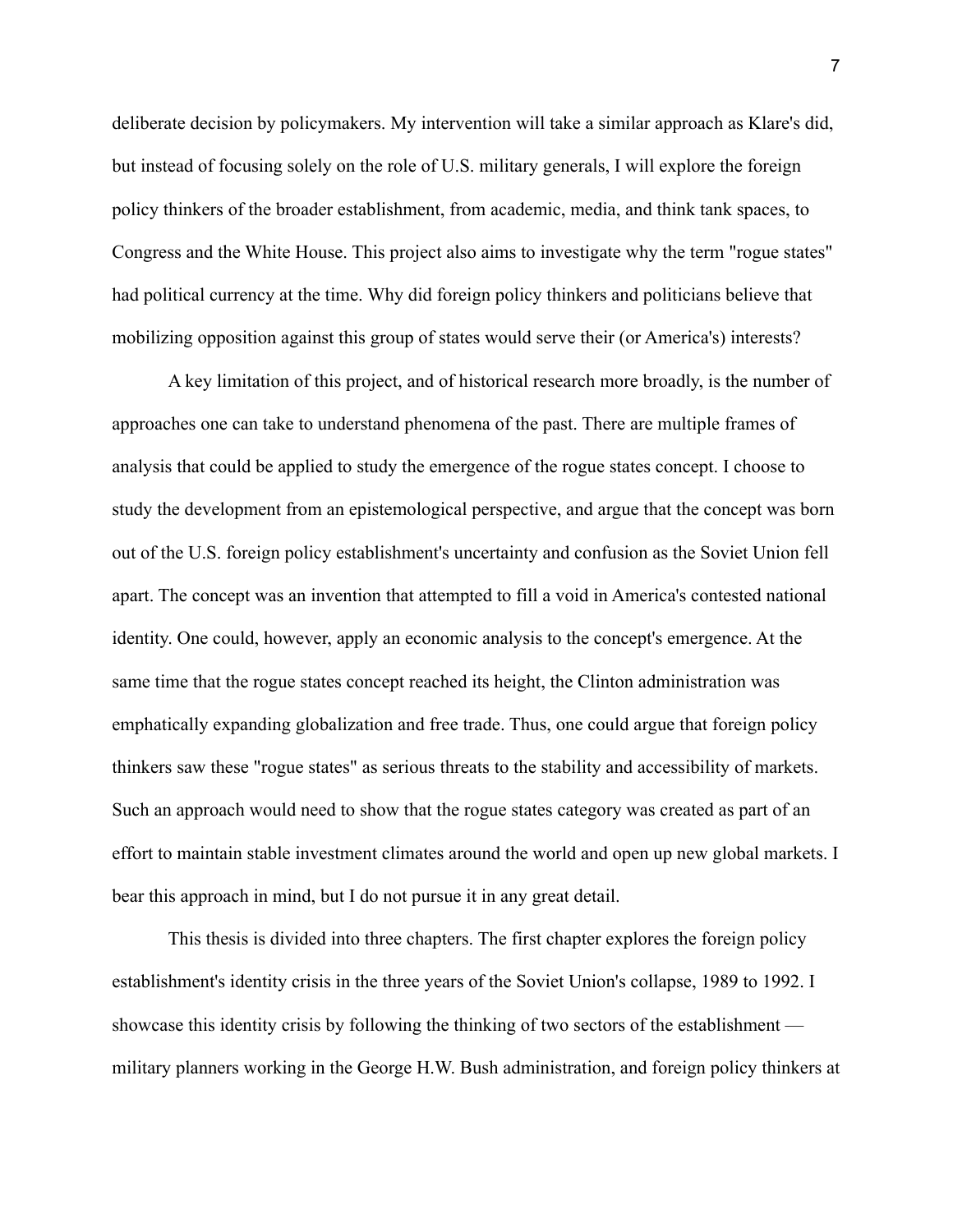the Council on Foreign Relations. Quickly after the Fall of the Berlin Wall, military planners at Bush's Pentagon strategized a new defense paradigm that would replace the blueprint of the past forty-five years: defense against Third World regional powers who were quickly pursuing weapons of mass destruction. This Third World threat laid the foundation for the rogue states category that emerged in the greater foreign policy establishment a few years later. In this chapter, I also trace the thinking of the academics who took part in the Council on Foreign Relations' Project on America's Task in a Changed World. This unsuccessful Project, which aimed to re-think the United States' role in the world, uncovers the deep identity crisis felt by the foreign policy establishment due to America's loss of an enemy. I use archival documents from the Council on Foreign Relations' Records that have only recently been made available and, to the best of my knowledge, have never been used before in scholarship.

The second chapter explores how the Democratic Party faced its own identity crisis starting in 1988, after its third consecutive loss in presidential elections. The Democratic Leadership Council, an organization whose purpose was to pull the Democratic Party to the center, and its brainchild, the Progressive Policy Institute, worked to generate ideas about America's role in the world that could regain the presidential majority. These New Democrat organizations called for the promotion of democracy to replace the strategy of containment in a post-Cold War world. A foreign policy for democracy, they argued, would be necessary for garnering bipartisan support for U.S. global leadership, and hastening the Democrats' return to the White House. Clinton emerged from this political project and directly adopted the Progressive Policy Institute's foreign policy ideas. In the New Democrats' conception, the strategy of enlarging the world's democracies required the flipside: containing and transforming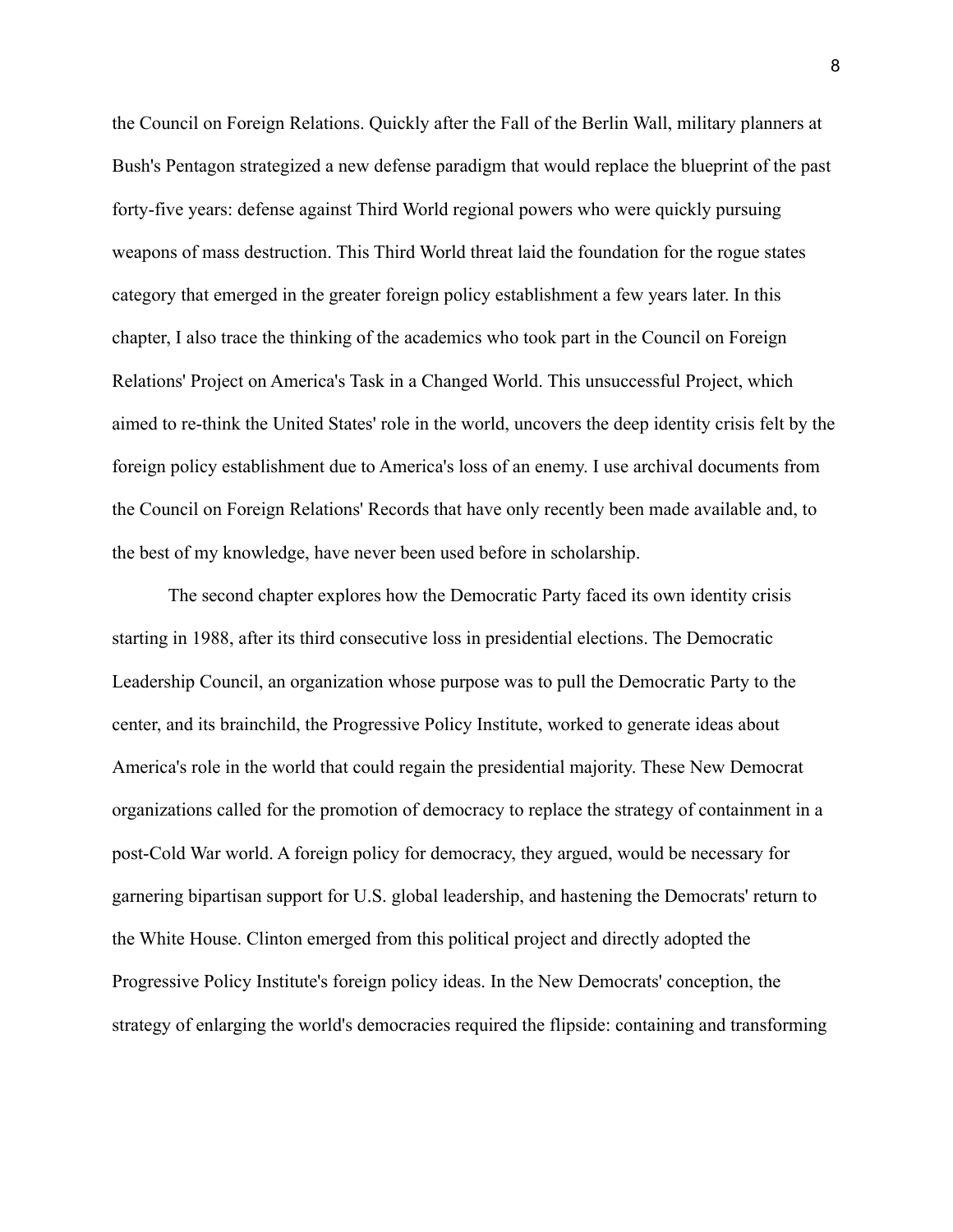states that did not fit into the democracy model. In this chapter, I show a direct thread between the Democrats' search for a new identity and the development of the rogue states category.

The third chapter examines the Republican Revolution of 1994, in which the GOP swept the midterm elections. The Republican Revolution introduced an influx of freshman Republicans who preferred a more unilateral U.S. foreign policy, opposed Clinton's United Nations peacekeeping operations, and threatened to cut foreign aid and other foreign policy initiatives. Clinton casted these Republicans as "the new isolationists."<sup>17</sup> As I demonstrate with data, the term "rogue states" entered the Clinton administration's vocabulary just as Clinton's national security team launched a rhetorical attack against these "new isolationists." Public opinion polling shows that this was a moment in which Americans were especially uninterested in and apathetic about the promotion of democracy abroad. I show that congressional politics and the specter of isolationism spurred the Clinton administration to embrace the concept of "rogue states."

Finally, in the conclusion, I connect the rogue states concept to the War on Terror and argue that George W. Bush was able to construct the enemy of terrorism more easily because of the previous adminstration's construction of the threat of rogue states. In other words, the rogue state concept made the War on Terror rhetorically possible. It is my hope that this thesis sheds insight on America's decision to seek military dominance after its Cold War victory. Out of all instances in which the United States used military force since 1946, about eighty percent occurred after 1991.<sup>18</sup> Though a multitude of factors have encouraged such interventions, it is the

<sup>&</sup>lt;sup>17</sup> William J. Clinton, "Remarks to the Nixon Center for Peace and Freedom Policy Conference," Speech, Washington, D.C., March 1, 1995, American Presidency Project, [https://www.presidency.ucsb.edu/documents/remarks-the-nixon-center-for-peace-and-freedom-policy-conf](https://www.presidency.ucsb.edu/documents/remarks-the-nixon-center-for-peace-and-freedom-policy-conference) [erence](https://www.presidency.ucsb.edu/documents/remarks-the-nixon-center-for-peace-and-freedom-policy-conference)

<sup>18</sup> U.S. Library of Congress, Congressional Research Service, *Instances of Use of United States Armed Forces Abroad, 1798-2021,* by Barbara Salazar Torreon and Sofia Plagakis, R42738, 2021.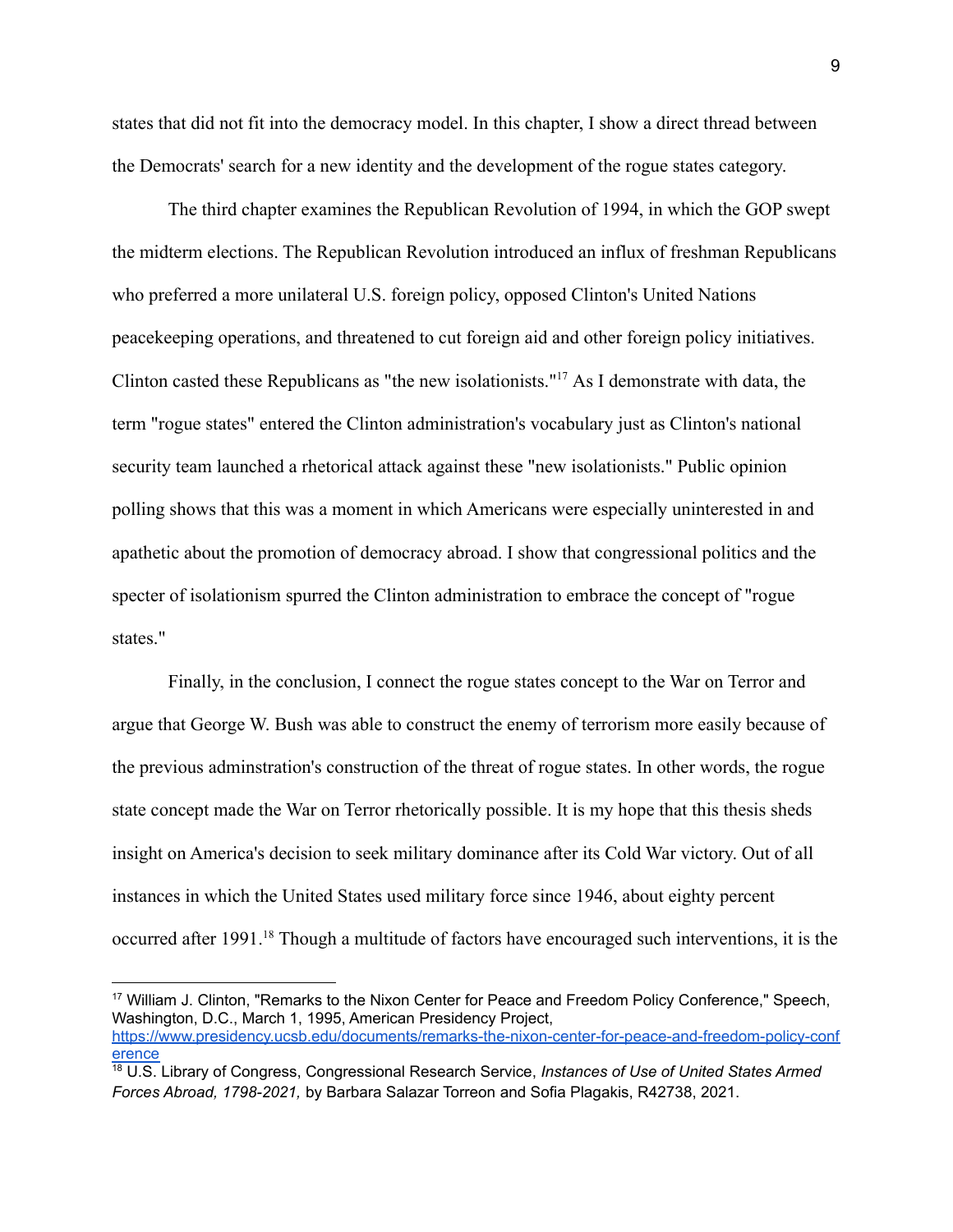foreign policy establishment that is responsible for producing the *intellectual* support for endless war. This thesis is a part of that story.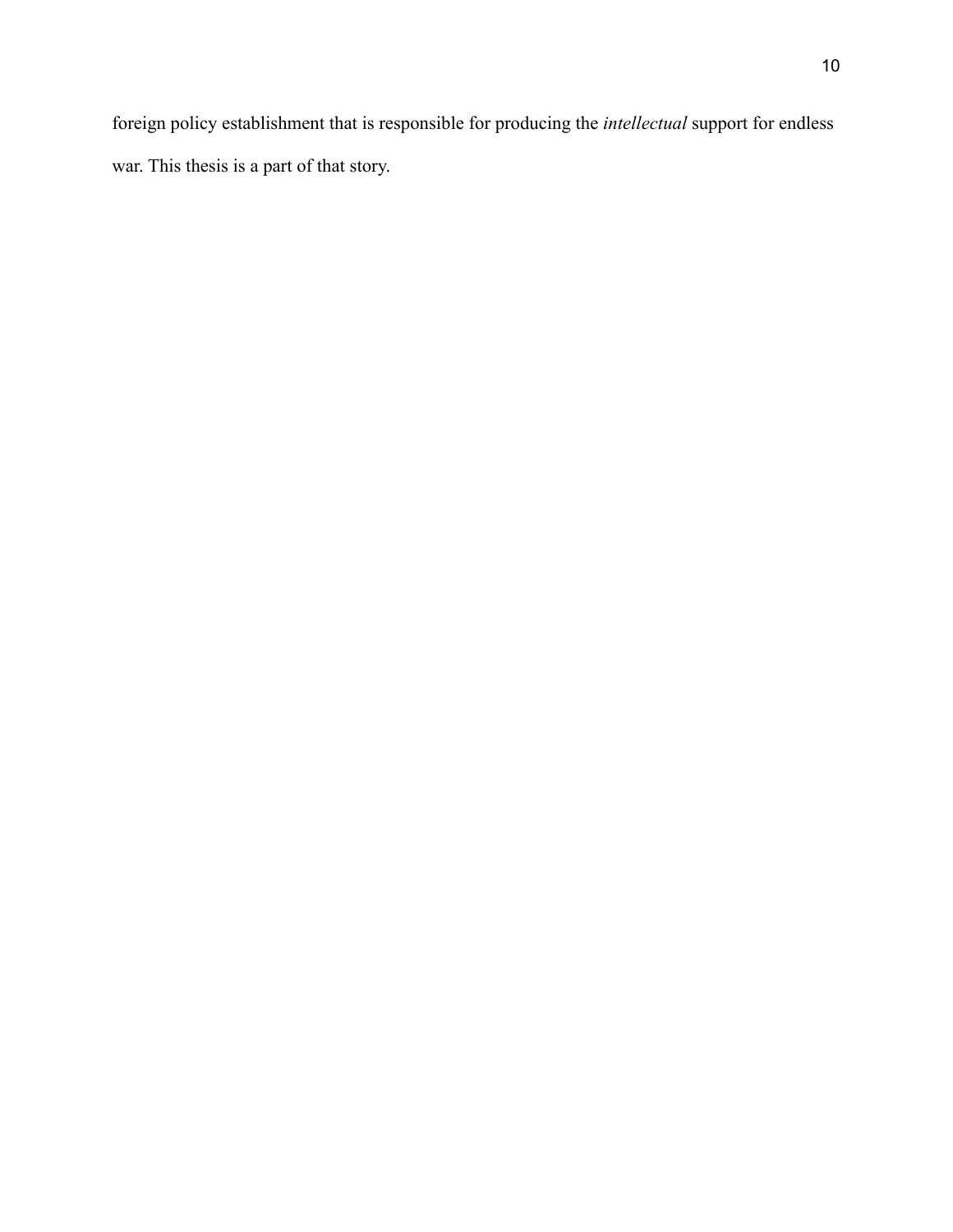# I. "Where Did All Our Villains Go?" America's Identity Crisis in the Twilight of the Cold War

In December of 1988, *Washington Post* editor Charles Paul Freund wrote an article entitled: "Where Did All Our Villains Go?" In it he argued that America was losing its enemy. With his arms reduction and reformist policies of glasnost and perestroika, Mikhail Gorbachev was "taking the scowl off the Soviet face." The Soviets had given up on their proxy war in Afghanistan, Mao's China was liberalizing its economy, and communism was no longer a viable threat. "We may unexpectedly be finding it harder to answer a pair of extremely basic questions," Freund wrote. "Who are the villains in our national life? And if we become unsure of that, well then, who are we?"<sup>19</sup>

The collapse of the Soviet Union over the next three years precipitated an identity crisis for the American foreign policy establishment. Feelings of euphoria and triumph after the Fall of the Berlin Wall in November 1989 quickly gave way to confusion and aimlessness. The Soviet Union, America's "perfect ideological enemy" which had become a crucible of its national identity, was crumbling from the inside out.<sup>20</sup> Now it was unclear what the United States stood for, without the existence of an antithesis. Some foreign policy thinkers argued that with the decline of the Soviet threat, the United States could now embrace a non-interventionist foreign policy, reduce its global responsibilities, and focus on domestic issues.<sup>21</sup> Others hoped for an

<sup>19</sup> Charles Paul Freund, "Where Did All Our Villains Go?" *Washington Post,* December 11, 1988.

<sup>20</sup> Samuel P. Huntington and Steve Dunn, *Who Are We? The Challenges to America's National Identity* (New York: Simon and Schuster, 2004).

<sup>21</sup> George F. Will, " Buchanan Takes Aim," *Washington Post,* December 11, 1991.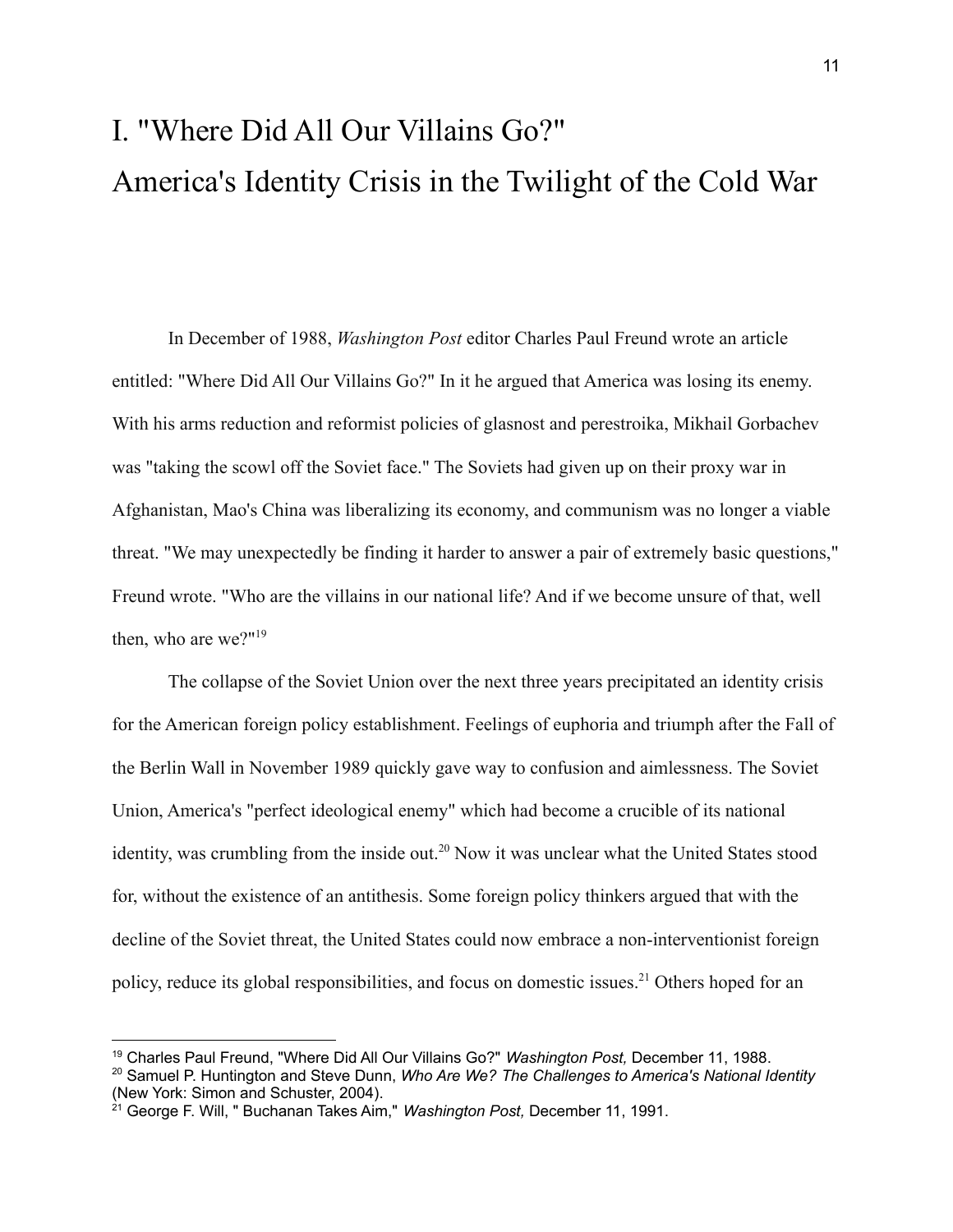expansion of American leadership but struggled to justify the expenditure of time and resources on foreign interventions. After all, what purpose would U.S. dominance serve in a world no longer entangled in the superpower rivalry that had defined the past forty-five years?

After the Fall of the Berlin Wall, foreign policy pundits debated about whether America was facing a moment of decline or renewal.<sup>22</sup> There was little consensus about whether to celebrate the end of the Cold War or mourn it. In a pessimistic essay titled "Why We Will Soon Miss the Cold War," international relations scholar John J. Mearsheimer claimed that America would long for the peace and stability that the superpower conflict had provided. Now, according to Mearsheimer, this order would give way to the dangerous anarchy of international relations.<sup>23</sup> Establishment thinkers debated whether the threat of totalitarianism had really diminished.<sup>24</sup> Francis Fukuyama, then a thirty-six year old foreign policy analyst on his way to a post in the State Department, was particularly optimistic about the end of the Cold War. In his provocative essay "The End of History?", published in the Summer of 1989, he proclaimed that with the demise of Marxism-Leninism, humanity had reached "the end point of mankind's ideological evolution," and Western liberal democracy was now the final, universal form of human government."<sup>25</sup> In Fukuyama's view, the end of history did not mark the end of military conflict. But it did mean that the nations of the world would converge in a trend toward democracy. Fukuyama's thesis did not, however, hold up with the developments of the 1990s.

From 1989 to 1992, military planners and foreign policy academics strategized America's role in the post-Cold War world. A group of military generals in George H.W. Bush's Pentagon

<sup>22</sup> Siobhán McEvoy-Levy, *American Exceptionalism and US Foreign Policy: Public Diplomacy at the End of the Cold War* (New York: Palgrave, 2001), 35.

<sup>23</sup> John J. Mearsheimer, "Why We Will Soon Miss the Cold War," *The Atlantic Monthly* 266, no. 2 (August 1990), 35-50.

<sup>24</sup> David Corn, "Rift on the Right: Life Without the Red Menace," *The Nation* 250, no. 14 (April 1990).

<sup>25</sup> Francis Fukuyama, "The End of History?" *The National Interest*, no. 16 (Summer 1989): 3-18, 4.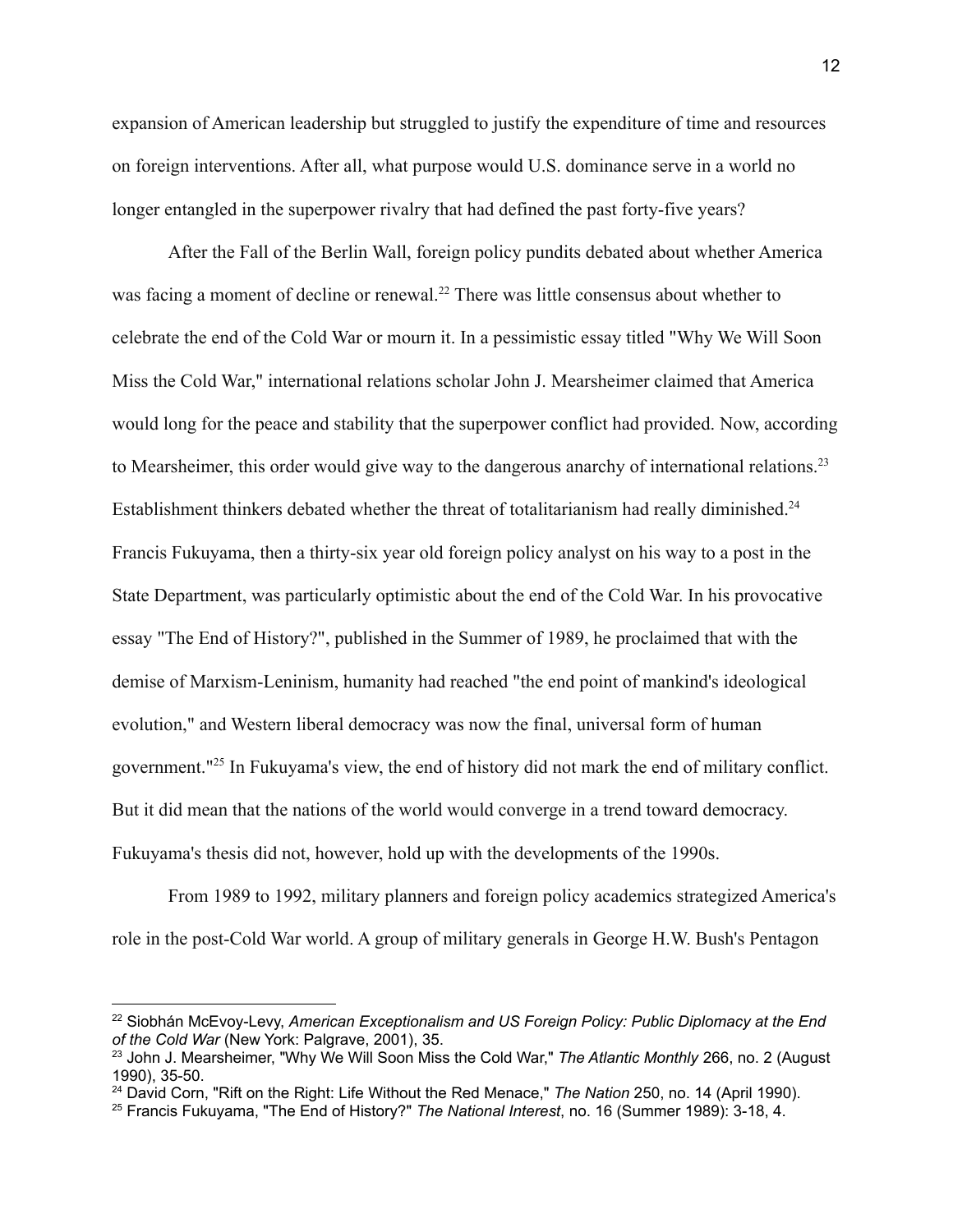devised a new threat that could fill the military's gap in purpose — smaller states in the Third World that sought regional power and were quickly pursuing weapons of mass destruction.

For the Pentagon, the Soviet Union's collapse was a problem. The Soviet enemy had undergirded the entire U.S. military apparatus; the Pentagon's spending, operations, strategies, and even weapons were geared toward countering the Soviet Union. Thus, after the fall of the Berlin Wall, Pentagon planners found their work had come to a head. According to a longtime Pentagon advisor William W. Kaufmann, civilian and military leaders were seized by an "identity crisis," and were left "rudderless… scrambling to justify the approximate current force structure and all these glamorous programs."<sup>26</sup> General Colin Powell later noted that for most of his life, the Pentagon's greatest concern was "World War Three" with "an empire that had worldwide ambitions." Though this threat was dire, it was "a known situation." In a rapid change of events, that situation was suddenly all "gone."<sup>27</sup>

Congress pushed the Pentagon to review its objectives and strategies with respect to the world's abrupt transformations. When the Bush administration submitted its FY 1991 Defense Budget, Senator Sam Nunn, then Chairman of the Committee on Armed Services, delivered a statement to the Senate on the gaping holes in the Pentagon's spending plan for the next year. According to Nunn, there was a glaring "threat blank" in the Pentagon's operations. "We have a fiscal year 1991 defense budget that is based on a 1988 threat and a 1988 strategy," Nunn said. He also noted that the Pentagon had only provided "fragmentary answers" to essential questions about how changes in Eastern Europe and the Soviet Union would affect the U.S. military structure. "What new threats have to be encountered in the future?" Nunn asked. He insisted that

<sup>26</sup> Patrick E. Tyler, "New Pentagon 'Guidance' Cites Soviet Threat in Third World," *Washington Post,* February 13, 1990.

<sup>&</sup>lt;sup>27</sup> "Defense Department Review," September 1, 1993, Washington D.C., C-SPAN video, 1:29:32, <https://www.c-span.org/video/?49768-1/defense-department-review>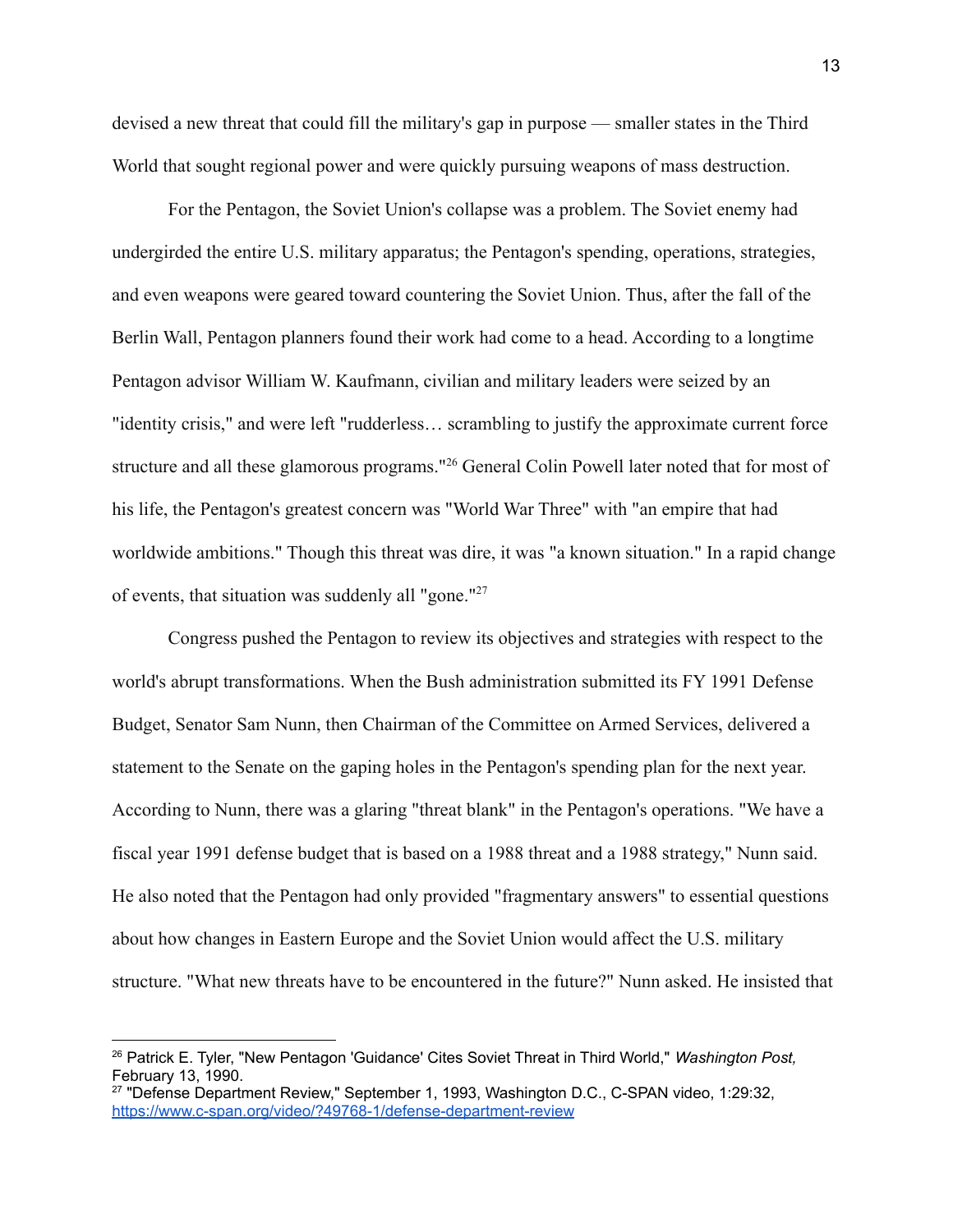the Pentagon's plans were "rooted in the past," and needed to be updated to fit the changing strategic landscape.<sup>28</sup> Though Secretary Cheney protested Congress' "complaints instead of solutions," he and his staff got to work on drafting a new defense strategy.<sup>29</sup>

The Pentagon's new strategy, known as the Regional Defense Strategy, was adopted by General Powell and his staff in the Spring of 1990, and received White House approval by the Summer.<sup>30</sup> The strategy called for a reconfiguration of the military structure to strengthen "power projection": the ability to exert force on remote and unfamiliar battlefields.<sup>31</sup> It proposed for the military to improve its ability to "terminate conflicts swiftly," by rapidly deploying troops to far-away areas and exercising technological superiority in its weapons.<sup>32</sup> Powell's plan would reorganize the Cold War military structure into a Base Force of 1.6 million men and women, including "power projection forces" that were ready to be deployed to distant conflict zones.<sup>33</sup>

In June, *U.S. News & World Report* named Saddam Hussein the World's Most Dangerous Man.<sup>34</sup> His pursuit of chemical and nuclear arms and quest for power in the Middle East did not go unnoticed by the Pentagon. In fact, the U.S. Central Command (CENTCOM) in Tampa, Florida had already begun training for a future war with Iraq, using battle simulations to test out war scenarios.<sup>35</sup> The Pentagon admitted in 1992 that "the basic concepts for Operations Desert Shield and Desert Storm were established before a single Iraqi soldier entered Kuwait."<sup>36</sup>

<sup>30</sup> Dick Cheney, "Fiscal Year 1992 Security Assistance," Statement before the House Foreign Affairs Committee, Washington, D.C., March 19, 1991, C-SPAN video, 2:25:21, <sup>29</sup> Helen Dewar, "Nunn Warns Pentagon to Fill Blanks in Budget," *Washington Post,* March 23, 1990.

<https://www.c-span.org/video/?17147-1/fiscal-year-1992-security-assistance>.

<sup>28</sup> Sam Nunn, "Defense Budget Blanks," Statement to the Senate, March 22, 1990, in *Congressional Record* 136, Part 4 (Washington, D.C.: U.S. Government Printing Office, 1990), 5034-5039.

<sup>31</sup> U.S. Department of Defense, *National Military Strategy of the United States* (Washington, D.C.: Department of Defense, 1992), 10.

 $32$  ibid.

<sup>33</sup> ibid, 19.

<sup>34</sup> Ted Slafsky et al, "The World's Most Dangerous Man," *U.S. News & World Report,* June 4, 1990.

<sup>35</sup> William Suit, "The Logistics of Air Power Projection," *Air Power History* 38, no. 3 (Fall 1991): 9-20, 11.

<sup>36</sup> U.S. Department of Defense, *Conduct of the Persian Gulf War, Final Report to Congress* (Washington, D.C.: U.S. Government Printing Office, April 1992), 351.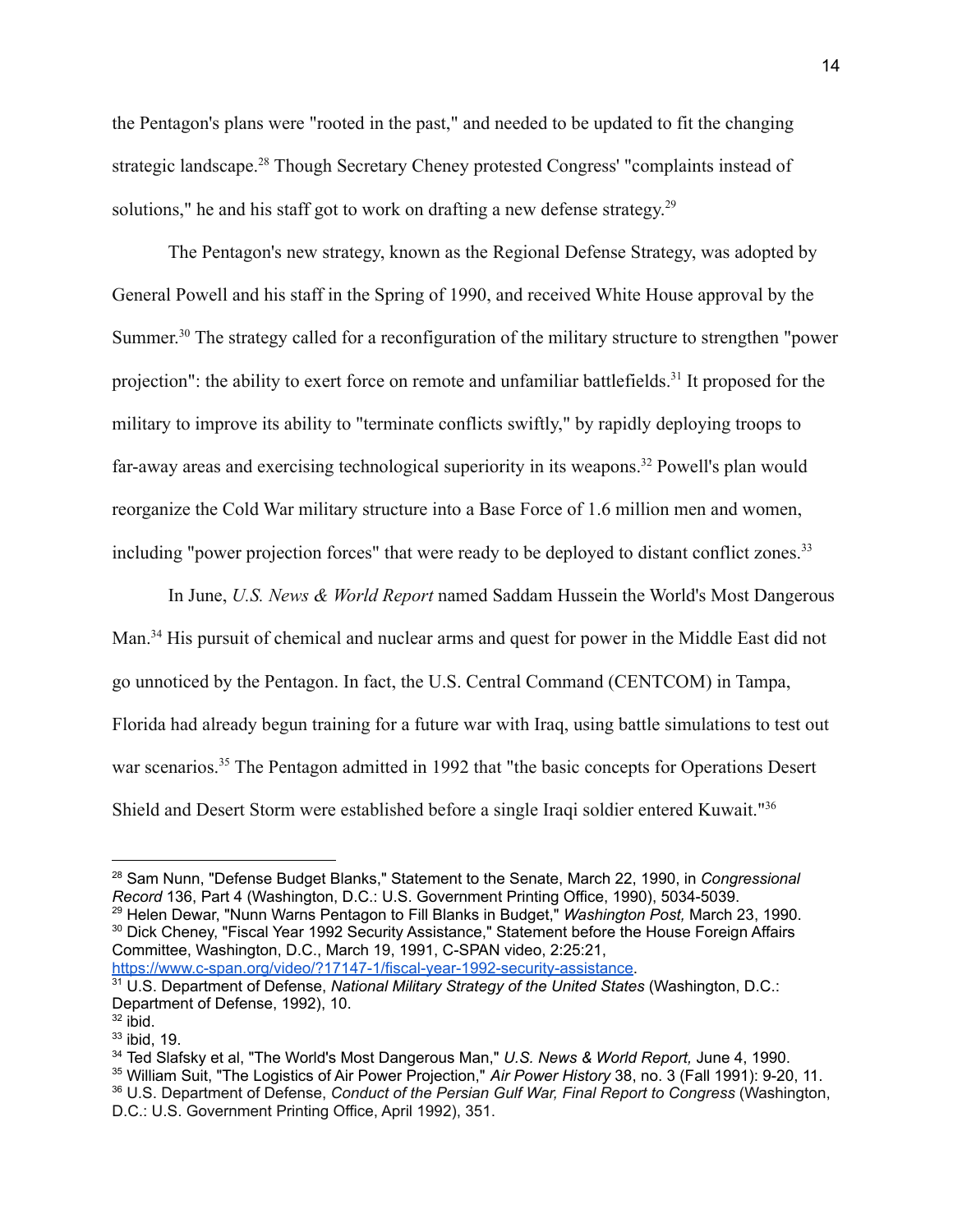On August 2nd, 1990, at approximately 2 A.M. local time, Saddam Hussein ordered more than 100,000 Iraqi troops to invade their small, oil-rich neighbor Kuwait. Iraqi forces captured most of Kuwaiti City within hours and announced the establishment of a provincial government over Baghdad Radio.<sup>37</sup> The next day, Bush announced that the U.S. military needed to be tailored to counter serious threats "wholly unrelated to earlier patterns of the U.S.-Soviet relationship." To Bush, Hussein's aggression confirmed that "terrorism, hostagetaking, renegade regimes, and unpredictable rulers" posed the new threat to global security. These threats could "arise suddenly, unpredictably, and from unexpected quarters." Therefore, Bush argued, U.S. forces would need to be capable of being rapidly deployed to any corner of the globe.<sup>38</sup>

In what it claimed was a wholly defensive mission, the Bush administration began to station troops in Saudi Arabia, as Secretary of State James Baker worked to patch together a U.N. coalition. The final coalition of thirty-nine nations was the largest military coalition since World War Two.<sup>39</sup> On November 29th, the U.N. Security Council passed Resolution 678, which called for the use of "all necessary means" to force Iraq out of Kuwait if it did not withdraw by January 15th.<sup>40</sup>

Operation Desert Storm was an answer to the question of whether the United States faced a moment of decline or renewal. Early in the morning of January 17th, the United States and its U.N. coalition launched a military campaign of air and missile attacks on targets in Iraq and Kuwait. The operation was partially guided by a strategy called "Instant Thunder," which

<sup>37</sup> Carlye Murphy, "Iraqi Invasion Force Seizes Control of Kuwait," *Washington Post*, August 3, 1990.

<sup>39</sup> "The Unfinished War: A Decade Since Desert Storm," *CNN,* January 16, 2001. <sup>38</sup> George H.W. Bush, "Remarks at the Aspen Institute Symposium in Aspen, Colorado," August 2, 1990.

<sup>40</sup> United Nations Security Council, 2963rd Meeting, "Resolution 678," November 29, 1990, Digital UN Library, [https://digitallibrary.un.org/record/102245?ln=en.](https://digitallibrary.un.org/record/102245?ln=en)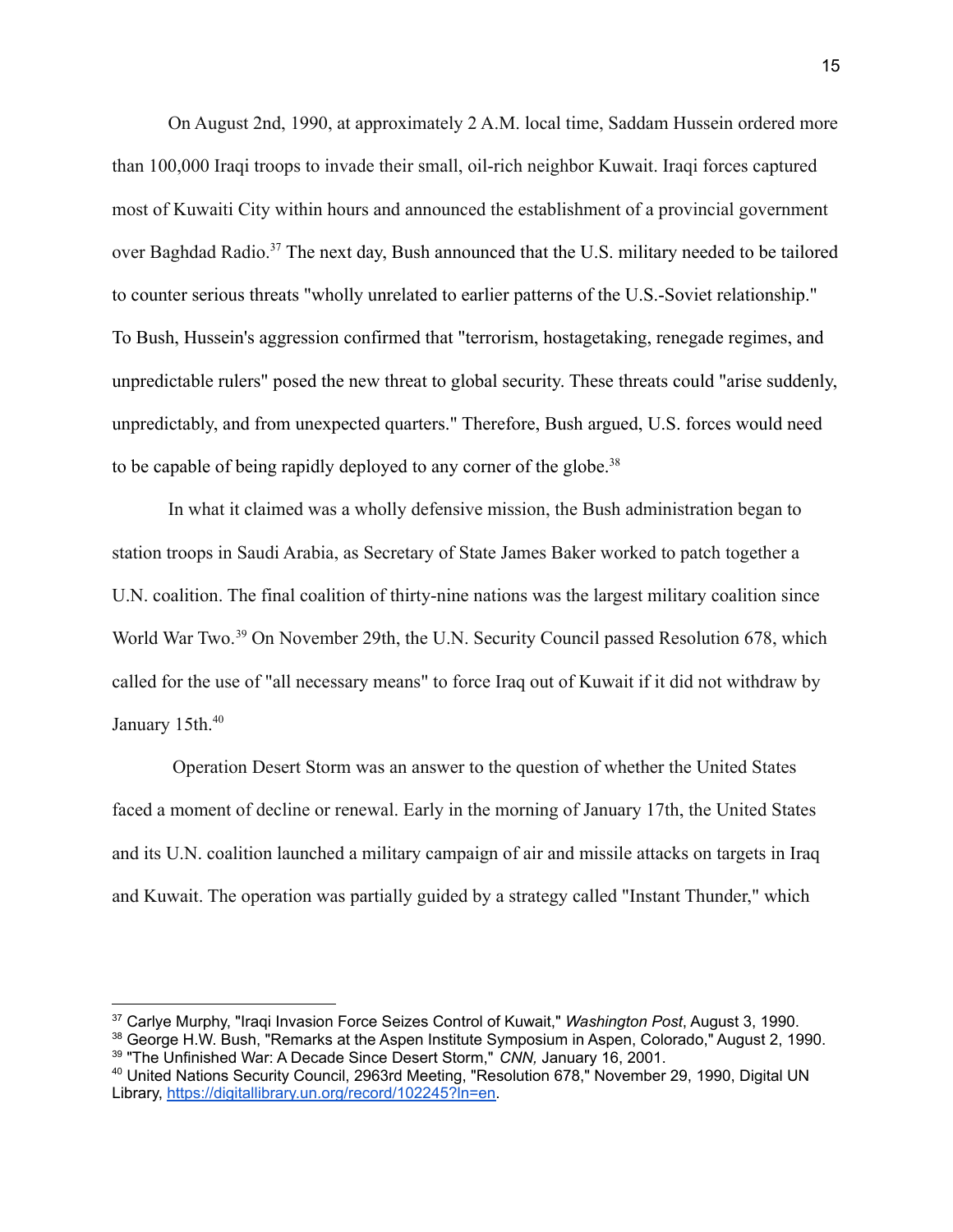called for a swift and overwhelming air raid that would "decapitate" the enemy and destroy Iraq's ability to wage war.<sup>41</sup>

But Operation Desert Storm was about more than just Iraq. As a January 18 editorial in the *Wall Street Journal* stated, "the most significant gain of all will come if America, and above all its elite, recover a sense of self-confidence and self-worth."<sup>42</sup> Two days after the launch of the operation, Powell and Cheney warned the public against early euphoria.<sup>43</sup> The reality on the ground, however, was clear: the coalition was unquestionably destroying Iraqi forces. As a senior commander put it, "We had the perfect coalition, the perfect infrastructure, and the perfect battlefield."<sup>44</sup> The war was a testing ground for new defense technology, including airborne surveillance systems that could locate enemy forces twenty-four hours a day, precision guided munitions, and night vision capabilities.<sup>45</sup> The successful application of these new technologies led the Pentagon to declare a "military-technological revolution in warfare" that would transform the way that America fought wars in the decades to come.<sup>46</sup>

To the Bush administration, Desert Storm was a model for the threats and battles of the future. Testifying before Congress after the war, Secretary of Defense Dick Cheney argued that the Gulf War "presages the type of conflict we are most likely to confront again…major regional contingencies against foes well-armed with advanced conventional and unconventional munitions."<sup>47</sup> Similarly, Bush said that Iraq was "a test case for the most difficult security

<sup>41</sup> Klare, *Rogue States and Nuclear Outlaws*, 57; John T. Correll, "The Strategy of Desert Storm," *Air Force Magazine*, January 1, 2006.

<sup>42</sup> Wall Street Journal Editorial Team, "Review and Outlook: A Declining Power," *Wall Street Journal,* January 18, 1991.

<sup>43</sup> "War in the Gulf: The Pentagon; Excerpts From Remarks by Cheney and Powell on War Effort," *New York Times*, January 18, 1991.

<sup>44</sup> Les Aspin and William Dickinson, *Defense for a New Era: Lessons of the Persian Gulf War* (Washington, D.C.: U.S. Government Printing Office, 1992), 3.

<sup>46</sup> ibid, 164. <sup>45</sup> Department of Defense, *Conduct of the Persian Gulf War: Final Report to Congress*, xx.

<sup>47</sup> U.S. Congress, *Department of Defense Authorization for Appropriations for Fiscal Years 1992 and 1993* (Washington, D.C.: U.S. Government Printing Office, 1991), 14.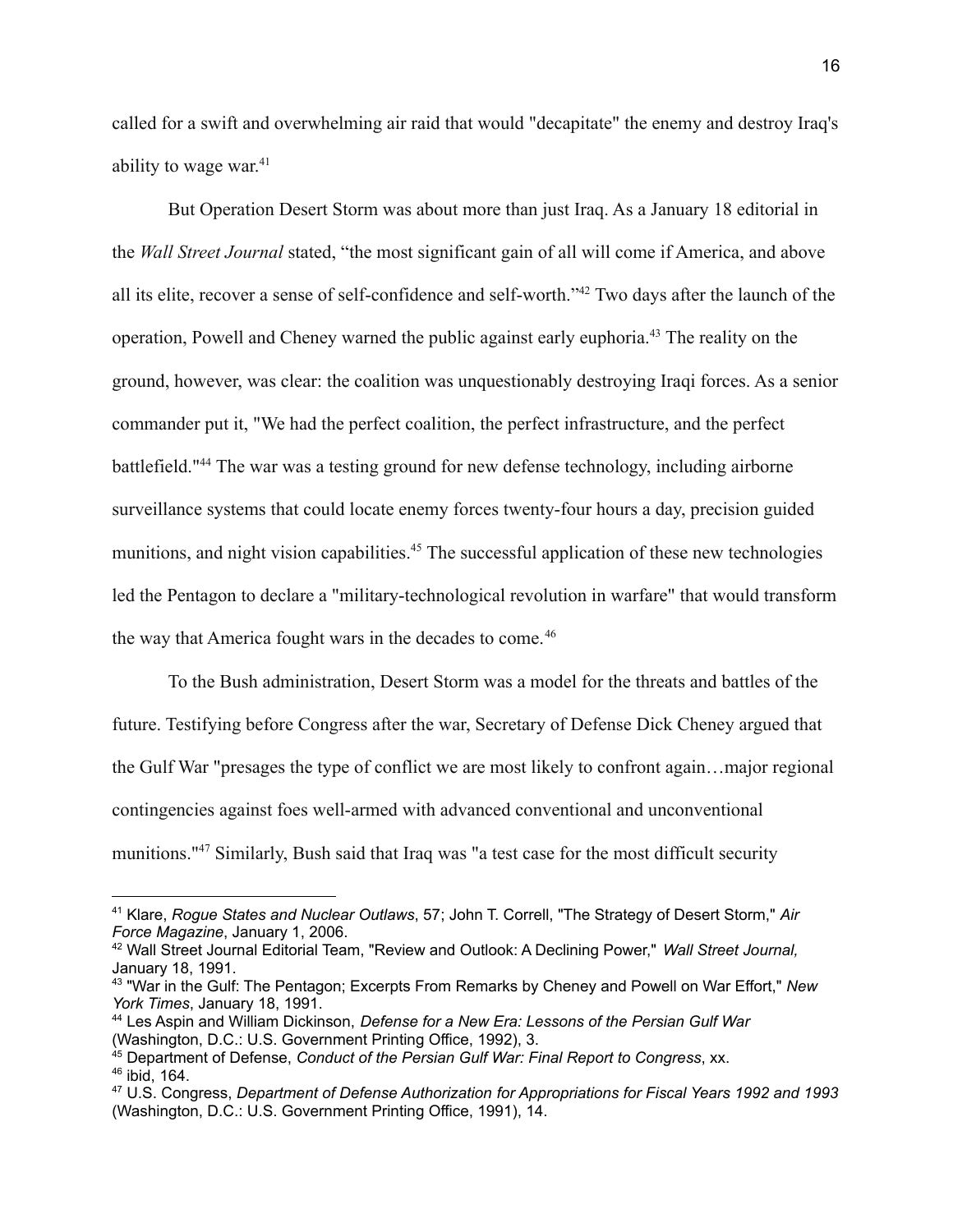challenges we are likely to face in the future… From Qadhafi in Libya to Kim Il-Sung in North Korea, the threats on our horizon could look a lot like the threat we turned back in Iraq."<sup>48</sup> In the months following Desert Storm, the Pentagon voiced increased concerns about the proliferation of weapons of mass destruction to unstable states in the Third World. The construction of this new proliferation threat coalesced with concern about preventing "Iraqs of the future."<sup>49</sup> Even though the word "rogue state" was rarely used by Bush's Pentagon strategists, their blueprint for future Third World threats in the model of Iraq would serve as the foundation of the rogue state category which emerged later in the decade.

Bush trumpeted the importance of Desert Storm in his 1991 State of the Union address, which he delivered just as the ground operation gathered steam. "What is at stake here," Bush said, "is more than one small country, it is a big idea — a new world order… where brutality will go unrewarded, and aggression will meet collective resistance."<sup>50</sup> He portrayed America's leadership as indisputable. According to Bush, before U.S. troops left for Iraq "it was still fashionable" to question America's power and resolve. Now, because of the victory, "no one in the whole word doubts us anymore."<sup>51</sup> Many in the foreign policy establishment, including Bush himself, declared that victory in the Gulf represented the end of Vietnam Syndrome. According to them, the war had revitalized faith in the American military and its ability to impose stability in the world. $52$ 

<https://www.c-span.org/video/?49768-1/defense-department-review>

<sup>48</sup> George H.W. Bush, "Remarks to the American Legion National Convention in Chicago, Illinois," August 25, 1992, in *George Bush: 1992-93, Book II* (Washington, D.C.: United States Government Printing Office, 1993).

<sup>49</sup> Dick Cheney, "Fiscal Year 1992 Security Assistance"; "Defense Department Review," September 1, 1993, Washington D.C., C-SPAN video, 1:29:32,

<sup>50</sup> "State of the Union; Transcript of President's State of the Union Message to Nation," *New York Times,* January 30, 1991.

<sup>51</sup> David Lauter, "Bush Takes Detour to Greet Troops: Homecoming: The 363rd Tactical Fighter Wing's F-16s Were Among the First U.S. Planes to Arrive in the Gulf," *Los Angeles Times,* March 18, 1991.

<sup>52</sup> E.J. Dionne Jr., "Kicking the 'Vietnam Syndrome,'" *Washington Post,* March 4, 1991.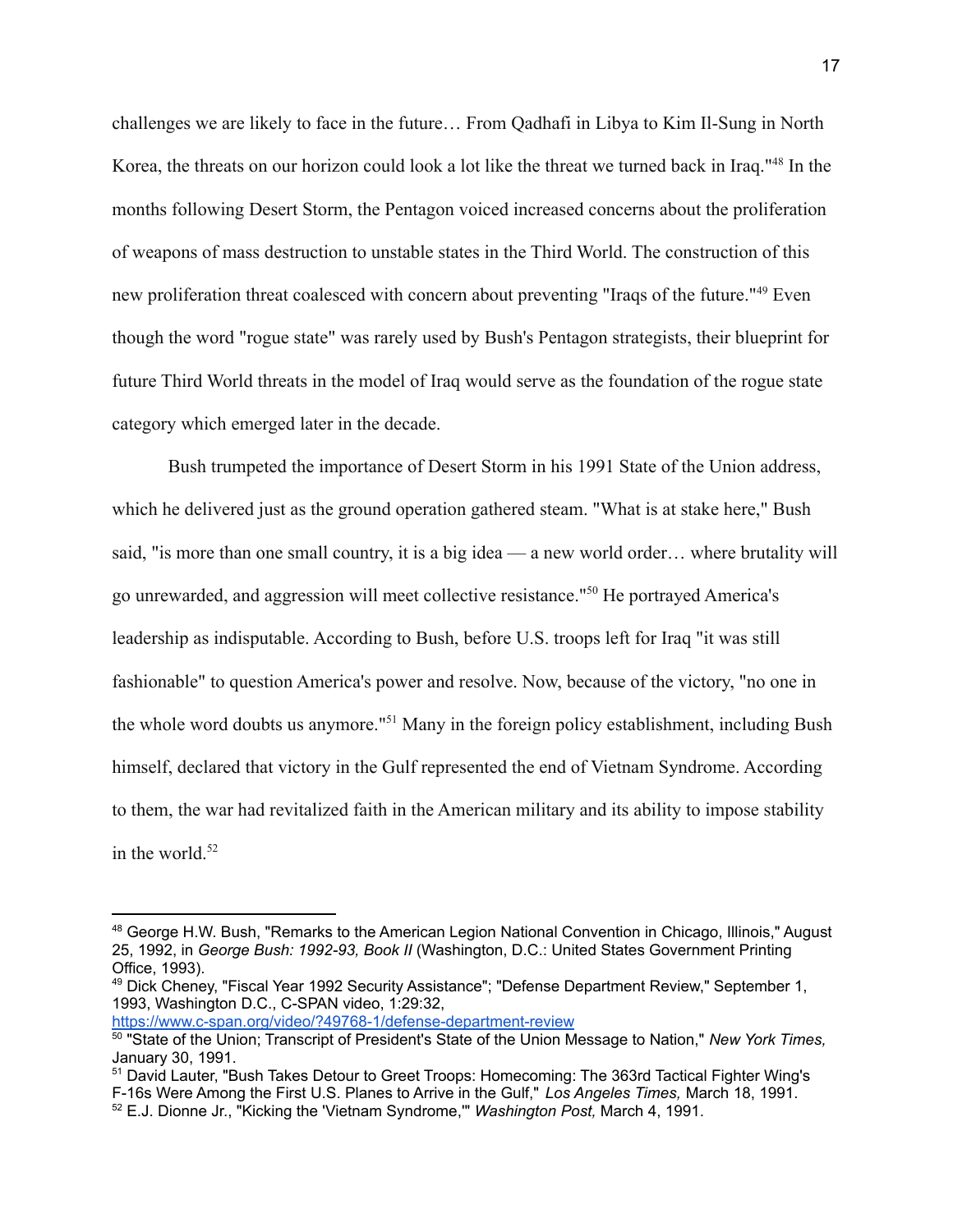But perhaps Bush's proclamation of a New World Order was too ambitious. His own Deputy Secretary of State, Lawrence Eagleburger, provided a less confident assessment of America's position. He argued that public support for interventionism would not be "automatic" following the collapse of the Soviet Empire. "It will not be immediately apparent to most Americans why we should continue to shoulder global responsibilities."<sup>53</sup> Even if Americans did support American leadership in world affairs, there was little order in the early years of the nineties. The world was undergoing intense transformations. New states were forming out of the disintegrating Soviet bloc, the former Yugoslavia erupted in multiple civil wars, and, right off the coast of the U.S., Haitian military forces carried out a coup d'etat against their President. The new world was not ordered— it was a world of chaos. In a project lasting from 1991 to 1992, a group of academics assembled by the Council on Foreign Relations aspired to sort through this New World Disorder.

In January of 1991, as George H.W. Bush announced Operation Desert Storm, Gregory Treverton of the Council on Foreign Relations (CFR) wrote a concept paper for Pew Charitable Trusts. Pew was looking to fund a group of academics to rethink global security in a post-Cold War world, and Treverton had a vision. He proposed for Pew to sponsor an "International Task Force" composed of historians, journalists, political scientists, economists, and policymakers that would undertake a significant intellectual challenge: re-evaluating America's role in a changed

●●●

<sup>53</sup> Lawrence Eagleburger, "U.S. Foreign Policy of the 1980s," Speech, Washington, D.C., C-SPAN video, 27:44, <https://www.c-span.org/video/?22923-1/us-foreign-policy-1980s>.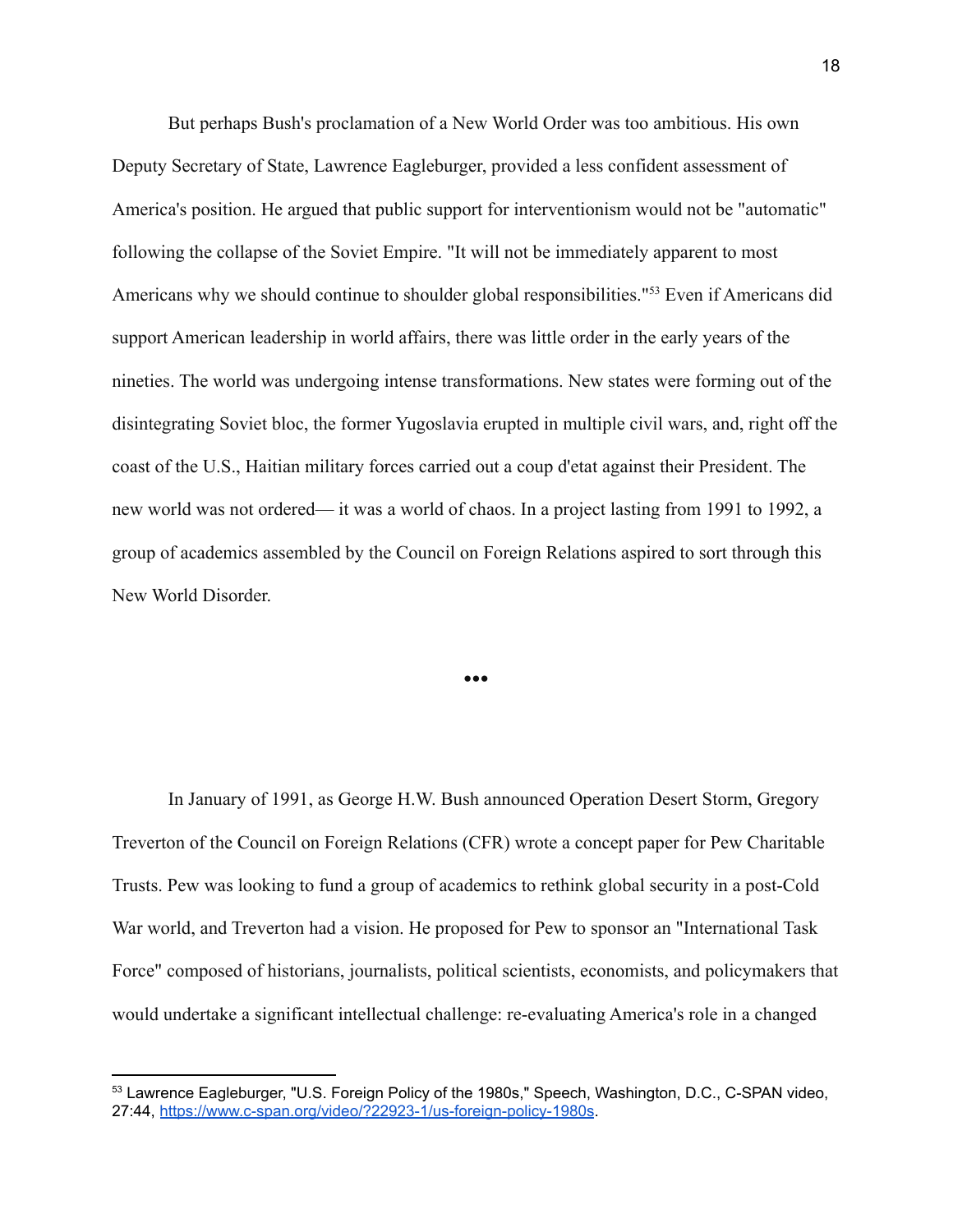world. The goal of the project, in Treverton's view, was two-fold. First, the Task Force would devise over-the-horizon recommendations for the next ten years of U.S. foreign policy. And, secondly, it would "use both public and private forums to advance acceptance of these recommendations." The Project was to be a three-year endeavor, and the Task Force would meet two or three times annually, as well as more frequently in smaller working groups. "The post-Cold War redefinition of security is just beginning," Treverton wrote in his paper. He noted that the loss of the "familiar enemy" had not brought peace, and in fact, the number of conflicts around the globe "may increase as the heavy hand of the Cold War lifts." Therefore, the Task Force would think hard and originally, beyond Cold War orthodoxies, about what the changing world meant for national security.<sup>54</sup> Pew Charitable Funds issued a \$1.5 million dollar grant to the Council on Foreign Relations, and Treverton got to work on recruiting Task Force members and planning for the next three years.

Soon the Council decided to name its undertaking the Project on America's Task in a Changed World. Treverton was the Director and James Schlesinger, who served as the Director of the CIA and Secretary of Defense under Nixon and Ford, would chair the Task Force. After receiving Treverton's first list of potential members, the Pew funders expressed their concern about the composition of the Task Force, which looked to them "like the usual suspects likely to reproduce old thinking about U.S. national security, not foster new ideas."<sup>55</sup> In response, Treverton added some non-American members, including Japanese diplomat Yukio Satoh and German journalist Josef Joffe.<sup>56</sup> He sent invitations and ended up with a final list of thirty members. The Task Force included some big establishment figures, like Henry Kissinger,

<sup>&</sup>lt;sup>56</sup> Kevin F.F. Quigley to Gregory Treverton, May 24, 1991, Box 341, Folder 1, Council on Foreign Relations Studies Department Records, Public Policy Papers, Princeton Mudd Library. 55 Gregory Treverton to Jim Schlesinger, September 10, 1991, Box 341, Folder 1, Council on Foreign Relations Studies Department Records, Public Policy Papers, Princeton Mudd Library. <sup>54</sup> Gregory F. Treverton, Task Force on Global Security Concept Paper, January 1991, Box 341, Folder 2, Council on Foreign Relations Studies Department Records, Public Policy Papers, Princeton Mudd Library.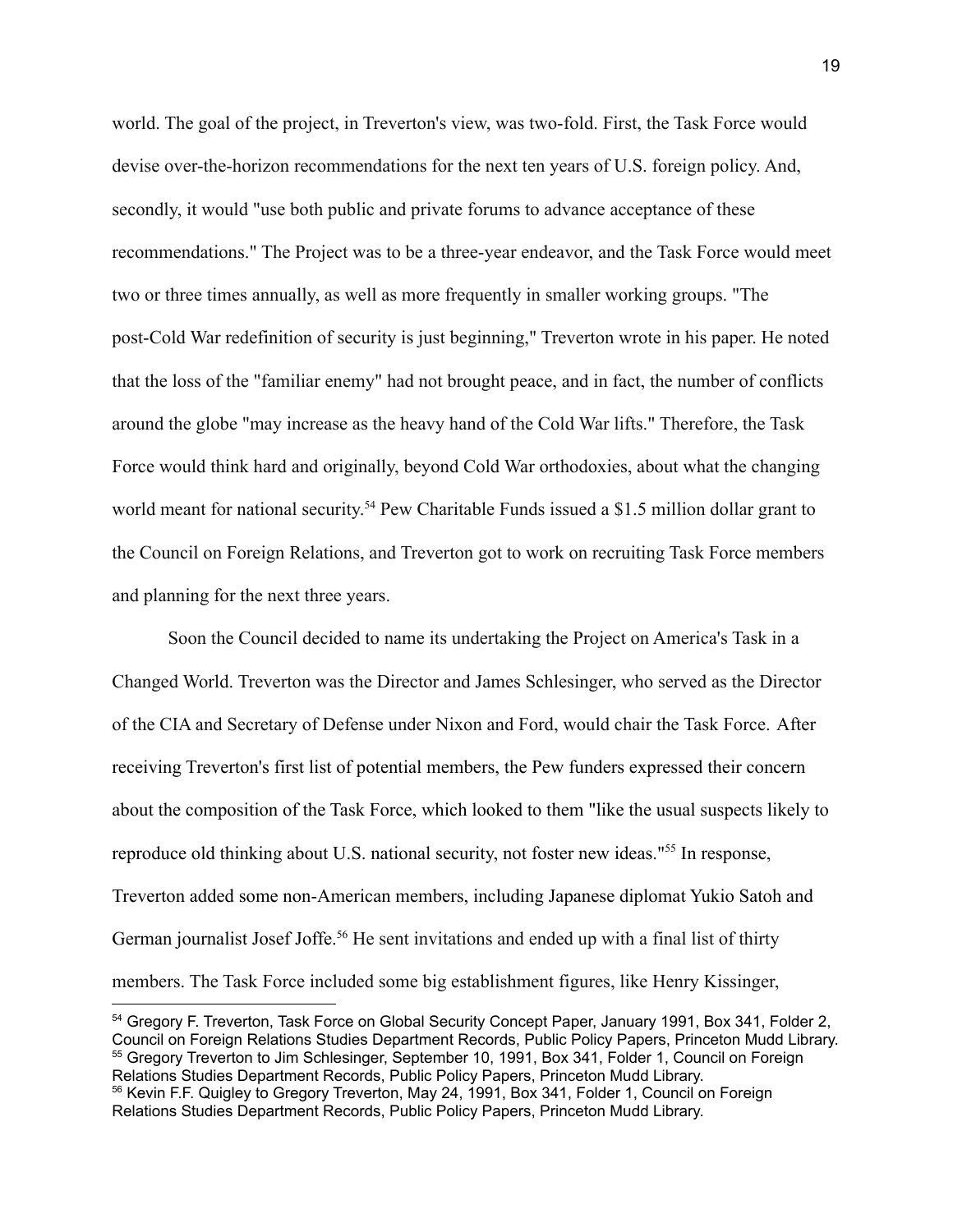Zbigniew Brzeziński, and Richard Helms. The Task Force's resident academics included Samuel P. Huntington, Ernest May, Paul Kennedy, and John Lewis Gaddis. Treverton also included some Congressmen, including Sam Nunn, who was then Chair of the Senate Armed Services Committee, William S. Cohen, who would later serve as Clinton's Secretary of Defense, Charles S. Robb, and Richard Lugar.

By December, the Council announced the Project on America's Task in a Changed World in a press release. In the announcement, Chairman James Schlesinger declared, "We are at a turning point now similar to the years after World War II when the United States had won a major war, the enemy was vanquished, and the future uncharted. If that was the period of creation, this is one of re-creation." In constructing the new Task Force, Schlesinger said, "we have looked for those who have experience with the past yet have not been imprisoned by it." He also argued that it was "early wishful thinking" to proclaim a new world order. "We Americans like order, it appeals to us," Schlesinger said. "This reordering of our foreign policy... will be painful, complicated, and confusing to the public and its elected leaders. We hope to cast some light in this murky process."<sup>57</sup>

The Task Force held its first two-day meeting in July of 1991 at the Carnegie Endowment's building in Washington, D.C. According to Treverton, it was "rich, intellectual mayhem."<sup>58</sup> The discussion had little structure or coherence. The Task Force members expressed a myriad of opinions and struggled to reach consensus in their debates. At the time, Task Force member John Lewis Gaddis wrote in his personal journal that "there was no clear effort to explain just what the purpose of the group is to be, or to set up ground rules for the discussion."

<sup>&</sup>lt;sup>57</sup> "News Release: International Working Group Chosen For Three-Year Study, 'America's Task in a Changed World,'" December 10, 1991, Box 341, Folder 2, Council on Foreign Relations Studies Department Records, Public Policy Papers, Princeton Mudd Library.

<sup>58</sup> Gregory Treverton to Jim Schlesinger, memorandum, July 30, 1991, Box 341, Folder 1, Council on Foreign Relations Studies Department Records, Public Policy Papers, Princeton Mudd Library.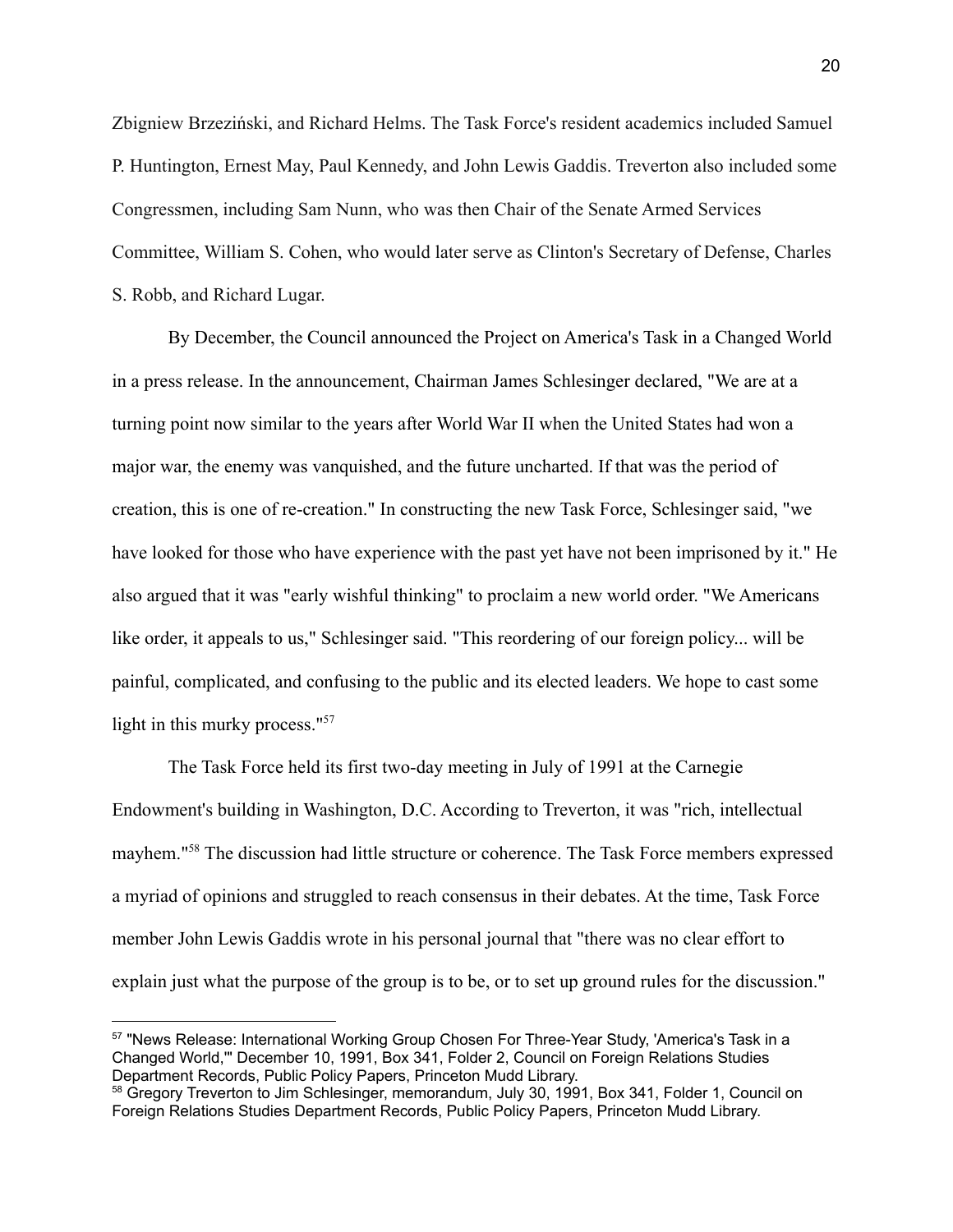This lack of structure made it "certainly difficult to get a handle on the proceedings," and several people left the meeting "a bit worried about what all of this [was] going to amount to."<sup>59</sup> The group's discussion was "exploratory" and "meandering."<sup>60</sup> In Treverton's words, "too much structure can be the enemy of fresh thought," so issues and questions were introduced and discussed freely. 61

In a memorandum sent from Treverton to the Task Force members, he wrote that the discussion's chaos was "testimony… to just how hard the intellectual challenge is; the changes afoot are breathtaking."<sup>62</sup> Treverton recapped the meeting and expressed the difficulty of their mission:

I was struck, as I suspect you were too, by just how uncomfortable it is to begin again. Thinking through basics is hard, and the grooves of Cold War orthodoxy run deep. That made me, and perhaps you as well, mostly buoyed but occasionally disheartened by our conversation. It is both a luxury and a necessity to have three years to think through the issues we raised.<sup>63</sup>

If the Task Force's first meeting had any focus, it was on the seemingly insurmountable question of America's role in a post-Cold War world. Some participants agreed that the end of the Cold War had reduced the price of national security: the United States could now have the same amount of security for cheaper. But, as one member pointed out, "If a precious commodity is now cheaper, why not buy much more of it? Why shouldn't the United States try to impose its notion of order on the world?"<sup>64</sup> The group also discussed whether the American public would

<sup>&</sup>lt;sup>59</sup> John Lewis Gaddis, "Monday, July 1, 1991" excerpt from Gaddis' personal, unpublished.

<sup>&</sup>lt;sup>60</sup> Summary Notes from Pew-CFR Meeting, June 8, 1992, Box 341 Folder 3, Council on Foreign Relations Studies Department Records, Public Policy Papers, Princeton Mudd Library.

<sup>&</sup>lt;sup>61</sup> Gregory Treverton to the Members of the Global Security Task Force, memorandum, September 17, 1991, Box 341, Folder 7, Council on Foreign Relations Studies Department Records, Public Policy Papers, Princeton Mudd Library.

 $62$  ibid.

<sup>&</sup>lt;sup>64</sup> Gregory Treverton to Jim Schlesinger, memorandum, July 30, 1991, Box 341, Folder 1, Council on Foreign Relations Studies Department Records, Public Policy Papers, Princeton Mudd Library. <sup>63</sup> Gregory Treverton to the International Task Force members, July 15, 1991, Box 343, Folder 3, Council on Foreign Relations Studies Department Records, Public Policy Papers, Princeton Mudd Library.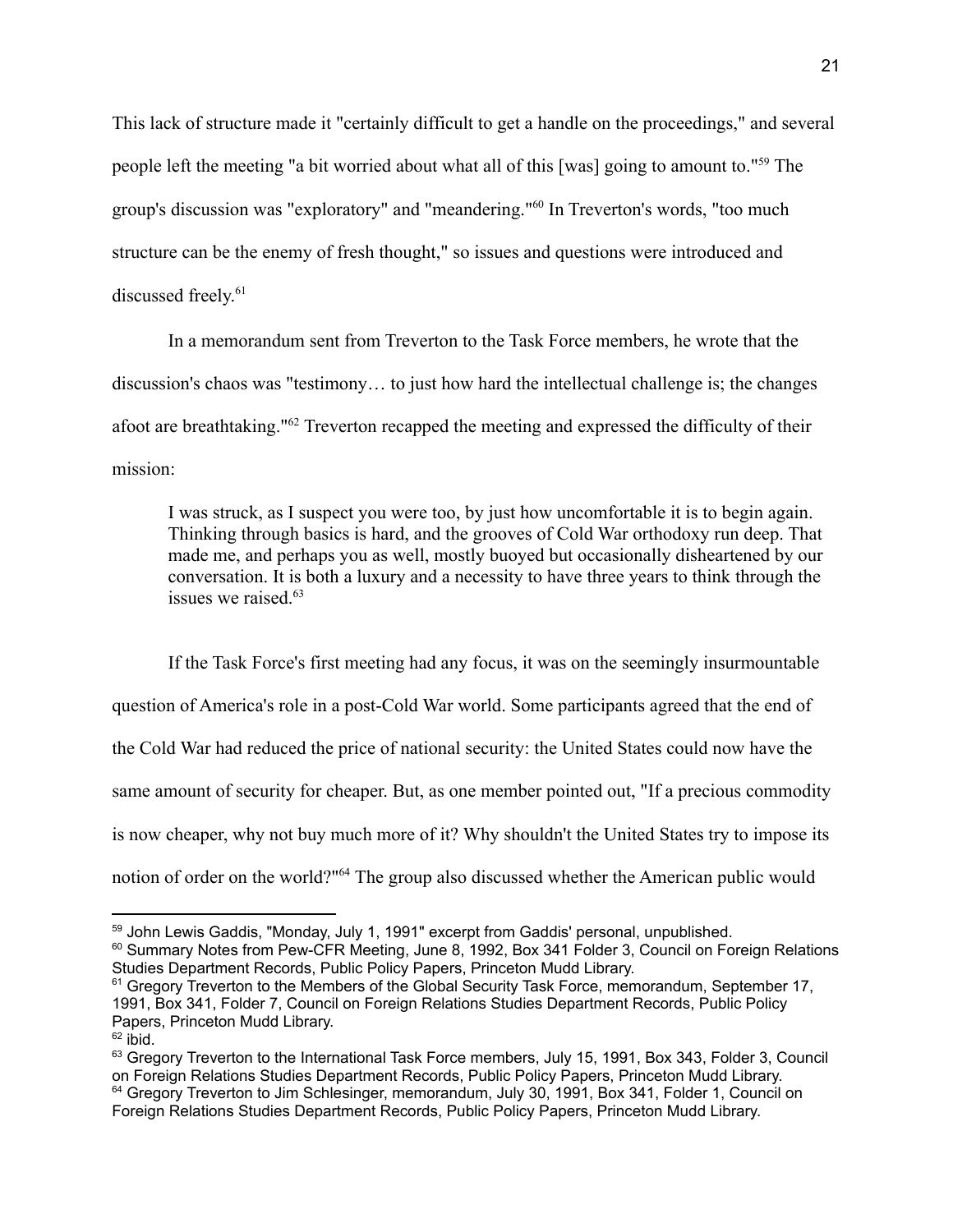sustain its support for activism abroad, even without the presence of a clear threat.<sup>65</sup> The crux of the conversation was summed up by Treverton: "To what extent and how should the United States deploy its domestic resources — money, blood, and, perhaps most important, intellectual capital— in the world?"<sup>66</sup> The Task Force debated how to strike a balance between global leadership and domestic needs.

Following their first meeting, the Task Force met in October for what ended up being "a more coherent discussion" than the first one, and held a few thematic workshops, one on the "Future of U.S. Nuclear Posture," and another on "Strategy and Forces for the 1990s."<sup>67</sup> At the latter, former Navy general William Odom led a talk on the three options for a post-containment foreign policy: the United States could either pursue (1) a new isolationism; (2) Pax Americana, in which America oversees and enforces international peace; or (3) an economy of force, with global engagement but a discrimination among regions. According to Odom, Pax Americana would be an impractical choice because the American public would be unlikely to make the necessary sacrifices; in Odom's view, Americans lacked "a focused ideological fervor… the kind we enjoyed in opposing Soviet communism."<sup>68</sup> Building public consensus on foreign policies was a constant concern in the Project's discussions.

After one workshop, the Project's Deputy Director, Patricia Ramsay, was surprised by how polished and organized the rapporteur's notes were. She requested for a more realistic note taking style, because the "very professionalism of the notes" disguised the "electricity and chaos of the actual meeting." In fact, to Ramsay the value was in the "roughness."<sup>69</sup> Despite the

<sup>&</sup>lt;sup>69</sup> Gregory Treverton to Patricia Ramsay, December 20, 1991, Box 341, Folder 2, Council on Foreign Relations Studies Department Records, Public Policy Papers, Princeton Mudd Library. 68 William E. Odom, "Strategy and Forces for the 1990s," March 1991, Box 343, Folder 3, Council on Foreign Relations Studies Department Records, Public Policy Papers, Princeton Mudd Library. <sup>67</sup> John Lewis Gaddis, "Wednesday, October 30, 1991," excerpt from Gaddis' personal, unpublished. <sup>66</sup> Gregory Treverton to James Schlesinger, memorandum, July 30, 1991, Box 341, Folder 1, Council on Foreign Relations Studies Department Records, Public Policy Papers, Princeton Mudd Library. <sup>65</sup> John Lewis Gaddis, "Monday July 1, 1991," excerpt from Gaddis' personal, unpublished.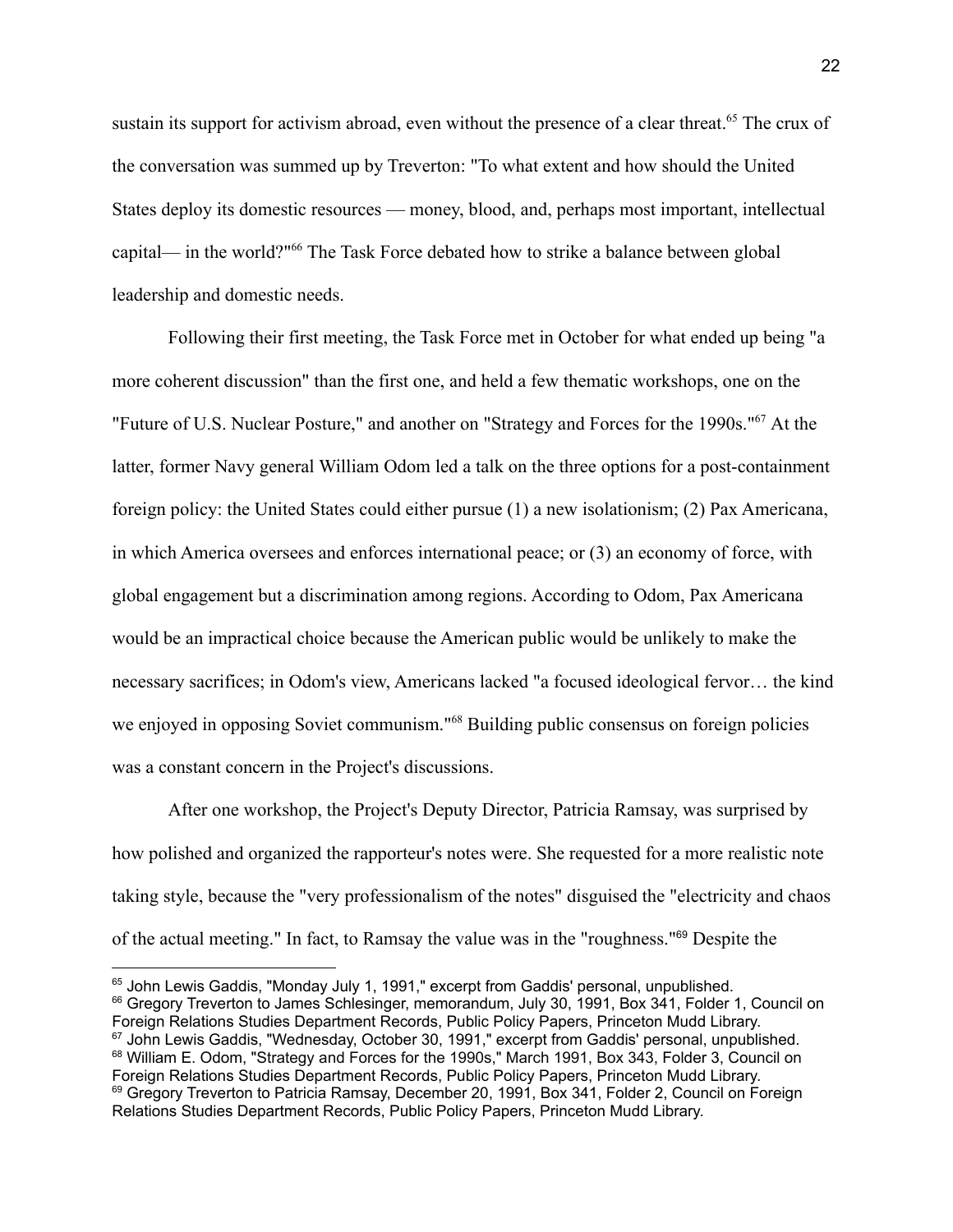Council's passion for tumultuous debate, it soon became clear that this disorganized style would not successfully achieve the Project's goals of developing a reimagined U.S. foreign policy.

Within a year, the Project was falling apart. According to Patricia Ramsay, Steve Del Rosso of the Pew Charitable Funds was "not a happy funder." Even after the first meeting of the Task Force, Del Rosso was not impressed by the Project and was "left feeling that the group was not sure where it was going."<sup>70</sup> The Pew funders expressed their concerns in a letter to the Project's leaders in June of 1992. To date, they argued, "the Project seems to lack intellectual cohesion and a sense of overall direction." The Task Force members were drawn from a "relatively narrow stratum" of the American foreign policy establishment and "do not represent a new generation of leadership." It was hard for the funders to see what intellectual threads were holding the series of individual meetings together. Ultimately, the funders wrote: "Is a task force of luminaries the best approach to re-thinking the assumptions upon which American foreign policy has been based for the past four and a half decades?" They pointed out that groups can effectively expand on an existing intellectual paradigm, but that "it is asking a great deal for such a group to explore new topics and operate on the frontiers of thought."<sup>71</sup> The project was simply not meeting its stated objectives. It had not settled on a new direction for the United States in a post-Cold War world.

A key shortcoming of the Project was organizational. The Pew funders admitted that James Schlesinger was not a suitable Chairman. He often lacked engagement, and his meandering discussion style had proved unproductive, "directionless," and "empty of substance."<sup>72</sup> Moreover, the Task Force was far too large and diffuse to be intellectually

<sup>70</sup> Patricia Ramsay to Gregory Treverton, July 16, 1991, Box 341, Folder 1, Council on Foreign Relations Studies Department Records, Public Policy Papers, Princeton Mudd Library.

<sup>71</sup> Catherine Kelleher and James A. Smith to John Encandela, Kevin Quagley, Peter Tarnoff, and Greg Treverton, June 5, 1992, Box 341, Folder 4, Council on Foreign Relations Studies Department Records, Public Policy Papers, Princeton Mudd Library.

<sup>72</sup> Summary Notes from Pew-CFR Meeting.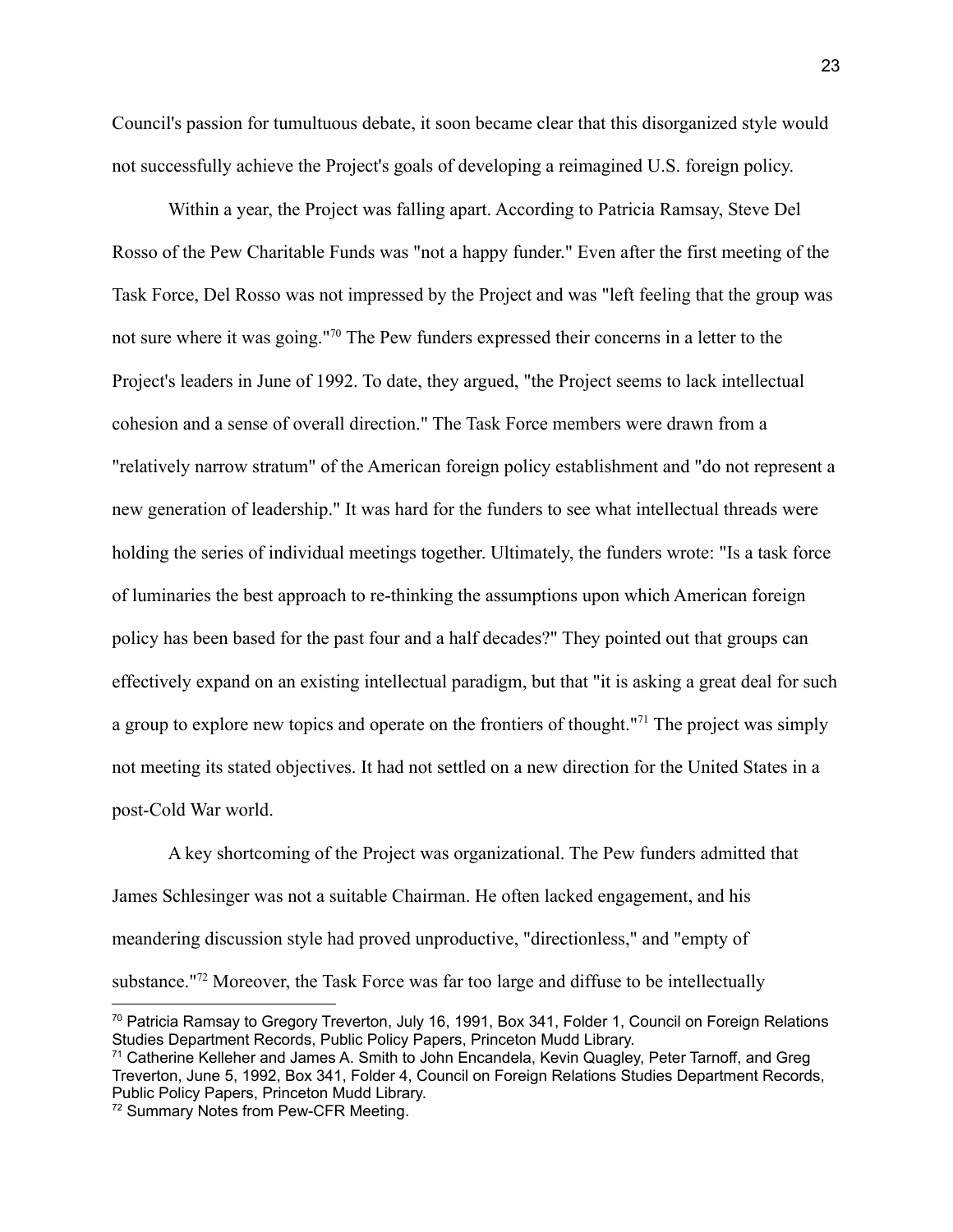productive.<sup>73</sup> In June of 1992, the Pew Funders met with Council on Foreign Relations members and discussed whether to terminate the project or to consider a reworked version. In an attempt to salvage it, CFR changed the Chair and Director of the Project and decided to hold smaller, more focused working groups that could achieve more cohesiveness.<sup>74</sup> Pew rejected this revised work plan, wishing to "make a clean break" with the CFR project.<sup>75</sup> It decided to revoke the grant altogether. 76

After hearing of the Project's demise, Josef Joffe, a German thinker who had been a member of the Task Force, expressed his frustration to the President of Pew Charitable Funds, Thomas W. Langfitt. Joffe wrote that he was feeling "puzzled and dismayed." In spite of his confusion, he acknowledged that the entire Project was a "mistake," and that completing the project would be "more than frills and fun." He argued that there remained "a gaping deficit in the U.S. thinking about the management of the post-Cold War World." Re-imagining how to navigate the new, disorderly world would require some rigorous thinking, and "admittedly, the Group had spent half a year poking through the fog." Joffe concluded his letter by expressing his deeply-felt emotions evoked by the failure of the Project: "I came to the Project with great faith and enthusiasm, indeed, excitement," Joffe wrote, "And I walk away from it (not exactly voluntarily) with a sense of futility and dismay."<sup>77</sup>

Joffe's letter highlights the foreign policy establishment's identity crisis in the closing years of the Cold War. Though excited by the transformations underway, foreign policy thinkers were disoriented and lost. For those involved in the Project on America's Task in a Changed

 $73$  ibid.

 $74$  ibid.

<sup>75</sup> John Lewis Gaddis, "Friday, July 17, 1992," excerpt from Gaddis' journal, unpublished.

<sup>76</sup> Kevin F. F. Quigley to Peter Tarnoff, June 25, 1992, Box 342, Folder 7, Council on Foreign Relations Studies Department Records, Public Policy Papers, Princeton Mudd Library.

 $^{77}$  Josef Joffe to Thomas W. Langfitt, August 13 1991, Box 341, Folder 4, Council on Foreign Relations Studies Department Records, Public Policy Papers, Princeton Mudd Library.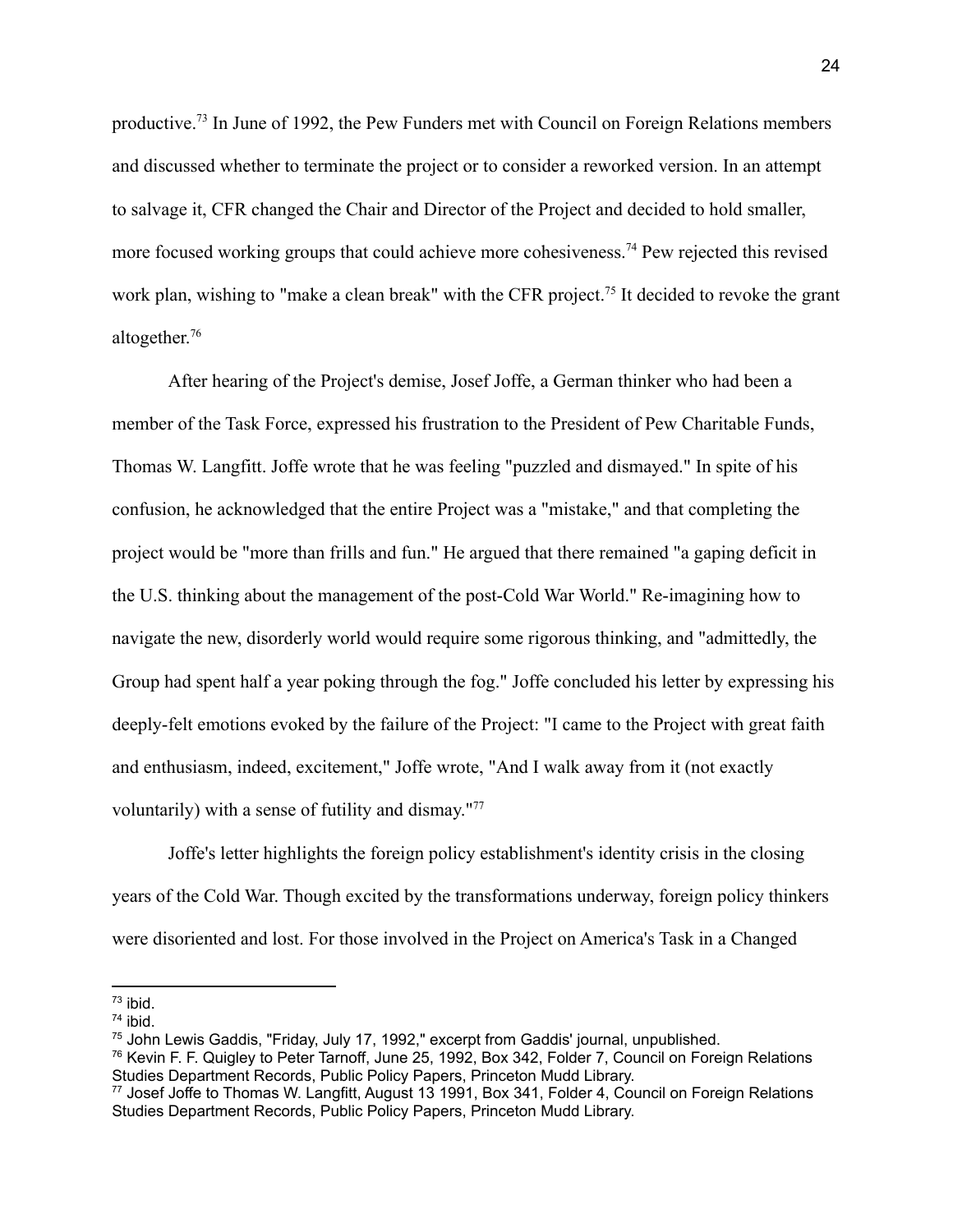World, the redefinition of the United States' role in the world proved to be a more daunting task than they anticipated.<sup>78</sup> It required inventing an entirely new blueprint. Instead of achieving what it set out to do, CFR's Project ended in intellectual stagnation. Around the same time that the Council engaged in its fruitless Project, a group of moderate Democrats were also strategizing America's role in the new world. Fresh inspiration was much needed for the establishment to move forward in constructing a consensus on U.S. foreign policy.

<sup>78</sup> Memorandum to the Honorable Morton I. Abramowitz, September 24, 1992, Box 343, Folder 3, Council on Foreign Relations Studies Department Records, Public Policy Papers, Princeton Mudd Library.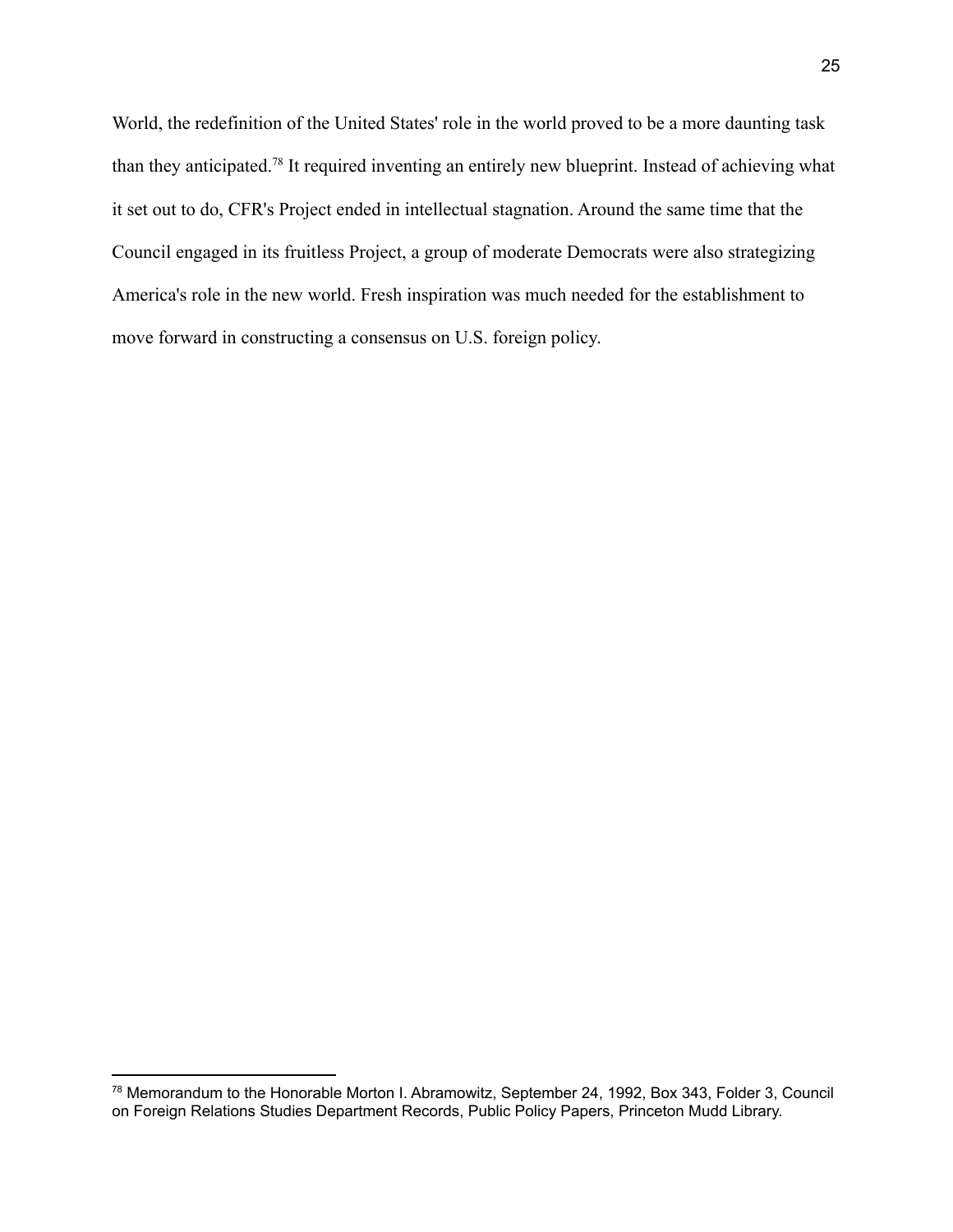### II. In Search For a New Paradigm

## The Rise of the New Democrats and a Successor to Containment

The presidential election of 1988 was a hard blow for the Democratic Party, with Democratic candidate Michael Dukakis receiving only 111 electoral votes to George H.W. Bush's 426. This was the third consecutive presidential election loss for the Democrats. Many observers attributed this loss to a general perception that the Party had moved too far to the left.<sup>79</sup> The Party was in shambles, and it was up to the Democratic Leadership Council (DLC) to pick up the pieces.

The DLC was an unofficial party organization formed by moderate Democrats after the Party's losses in the presidential elections of 1980 and 1984. Its purpose was to pull the Democratic Party in a centrist direction in order to appeal to swing voters and gain a presidential majority. DLC members saw themselves as the New Democrats, fighting to expand the party's base and advocate for a "Third Way" between traditional conservatism and liberalism.<sup>80</sup> They adopted conservative, and traditionally Republican, stances on issues such as defense spending, budget deficits, crime, and free trade. Bill Clinton was involved in the DLC from his very beginnings, and served briefly as its Chairman before his presidential campaign in 1992.<sup>81</sup>

<sup>79</sup> William Schneider, "An Insider's View of the Election," *The Atlantic*, July 1988.

<sup>80</sup> Jon F. Hale, "The Making of the New Democrats," *Political Science Quarterly,* 110, no. 2 (Summer 1995): 207-232, 223.

<sup>81</sup> Al From, "Recruiting Bill Clinton," *The Atlantic*, December 3, 2013.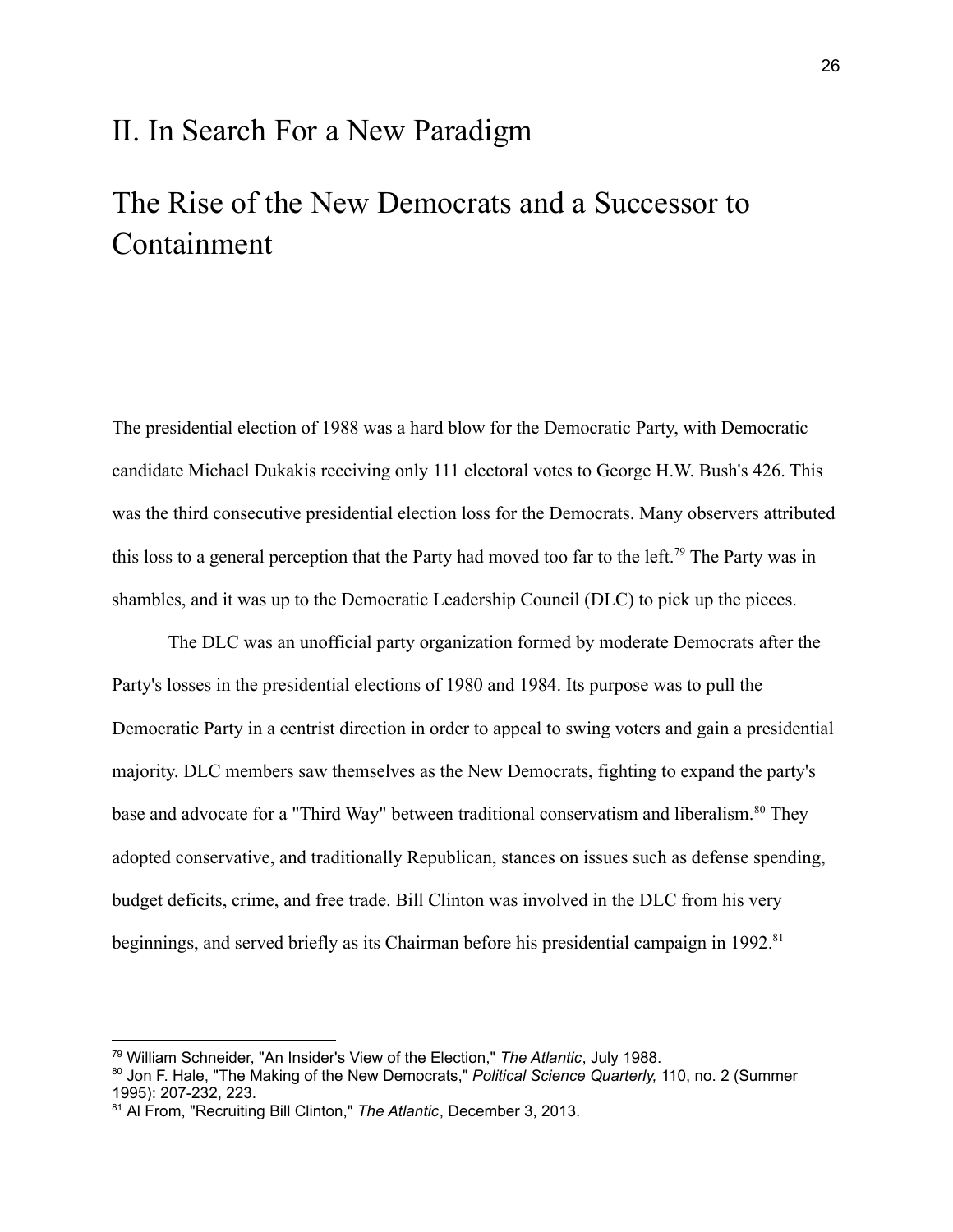After Dukakis' defeat, the DLC became a more permanent and institutionalized organization. It increased its membership to over 200, and in June of 1989, created its own think tank: the Progressive Policy Institute (PPI).<sup>82</sup> PPI would be an intellectual hub for the New Democrats, helping to generate ideas for DLC-affiliated politicians and reinvent the Party. PPI's stated objective was to "fashion a new public philosophy that transcends the limits of the conventional, left-right debate."<sup>83</sup> The "Progressive" in Progressive Policy Institute was something of a misnomer — DLC founder Al From admitted that he was "tired of having the DLC labeled as conservative," so he named its think tank the Progressive Policy Institute to make it more difficult for reporters to call it the "'conservative Progressive Policy Institute."<sup>84</sup>

Will Marshall, previously a speechwriter for DLC Congress members, was named PPI's President. He claimed that the think tank's goal was to "synthesize what's good about both the left and the right" and "push the political debate to the next frontier."<sup>85</sup> The New Democrats borrowed heavily from conservatives— not just for policy stances, but also for the creation of PPI itself. PPI was modeled after the Heritage Foundation, the conservative think tank which revived the Republican Party in the 1970s and served as the key idea-generator for the Reagan administration.<sup>86</sup> PPI aimed to become a Heritage-like organization for the next Democratic administration, producing policy ideas for the President and leveraging the DLC as its political and media machine. Soon after PPI's founding, the DLC created its own publication, *Mainstream Democrat*. With these developments, the New Democrats were ready to crystallize their ideology and launch a campaign to take back the White House.

<sup>82</sup> Jon F. Hale, "The Making of the New Democrats," 220.

<sup>84</sup> Al From, "Recruiting Bill Clinton." <sup>83</sup> Ted Kolderie, *Beyond Choice to New Public Schools: Withdrawing the Exclusive Franchise in Public Education* (Washington, D.C.: Progressive Policy Institute, 1990), 3.

<sup>85</sup> Carl M. Cannon, Empowerment Blends Politics of the Left and Right," *Austin American Statesman*, December 23, 1990.

<sup>86</sup> E.J. Dionne, Jr, "The New Think Tank on the Block," *New York Times,* June 28, 1989.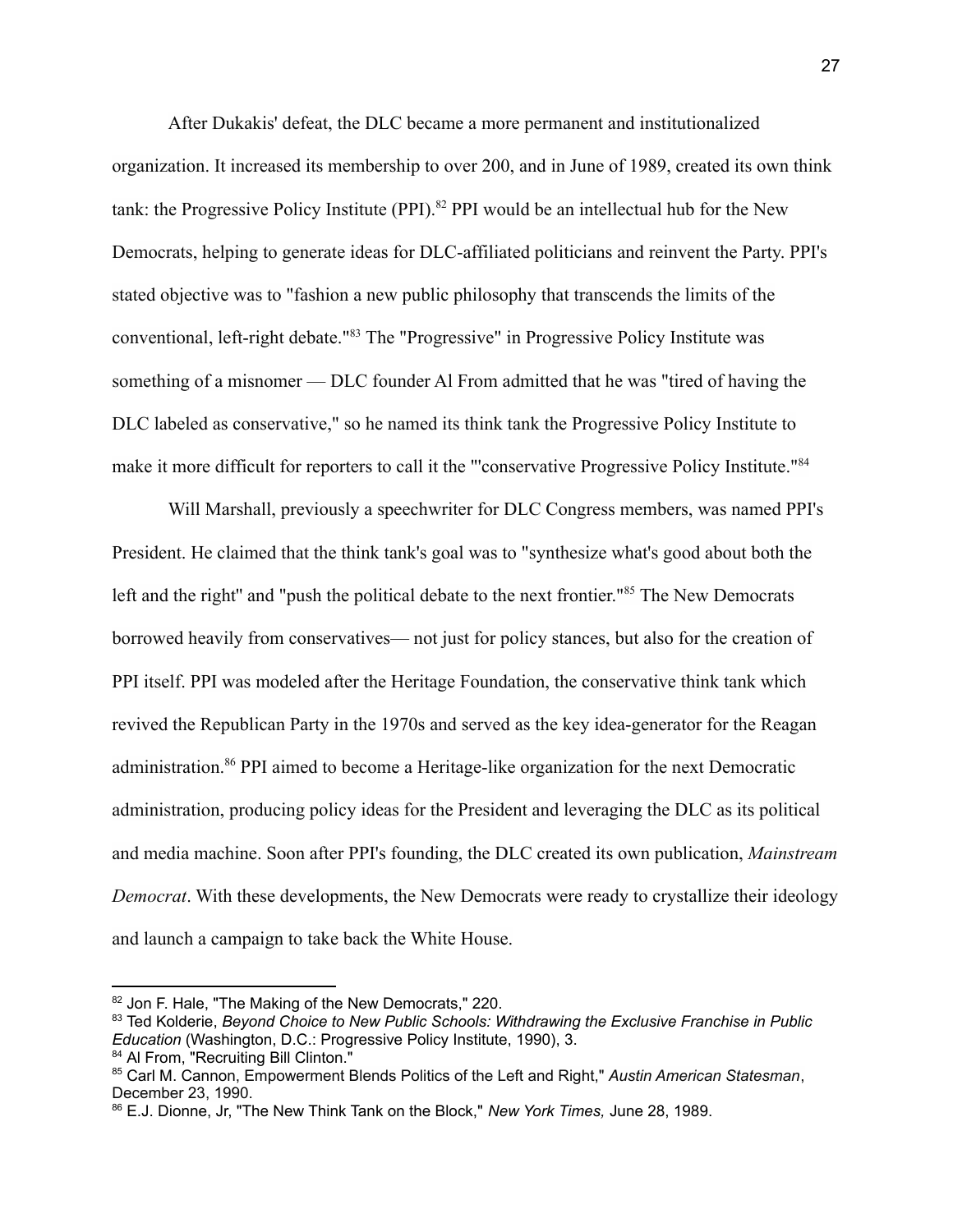PPI's first research priority was understanding the Democrats' 1988 defeat. Political scientists Elaine Karmack and William Galston collaborated on the think tank's inaugural report, *The Politics of Evasion*. Based on ABC polling analysis, Karmack and Galston concluded that the Democratic Party had "lost touch with the American public" and was now increasingly associated with a "liberal fundamentalism" that drove away white middle class voters. The polls showed that Dukakis was perceived as too far left. What the Party needed, according to Karmack, was to recognize that it had "an ideological problem" that demanded an "ideological solution."<sup>87</sup>

According to Karmak and Galston's report, one shortcoming of the Democratic Party was the popular perception that it was weak on defense. Nearly a quarter of voters — 22 percent cited foreign policy and defense as their main concern, and 88 percent of those voters voted for Bush. Bush beat out Dukakis on 2 to 1 margins on 12 key defense issues. Indeed, the PPI report stated that the public perceived Democrats as exhibiting "ambivalence toward the assertion of American values and interests abroad."<sup>88</sup> In order to get back into the White House, the Democrats would need to rehabilitate their national security reputation.

In Fall of 1989, even though Bush had just begun his presidency and the election of 1992 was years away, the New Democrats began to strategize on their path back to the White House. A few dozen Democratic politicians and thinkers convened at the Mayflower Hotel for a September conference on "The Politics of Message." For the fourth panel of the day, PPI President Will Marshall joined Madeleine Albright, who was then teaching at Georgetown but would later serve as Clinton's U.N. Ambassador and Secretary of State, to speak about

<sup>87</sup> Charles M. Madigan, "Democrats Searching For a Map to the White House," *Chicago Tribune,* September 17, 1989.

<sup>88</sup> William Galston and Elaine Ciulla Karmack, *The Politics of Evasion: Democrats and the Presidency* (Washington, D.C.: Progressive Policy Institute, 1989), 4.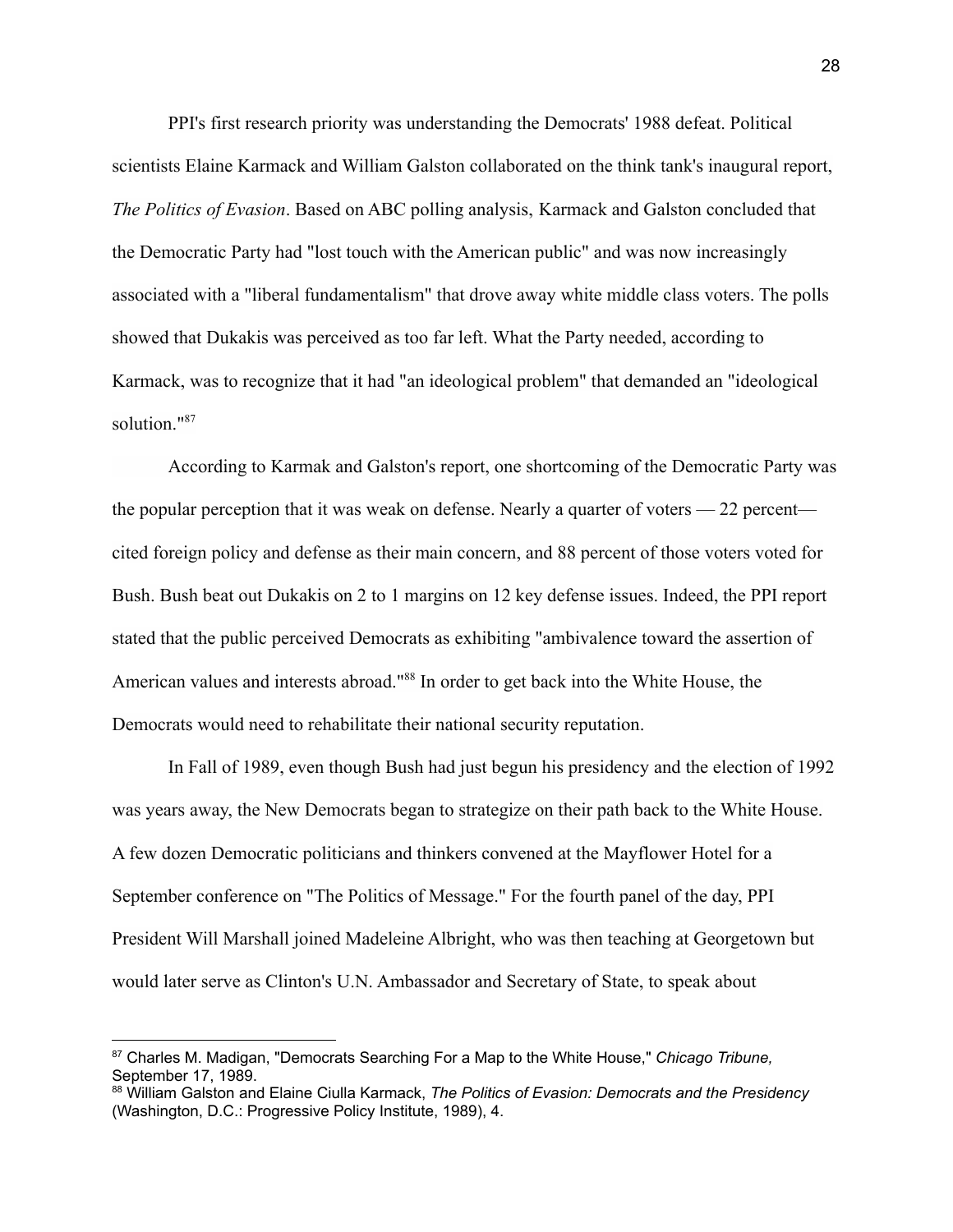transforming the Democrats' ideas about foreign policy. According to Marshall, national security had become Republican terrain, and the Democrats had to reclaim it in order to compete in the presidential election. The central question, Marshall argued, was what doctrine would replace Cold War containment: "What is the organizing principle for a foreign policy that, for longer than I've been alive, has been geared toward the resistance of totalitarian expansionism and tyranny?" He claimed that a new foreign policy objective for the Democrats should be "fortifying the Democratic center in countries all over the world." Albright echoed Marshall's arguments and also characterized the post-Cold War world as a new, complicated, and dangerous era: "all the old rules are gone… We're all of a sudden threatened by irrational or non-state actors."<sup>89</sup> Restoring confidence in the electorate would require identifying these new threats and communicating a message about America's role in the world that resonated with the American public.

To land on a new message, the New Democrats solicited help from the other side of the aisle. They collaborated frequently with Reaganite conservatives and the think tank that inspired PPI: the Heritage Foundation. In October of 1991, for instance, PPI and the Heritage Foundation co-sponsored an event titled "Left and Right: A New Politics in the 1990s," where New Democrats and conservatives discussed their common ground and strategized ways to fuse together their ideologies into a "New Paradigm" blend of policies.<sup>90</sup> This consolidation of left and right was pioneered in PPI's first foreign policy report: *An American Foreign Policy for Democracy.* The writer, Larry Diamond, was a conservative sociologist based at the Hoover Institution— his PPI report exemplified the alliance between the New Democrats and the

<sup>89 &</sup>quot;The Politics of Message: Foreign Policy," September 11, 1989, Mayflower Hotel, Washington, D.C., C-SPAN Video, 1:16:03, <https://www.c-span.org/video/?11352-1/politics-message-foreign-policy>

<sup>&</sup>lt;sup>90</sup> "Left and Right: The Emergence of a New Politics in the 1990's?" October 30, 1991, Washington, D.C., C-SPAN Video, 2:05:05, <https://www.c-span.org/video/?23522-1/politics-1990s>; Morton Kondracke, "Neo-Politics," *The New Republic* 205, no. 22 (1991): 18-20: 18.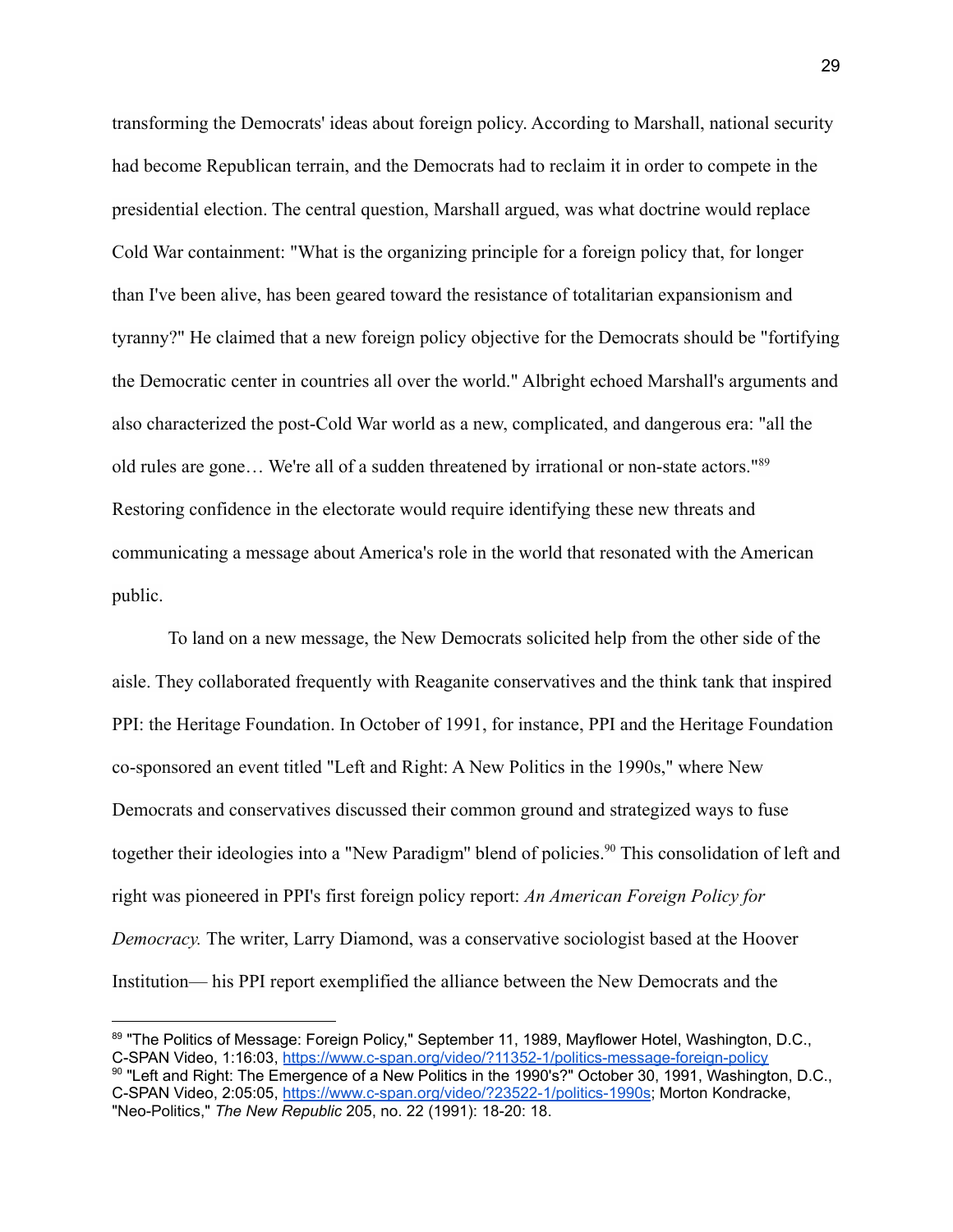conservatives. Diamond's paper proposed for the United States to seize the post-Cold War opportunity to "shape the political character of the entire world." He argued that America faced a "critical turning point in history, a window of opportunity that is open as never before but could soon narrow or slam shut for years to come." The United States now had the ability to create a new, democratic world through the expansion of new institutions and global markets. He defined democracies as governments with free trade, free and fair elections, multiparty systems, and governmental accountability to the people. Diamond called for U.S. foreign policy to embrace democracy as its "central focus, the defining feature."<sup>91</sup> Such a reorientation would offer the prospect for a truly bipartisan consensus. In its first foreign policy report, PPI appealed for moralism and idealism, in stark contrast to George H.W. Bush's embrace of realism and the balance of power. In December of 1991, while delivering a foreign policy campaign speech at Georgetown University, Arkansas Governor and Presidential Candidate Bill Clinton paraphrased much of Diamond's report.<sup>92</sup> His foreign policy was already shaping up to be one that was a "Third Way": a foreign policy for democracy.

By the Summer of 1992, polls from the primaries showed that Clinton was appealing to Black Americans, poor whites, and the middle class.<sup>93</sup> In his nomination speech at the Democratic National Convention, Clinton proclaimed the beginning of a new kind of politics. "The choice we offer," Clinton said, "is not conservative or liberal. In many ways, it is not even Republican or Democratic. It is different. And it will work."<sup>94</sup> Though his campaign was mostly focused on domestic issues, Clinton presented himself as a firm advocate of democracy and the

<sup>91</sup> Larry Diamond, *An American Foreign Policy For Democracy* (Washington, D.C.: Progressive Policy Institute, 1991).

<sup>92</sup> William J. Clinton, "Clinton Foreign Policy Speech," Georgetown University, Washington, D.C.,December 12, 1991, C-SPAN video, 54:09,

[https://www.c-span.org/video/?33576-1/clinton-foreign-policy-speech.](https://www.c-span.org/video/?33576-1/clinton-foreign-policy-speech)

<sup>93</sup> Michael K. Frisby, "Jubilant Clinton Pushes Message," *Boston Globe*, March 11, 1992.

<sup>94</sup> "Transcript of Speech by Clinton Accepting Democratic Nomination," *New York Times,* July 17, 1992.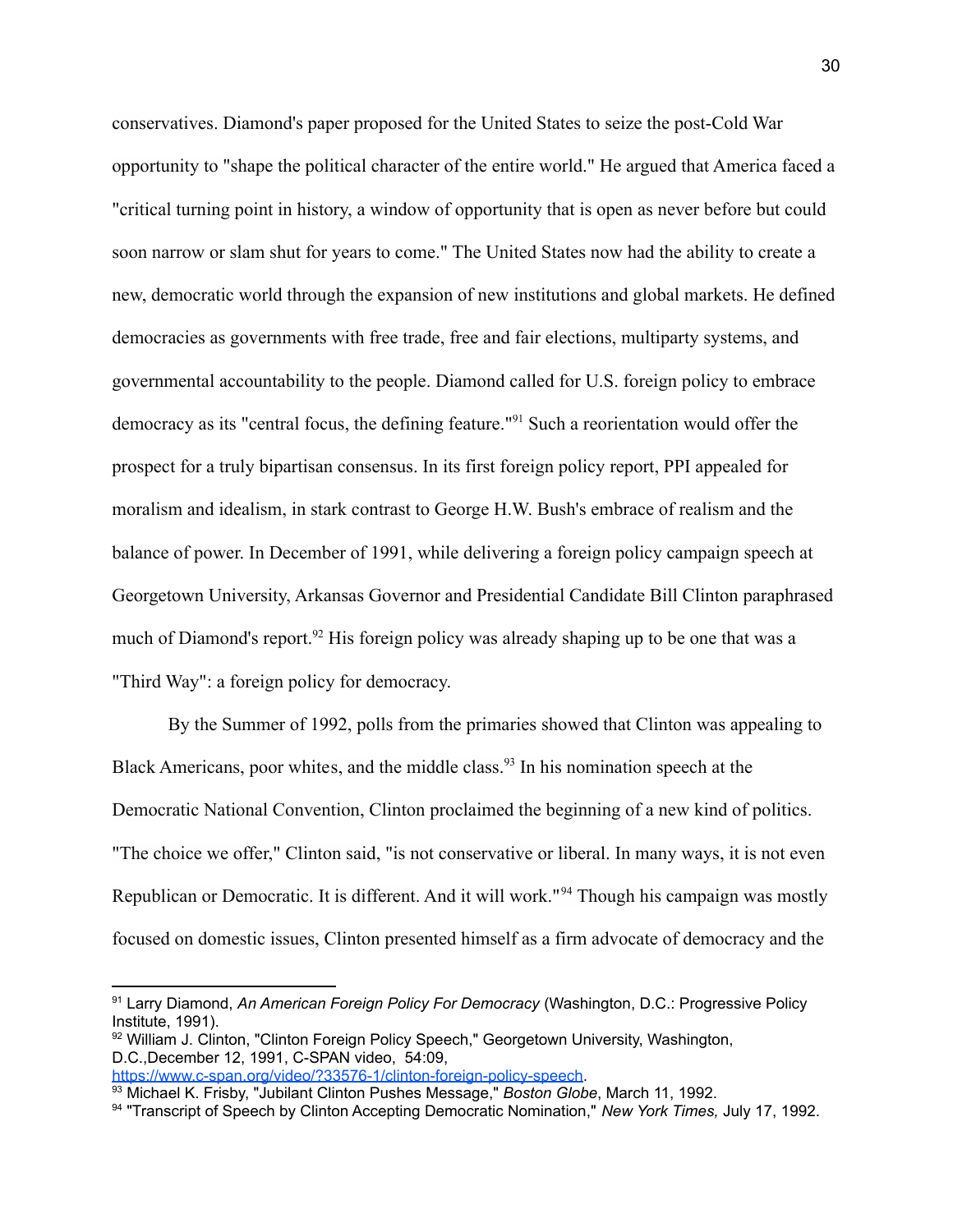promotion of liberal values far and wide. Vowing to transform welfare and solve the nation's unemployment, he also promised to deliver an America that would not "coddle tyrants," and would instead champion democracy abroad.<sup>95</sup> A few days after the Convention, Al From said of the DLC/PPI machine: "I think we will be for the Clinton administration what the Heritage Foundation was for the Reagan administration… An idea factory to help Bill come up with new approaches."<sup>96</sup>

But in order to ensure Clinton's victory, the New Democrats had one more group to win over: the neoconservatives. These liberal hawks, associated with Senator Henry "Scoop Jackson," had either moved to Republican ranks in the 1970s or still worked within the Democratic Party.<sup>97</sup> In October, just one month before the election, White House adviser Stuart Eizenstat wrote a memorandum for the Clinton campaign titled: "Winning Back the Neo-Conservatives." In it he argued that the neoconservatives, who "had influence far out of proportion to their numbers," could be won back in 1992. To do so, according to Eizenstat, would be "a major crack in the Republican armor."<sup>98</sup> Clinton foreign policy advisors met with key neoconservatives over the next few weeks. That same month, many prominent national security figures, including Samuel P. Huntington and William Odom (both of whom had been involved in the Pew Project from Chapter One), and neoconservatives such as R. James Woolsey, Martin Peretz, Peter Rosenblatt and Penn Kemble, signed onto a Clinton advertisement with a collective endorsement.<sup>99</sup> Their reasons for endorsing Clinton were explicitly tied to his championship of democracy. They expressed their disagreement with Clinton's stance against the

 $95$  ibid.

<sup>96</sup> Lloyd Grover, "Al From, the Life of the Party," *Washington Post,* July 24, 1992.

<sup>97</sup> Justin Vaïsse, *Neoconservatism: The Biography of a Movement,* translated by Arthur Goldhammer, (Cambridge: Belknap Press, 2010), 110.

<sup>98</sup> Derek Chollet and James Goldgeier, *America Between the Wars: From 11/9 to 9/11* (New York: PublicAffairs, 2008), 35.

<sup>99</sup> Stephen S. Rosenfelt, "Return of the Neocons," *New York Times*, August 28, 1992.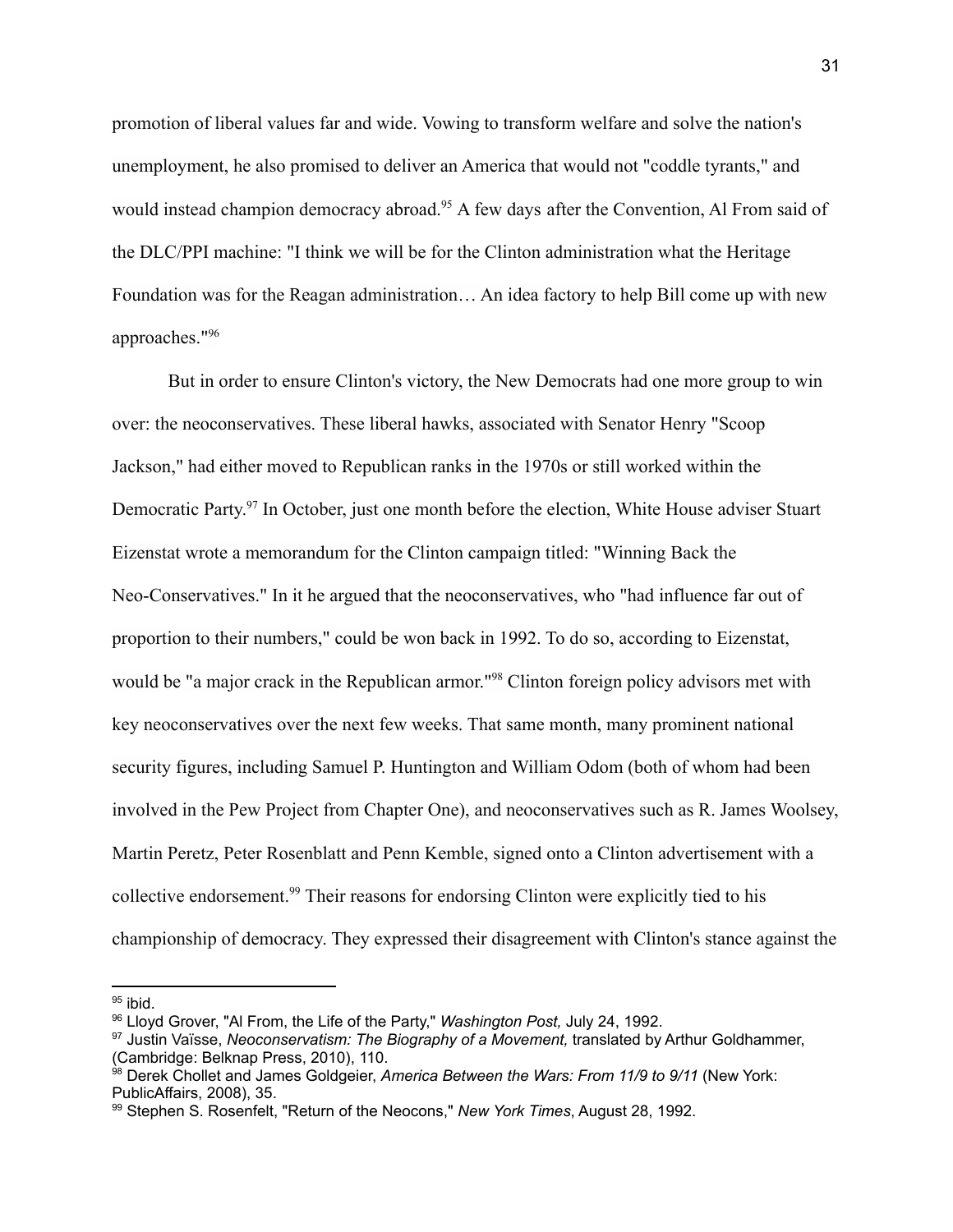Vietnam War as a young man, but claimed that he was a convincing candidate because of his firm support of democratic movements abroad, which made him preferable to George H.W. Bush, who had shown himself "far too willing to cooperate with dictators, and to turn a blind eye to human rights abuses."<sup>100</sup> The Clinton-Al Gore foreign policy, according to the signers, would be "coherent and firm, yet infused with democratic spirit."<sup>101</sup> Just as Larry Diamond had anticipated, support for democracy was the linchpin for developing a bipartisan consensus.

In the November elections, Clinton benefited from an economic recession and a third candidate, Ross Perot, who destroyed Bush's chances. Bush's 168 electoral votes paled in comparison to Clinton's 370.<sup>102</sup> By early December, Clinton had already staffed his transition team full of DLC/PPI leaders.<sup>103</sup> Al From worked on Clinton's domestic affairs, and DLC's Director of Communications Bruce Reed became the transition's issues director. PPI's Will Marshall focused on Clinton's foreign policy and welfare reform, and Elaine Karmack helped with finance and family affairs.<sup>104</sup> Speaking to reporters about the new administration's foreign policy ideas, Marshall said that it would have to erect "a whole new conceptual basis." "There is now a vacuum," Marshall said. "The old rationale no longer works and the new one isn't clear."<sup>105</sup>

On the eve of Clinton's presidency, PPI published *Mandate for Change,* a 340-page manifesto containing policy recommendations which, according to the Heritage Foundation, represented a "kind and gentle conservatism."<sup>106</sup> *Mandate for Change* was based on the *Mandate for Leadership,* a manifesto published by the Heritage Foundation twelve years earlier, right

<sup>100</sup> Derek Chollet and James Goldgeier, *America Between the Wars*, 36.

<sup>101</sup> Rosenfelt, "Return of the Neocons."

<sup>102</sup> Alex Ashlock, "How Ross Perot's Third Party Presidential Bids Shook Up American Politics," *Wbur*, July 10, 2019.

<sup>103</sup> Adam Nagourney, "Democratic Council to Play Key Role in Administration," *USA Today*, December 4, 1992.

<sup>104</sup> Gilbert A. Lewthwaite, "Think Tank Offers Text for Clinton Years, *The Sun*, December 7, 1992.

<sup>105</sup> Dan Balz, "Clinton Signals Activism in Foreign Policy," *Washington Post*, December 21, 1992.

<sup>106</sup> Jonathan Marshall, "Moderate Demo Think Tank," *San Francisco Chronicle*, December 11, 1992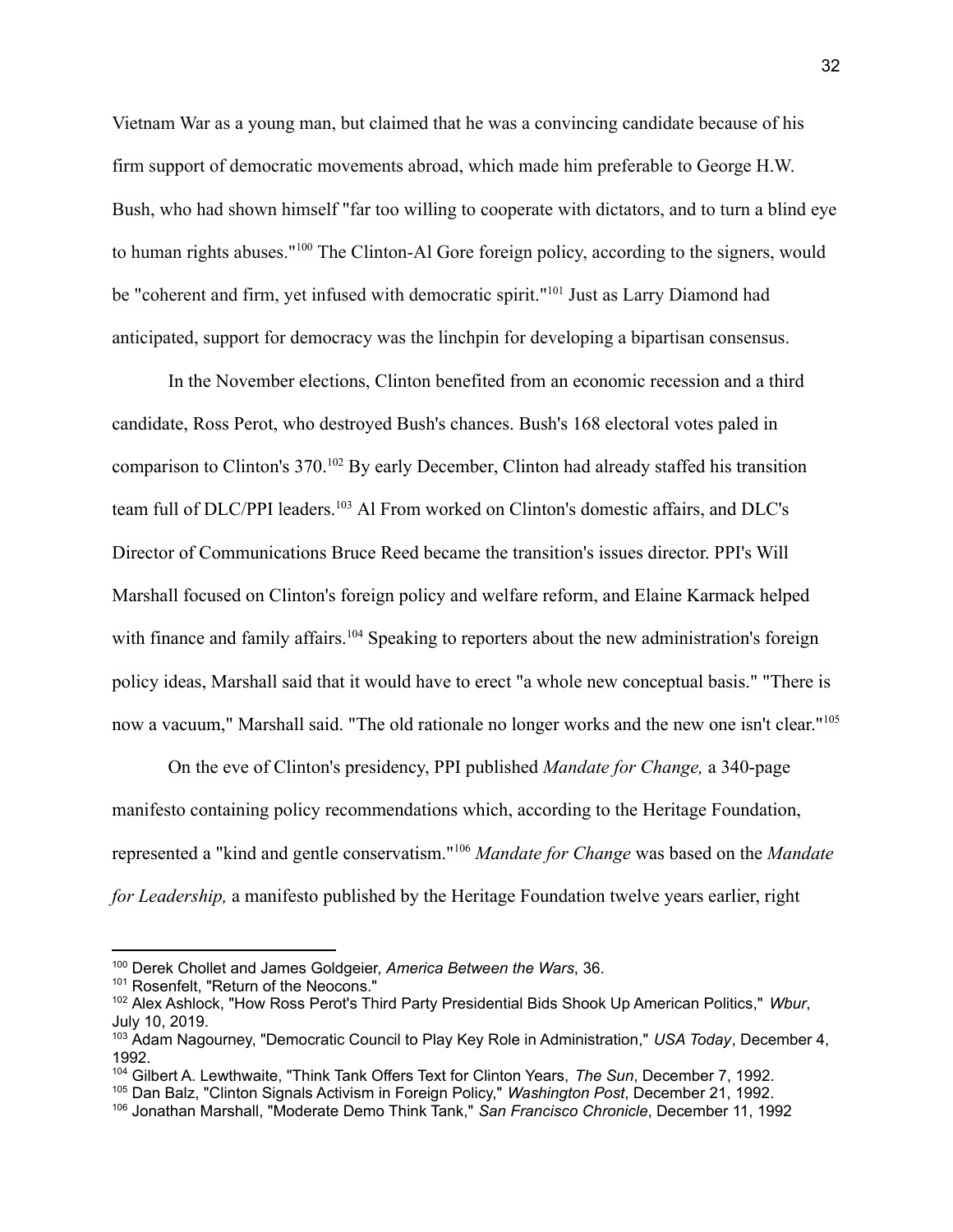before Reagan took office.<sup>107</sup> In December, copies of PPI's *Mandate for Change* circulated the desks of Clinton's team in Little Rock, Arkansas.<sup>108</sup>

The only foreign policy section in *Mandate for Change,* written by Will Marshall, was titled "U.S. Global Leadership for Democracy." In the acknowledgements, Marshall thanked Larry Diamond, Samuel P. Huntington, and Clinton's future national security advisors Anthony Lake and Sandy Berger for their help in his writing process. Marshall warned the Administration about the future threats of the 1990s, claiming that the rapid diffusion of technology threatened to put nuclear weapons in the hands of "third-world tyrants" and terrorists, and that states like Iraq, Iran, and North Korea may cause conflicts by seeking regional hegemony.<sup>109</sup> He then proposed the antidote to these threats, calling for the creation of "Pax Democratica": a world in which the United States supports struggles for democracy in all corners of the globe. In Marshall's view, support for democracy would replace a strategy of containment.<sup>110</sup> Reiterating Diamond's argument, he argued that only by uniting national interests with American values could the Clinton administration "mobilize and sustain solid, bipartisan support for U.S. global leadership in the new era."<sup>111</sup> To carry out Marshall's plan, the United States would need to increase foreign aid, reform the military force structure to be geared toward "rapid response to flash points around the world," and revive collective security through the United Nations.<sup>112</sup> By the end of 1992, the category of rogue states was incipient, and it was closely linked to democracy promotion.

<sup>107</sup> Ronald Brownstein, "Democratic Think Tank Offers Broad Agenda For Change," *Los Angeles Times*, December 8, 1992.

<sup>108</sup> Lewthwaite, "Think Tank Offers Text for Clinton Years."

<sup>109</sup> Will Marshall and Martin Schram, eds., *Mandate for Change* (New York: Berkley Books, 1993), 297.

<sup>110</sup> ibid, 291.

<sup>111</sup> ibid, 297.

<sup>112</sup> ibid, 308.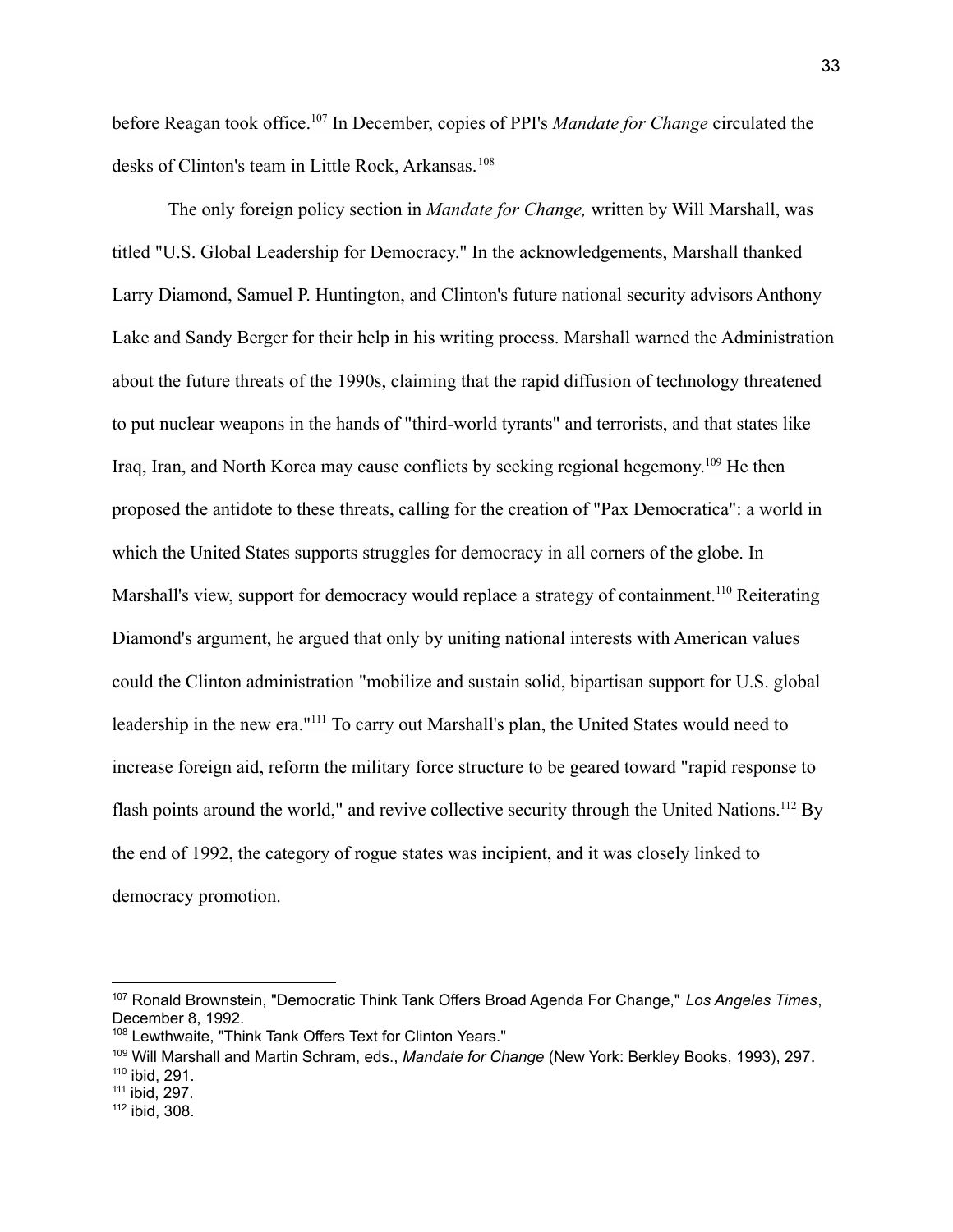When Clinton took office in January of 1993, PPI had, as intended, already become to the Clinton administration what the Heritage Foundation was to the Reagan administration. It served as "the President's brain shop of choice." According to the *Washington Post,* the think tank was "wired into the fledgling Clinton administration like a microchip."<sup>113</sup>

When tapped to serve as Clinton's National Security Advisor, Anthony Lake was living in the hills of Western Massachusetts, teaching classes at Mount Holyoke College, and raising twenty eight cattle. He was writing a book on the Democratic Party and "why we always screw up."<sup>114</sup> Described as a "low-profile kind of guy," Lake had retreated to academia after nearly twenty years working at various State Departments posts and in the Carter administration.<sup>115</sup> He reluctantly returned to Washington to steer the Clinton administration's search for a grand strategy.

In August, Lake asked his aide Jeremy Rosner, a 34-year-old speechwriter who worked with DLC politicians and Will Marshall, to draft a foreign policy speech with a slogan that was "understandable enough you could put it on a bumper sticker."<sup>116</sup> The idea was to find a successor to containment — an organizing principle that would guide Clinton's foreign policy and strike a chord with the American public. Rosner pitched his idea to Lake: if containment during the Cold War aimed to curb the "red blob" of communist states, then America's responsibility now should be to expand the "blue blob" of democracies, through the promotion of democratic institutions and free trade. He invented the doctrine of "democratic enlargement," and

<sup>113</sup> David von Drehle, "With Friends in High Places, Democratic Think Tank Bids for Glory," *Washington Post,* December 7, 1992.

<sup>114</sup> Chollet and Goldgeier, *America Between the Wars,* 30.

<sup>115</sup> Rennie A. Silva, "Idealism, Diplomacy and Power: Tony Lake's Story," *American Foreign Service Association*, <https://afsa.org/idealism-diplomacy-and-power-tony-lakes-story>

<sup>116</sup> Chollet and Goldgeier, *America Between the Wars*, 68.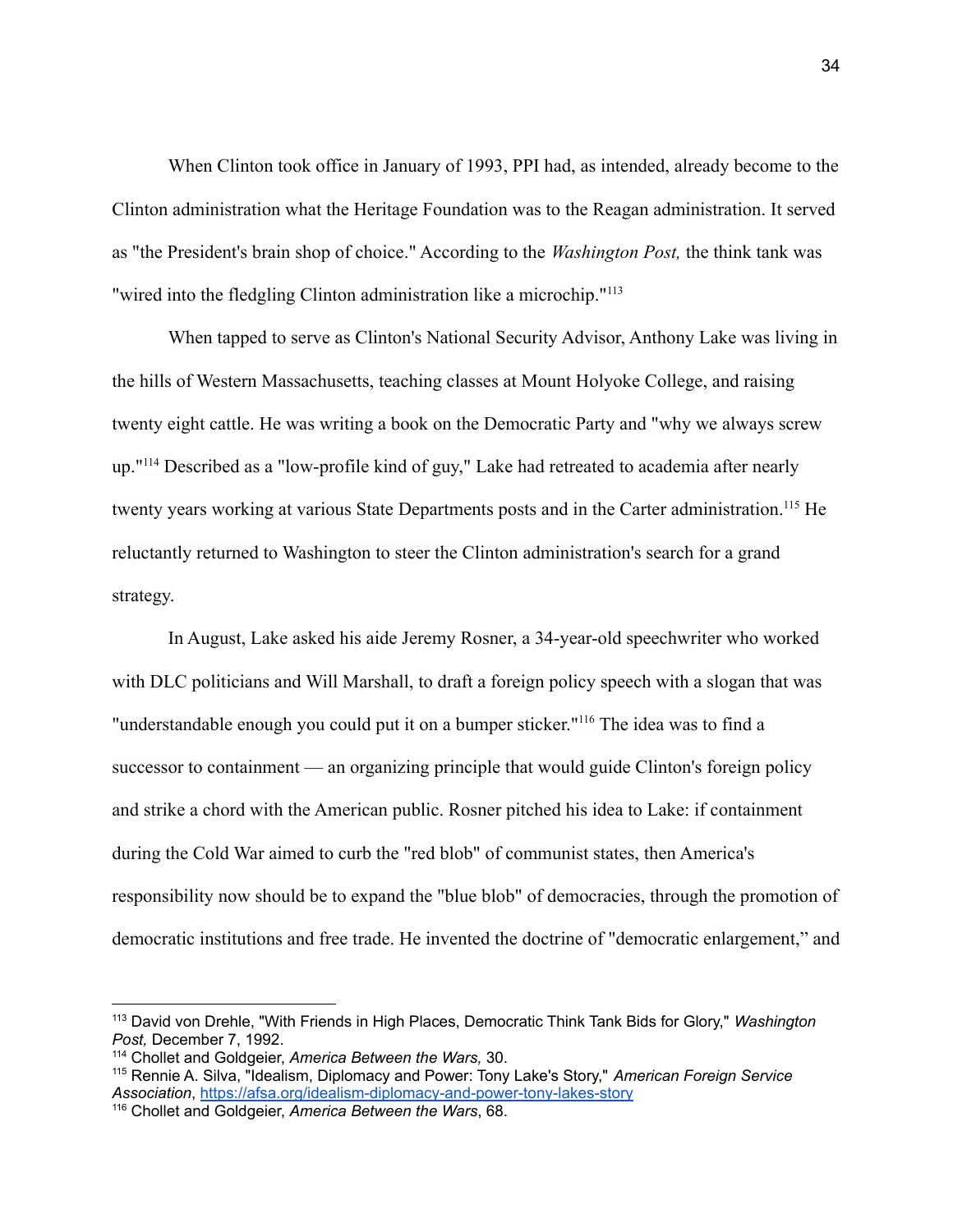after some helpful speech edits from Georgia Congressman Newt Gingrich, the doctrine was ready to be announced.<sup>117</sup>

Lake outlined his new doctrine of democratic enlargement at Georgetown University in September of 1993. "Throughout the Cold War," Lake said, "we contained a global threat to market democracies; now we should seek to enlarge their reach… The successor to a doctrine of containment must be a strategy of enlargement — enlargement of the world's free community of market democracies." Lake defined democracies as systems that hold elections, have free markets, protect human rights, and have an independent judiciary. To achieve democratic enlargement, the Clinton administration would strengthen the community of big market democracies, promote new democratic institutions and market economies abroad, and mobilize international resources for humanitarian initiatives. Democratic enlargement was, at its core, a liberal and multilateral project. $118$ 

The Clinton team was a big believer in multilateralism. They claimed that acting in partnership with the international community could achieve U.S. interests more efficiently than acting alone. But by the time Lake delivered his speech on enlargement, opposition to multilateralism was already underway. Many members of the foreign policy establishment, and of Congress, believed that a strictly multilateral foreign policy threatened to pull the United States into conflicts that served no vital U.S. interests. Lake anticipated this opposition in his enlargement speech, when he asserted that the debate on multilateralism was important, but "dangerous in the rigidity of the doctrines that are asserted." He stated that the Clinton administration would only act multilaterally when doing so would advance U.S. interests, and

<sup>117</sup> Ibid, 68.

<sup>118</sup> Anthony Lake, "From Containment to Enlargement," 1993, in Rubinstein et al (eds.), *Clinton Foreign Policy Reader: Presidential Speeches with Commentary* (Armonk: M.E. Sharpe, 2000): 21.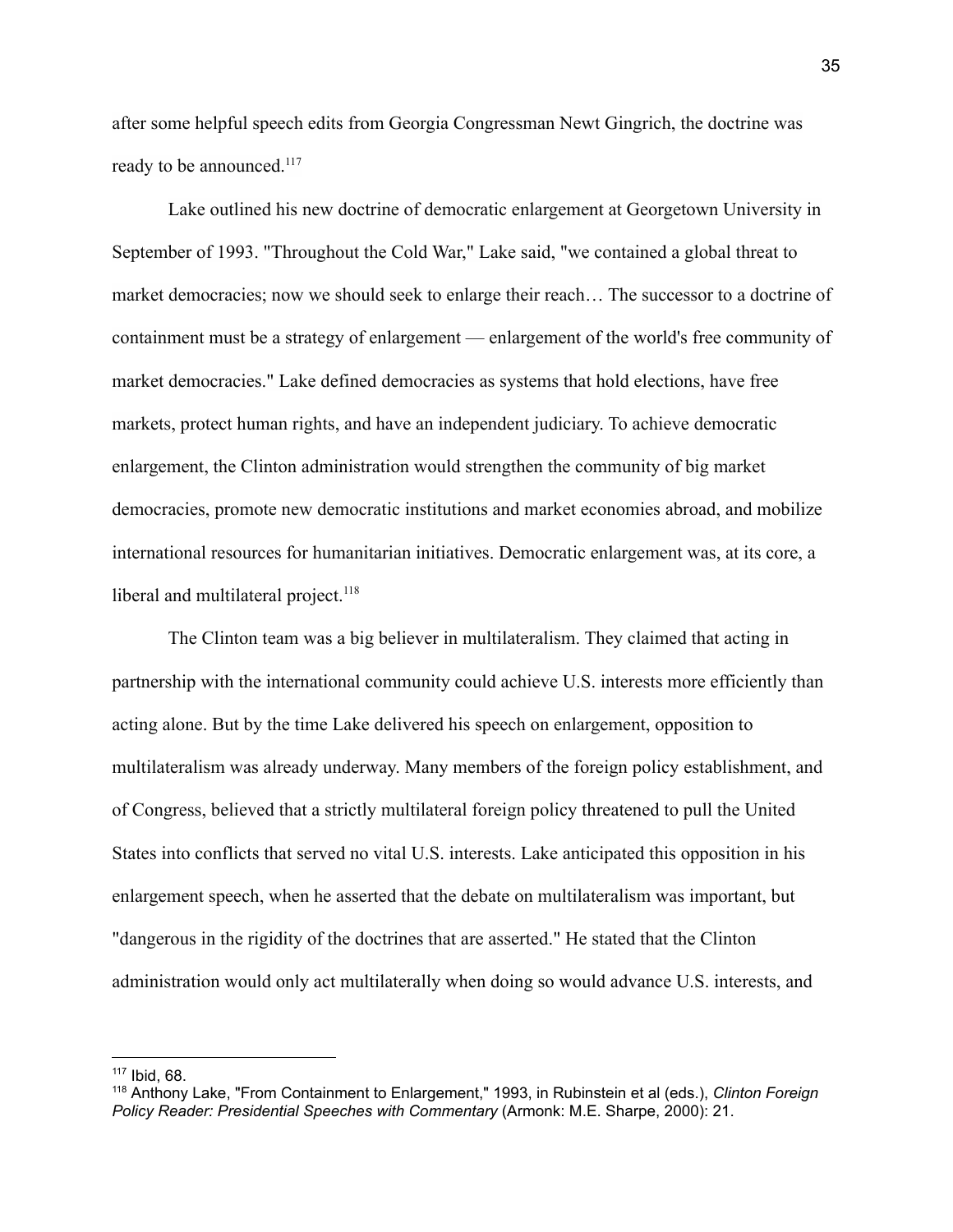that it would be perfectly willing to act unilaterally when necessary.<sup>119</sup> The battle between multilateralists and unilateralists would intensify after the 1994 midterm elections, which will be discussed in Chapter Three.

Ironically, the successor to containment still relied on mechanisms of containment. Expanding the world's democracies required isolating those states that did not fit within a free market, democratic model. Lake argued that a core tenet of democratic enlargement was "minimizing the ability of states outside the circle of democracy and markets to threaten it." These reactionary states, which he called "backlash states," were more likely to sponsor terrorism, seek weapons of mass destruction, threaten their neighbors, and suppress their own people. Lake declared that America's approach to these states would be coordinated isolation, using diplomatic, economic, and technological measures.<sup>120</sup> He said that although America could not forcibly impose democracy on these states, it may be able to guide them to reform by imposing penalties and raising the costs of aggressive behavior.

Lake provided more details on these "backlash states" in a *Foreign Affairs* article. He named five "backlash states": Cuba, North Korea, Iran, Iraq, and Libya. These states, according to Lake, were "recalcitrant and outlaw states that not only choose to remain outside the family [of nations] but also assault its basic values." They promoted radical ideologies, suppressed human rights, shared a siege mentality, and pursued weapons of mass destruction. Most importantly, however, they exhibited "a chronic inability to engage constructively with the outside world."<sup>121</sup> They were stuck in the past, unwilling to adapt to the global wave of democratization and liberalization. Lake's concept of "backlash states" set into motion the

<sup>119</sup> ibid, 26.

 $120$  ibid, 24.

<sup>121</sup> Anthony Lake,"Confronting Backlash States," *Foreign Affairs* 73, no. 2 (March/April 1994): 45-55, 46.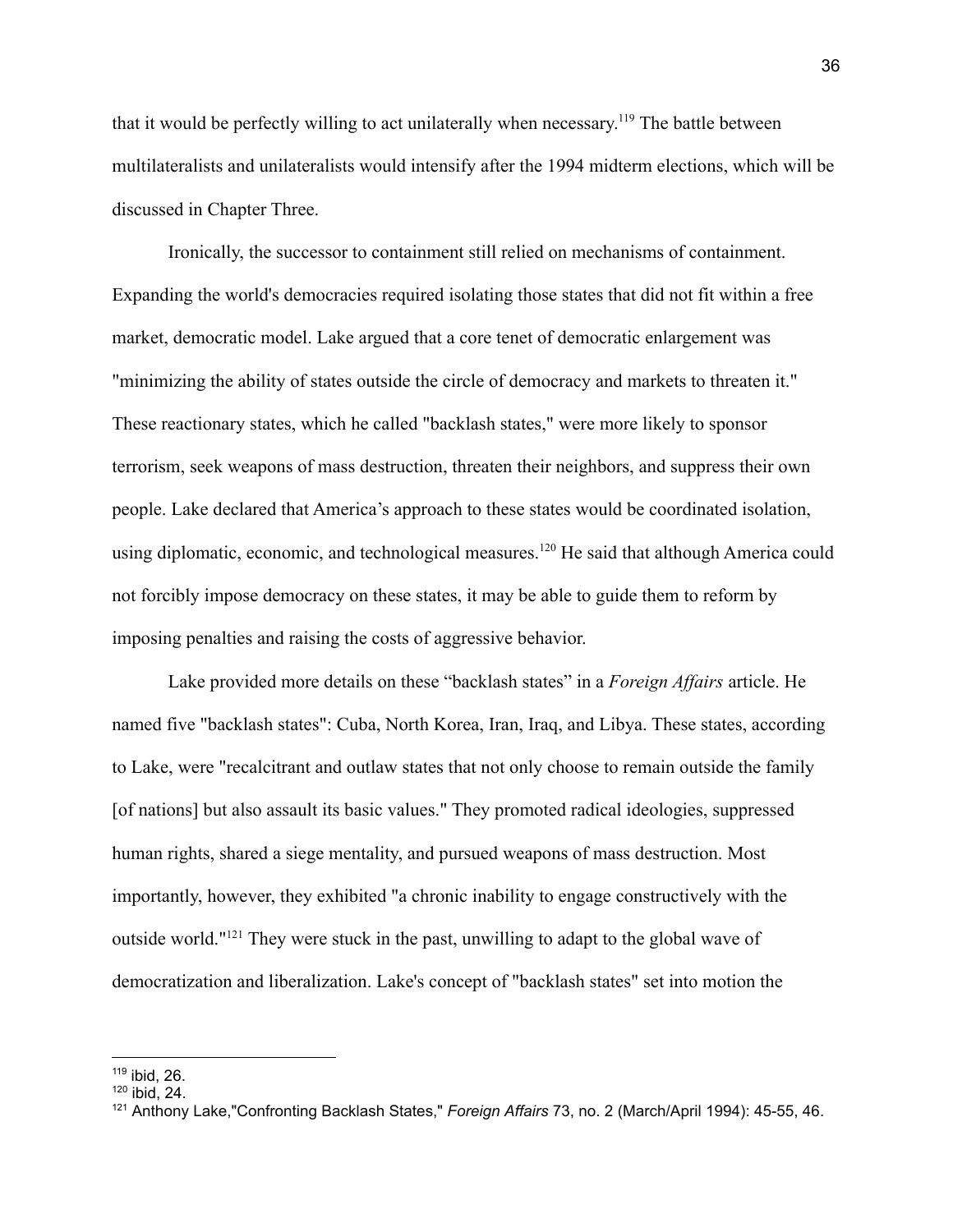nascent concept of "rogue states." He had created a new classification of states, and designated this class of states to be outside of, and diametrically opposed to, the international community.

As the only superpower, Lake argued, America had a "special responsibility" to "neutralize, contain," and eventually transform these states into "constructive members" of the family of nations.<sup>122</sup> This effort to transform "backlash states" was to be a concerted, multilateral endeavor.

The coordination between these two objectives —expanding democracy through the spread of institutions and markets, and isolating those classified as non-democracies — was summed up in an odd metaphor that Lake shared with *New York Times* reporters. "I think Mother Teresa and Ronald Reagan were both trying to do the same thing— one helping the helpless, one fighting the Evil Empire," Lake said. "One of the nice things about this job is you can do both at the same time and not see them as contradictory."<sup>123</sup> Indeed, segregating rogue states from the international community was not contradictory to the cause of democracy promotion; in Lake's view, it was integral.

A strategy that was fundamental to the Clinton team's isolation of so-called "backlash states" was Martin Indyk's doctrine of dual containment. Indyk, who was Special Assistant to the President on Near East and South Asian Affairs, outlined dual containment in a 1993 speech to the Washington Institute for Near East Policy. For much of the eighties, the United States had tilted its policy toward Hussein in order to weaken Iran.<sup>124</sup> But now, Indyk argued, "we don't need to rely on one to balance the other."<sup>125</sup> Instead, the United States would contain both Iran

 $122$  ibid.

<sup>123</sup> Jason Deparle, "The Man Inside Bill Clinton's Foreign Policy," *New York Times*, August 20, 1995.

<sup>124</sup> Seymour M. Hersh, "U.S. Secretly Gave Aid to Iraq Early in Its War Against Iran," *New York Times*, January 26, 1992.

<sup>125</sup> Martin Indyk, "The Clinton Administration's Approach to the Middle East," 1993, in *Soref Symposium, Challenges to U.S. Interests in the Middle East: Obstacles and Opportunities* (Washington, D.C.: Washington Institute for Near East Policy, 1993).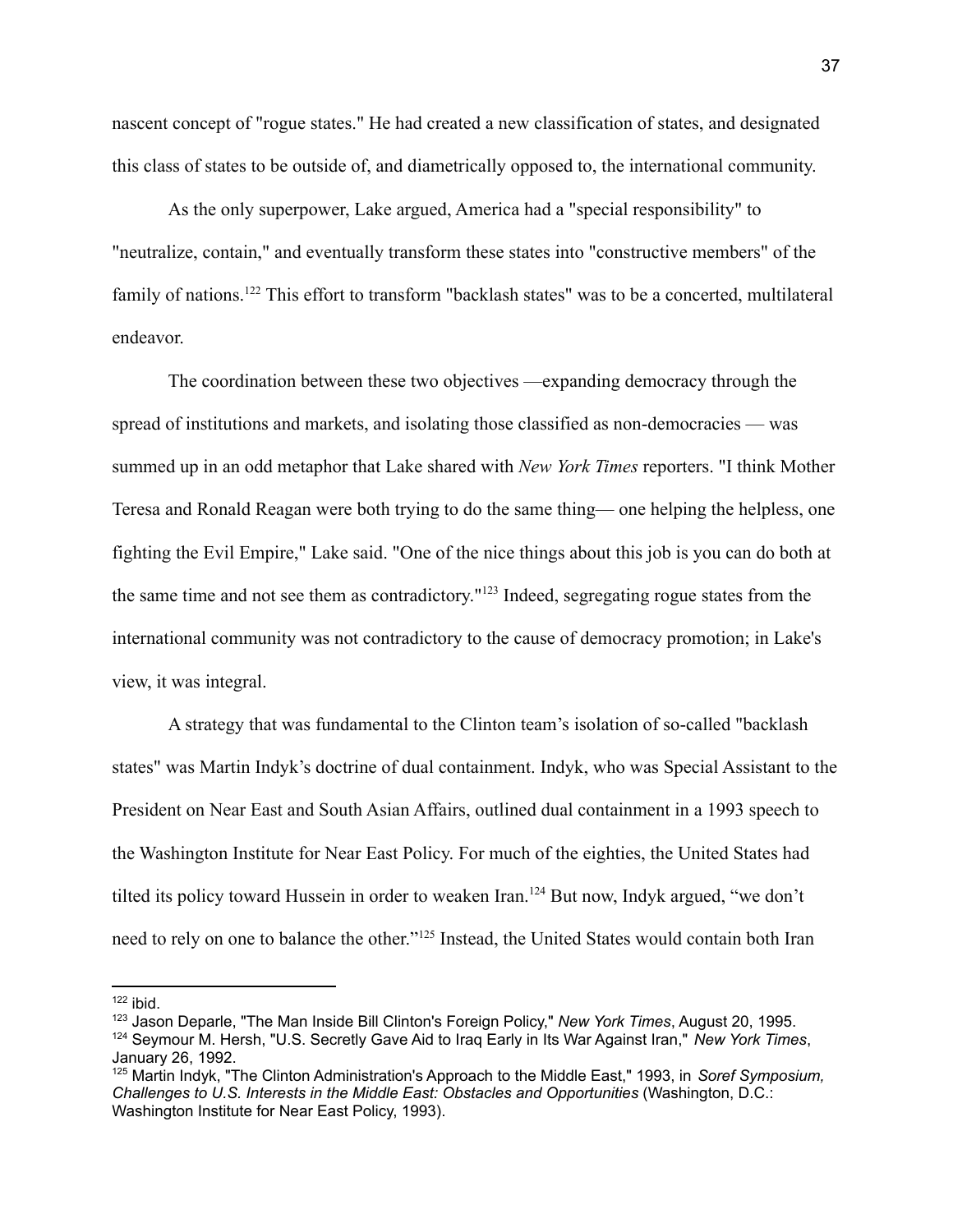and Iraq so that they remained "equally weak for an indefinite period."<sup>126</sup> According to Indyk, the policy came from the recognition of both regimes' antagonism against the United States and its allies in the Middle East.

For dual containment to work, the United States needed to isolate Iran and Iraq from the international system by using economic sanctions, persuading European allies to impose their own sanctions, and maintaining military commitments to Saudi Arabia and other allies in the Gulf. To some, it was unwise to treat Iran and Iraq, two different states with unique governments, cultures, and histories, as a monolith.<sup>127</sup> But this consolidation of two threats into one set the conditions for the designation of a group of states (including Iran and Iraq) as "rogue states." The Clinton administration would soon see that using a unitary policy toward multiple states would restrict its ability to maneuver foreign policy issues.

Indyk tacitly indicated that dual containment's ultimate goal was regime change. He said that America needed to clearly establish that Iraq's government was "a criminal regime, beyond the pale of international society, and, in our judgment, *irredeemable*."<sup>128</sup> By describing Iraq as irredeemable, Indyk limited, or perhaps even eliminated, the possibility of diplomacy. Just as Lake grouped together Iran, Iraq, Libya, North Korea, and Cuba and characterized them as incapable of participating in international society, so too had Indyk consolidated U.S. policy towards Iran and Iraq under the same doctrine. Both dual containment and Lake's "backlash states" concept simplified the complexities of international relations. These concepts developed an intellectual framework under which states designated as "bad actors" were beyond reform and unfit to negotiate with.

<sup>&</sup>lt;sup>126</sup> R. Jeffrey Smith and Daniel Williams, "White House to Step Up Plans To Isolate Iran, Irag, Administration to Try 'Dual Containment,'" *Washington Post*, May 23, 1993.

<sup>127</sup> F. Gregory Cause III, "The Illogic of Dual Containment," *Foreign Affairs* 73, no. 2, (March/April 1994): 56-66.

<sup>&</sup>lt;sup>128</sup> Martin Indyk, "The Clinton Administration's Approach to the Middle East," (emphasis added).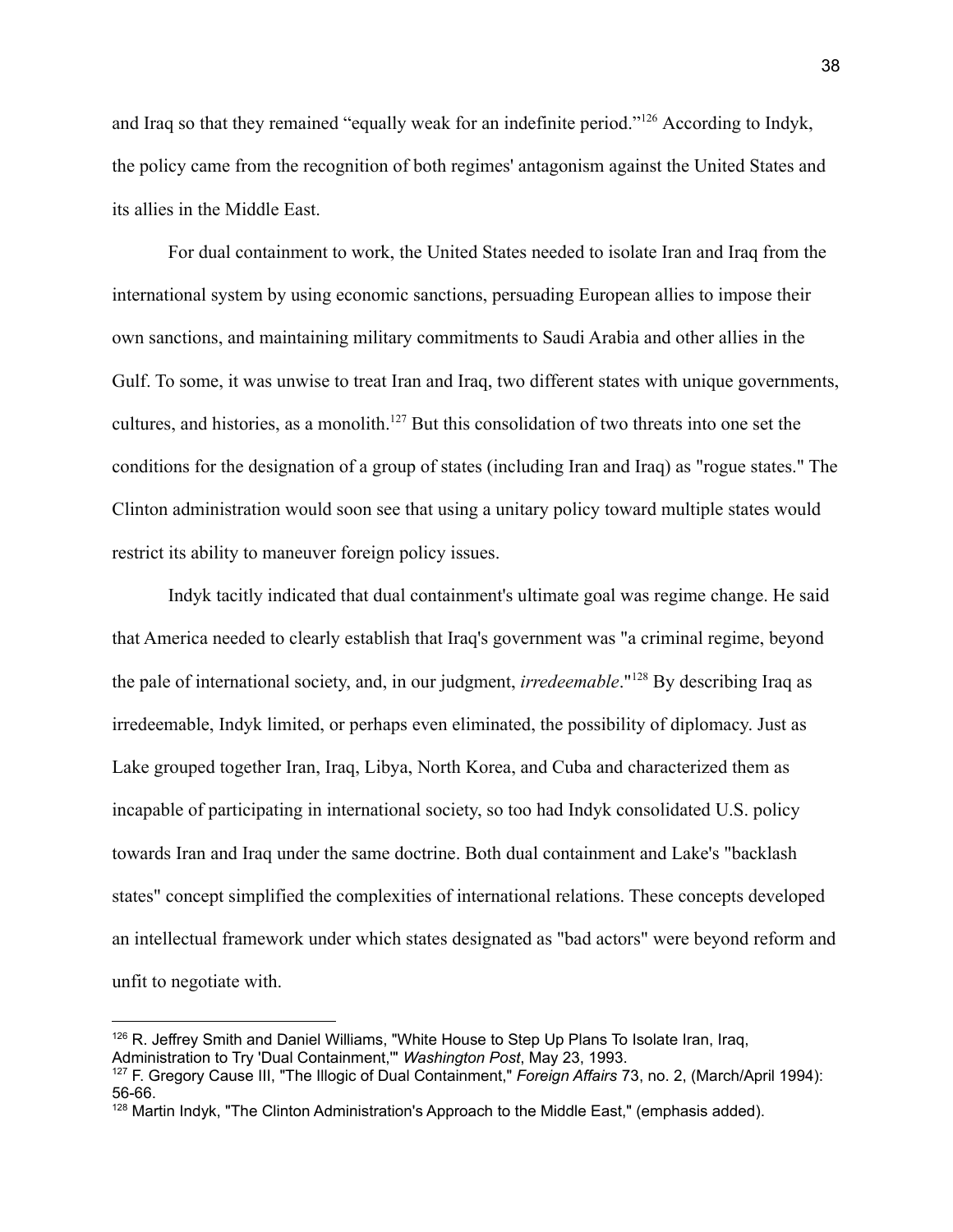Lake concluded his "backlash states" article by casting himself in the model of diplomat George Kennan, the architect of Cold War containment.<sup>129</sup> In Lake's conception, the containment of backlash states emulated the containment of the Soviet Empire. Before the publication of Lake's article, Clinton's National Security Council had deliberated on how to replace containment, in a brainstorming process they dubbed the "Kennan Sweepstakes."<sup>130</sup> But there was a glaring difference between Cold War containment and post-Cold War containment. As Lake himself acknowledged, the task of isolating the "band of outlaws" was a far lesser challenge than containing the "outlaw Empire." Some may have contested the application of the same policy to a much less formidable threat. But to Lake, this threat disparity was only an indication that the United States would decisively prevail.<sup>131</sup>

Despite the confidence reflected in its new doctrines, the Clinton administration's actions abroad lacked coherence. In Clinton's first two years in office, the swiftness with which he abandoned and withheld from operations abroad exposed the doctrines' relatively shaky grounding. Weeks before he left the White House, Bush had deployed American troops to Somalia to assist in a U.N. operation. Upon his arrival in Office, therefore, Clinton did not inherit a clean slate. Somalia was burdened by a violent civil war and a devastating famine. The United States' seemingly low-risk humanitarian mission, originally slated to fight famine, soon devolved into a disaster. By the Fall of 1993, the mission's objectives had changed from fighting famine to restoring government to the country. In October, the Battle of Mogadishu marked the deadliest battle U.S. forces had faced since Vietnam.<sup>132</sup> In its aftermath, the dead bodies of American soldiers were dragged through the streets of Somalis. This horrifying spectacle was

<sup>&</sup>lt;sup>129</sup> Lake, "Confronting Backlash States," 55.

<sup>130</sup> James Goldgeir, "A Complex Man With a Simple Idea," in *A Kennan for Our Times: Revisiting America's Greatest 20th Century Diplomat in the 21st Century* (Washington, D.C.: Wilson Center, 2019), 28.

<sup>131</sup> Lake, "Confronting Backlash States," 55.

<sup>132</sup> "What a Downed Black Hawk in Somalia Taught America," *NPR*, October 5, 2013.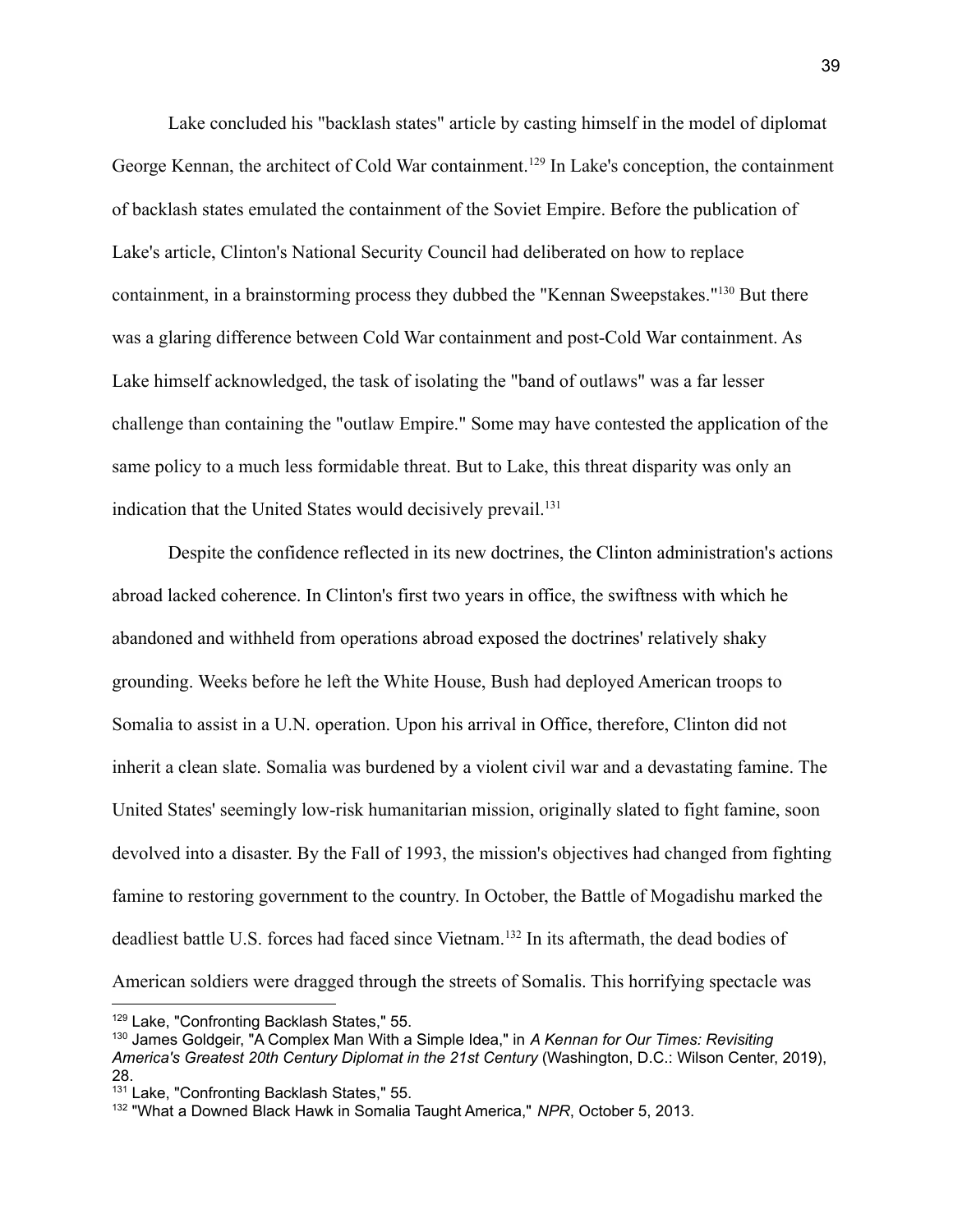broadcasted on American television, stoking public outrage.<sup>133</sup> Somalia shattered the assumption that America could intervene militarily without U.S. soldiers getting killed. <sup>134</sup>

As the chaos unfolded, Clinton admitted: "'Gosh, I miss the Cold War." He confessed that there was a shared nostalgia in the White House of the anti-Soviet blueprint that simplified the past four decades. According to Clinton, creating a new framework for U.S. foreign policy "could take years."<sup>135</sup> Daniel Benjamin, one of Clinton's speechwriters, described the struggle of settling on a new foreign policy doctrine as "a toothache that wouldn't go away."<sup>136</sup> Clinton quickly announced the withdrawal of all U.S. forces from Somalia by March 31st.<sup>137</sup>

Merely a week after the disaster in Somalia, Clinton dispatched a U.S. Navy ship, with 200 engineers and military police, to Haiti. The naval operation aimed to facilitate Haitian President Jean-Bertrand Aristide's return to power, a goal that the Bush and Clinton Administrations had been working towards since a military junta carried out a coup in 1991. But when the ship arrived at the pier in Port-au-Prince, it was met by a mob of Haitians who threatened violence and even beat a few American reporters. One of the gunmen warned the Americans, "We're going to make a second Somalia here."<sup>138</sup> With the memory of Mogadishu fresh in the minds of Clinton officials, the ship was ordered to turn back and return to the United States. Clinton appeared unwilling to risk casualties in Haiti. One veteran Congress member said

<sup>&</sup>lt;sup>133</sup> Thomas L. Friedman, "The Somalia Mission; Clinton Reviews Policy in Somalia as Unease Grows," *New York Times*, October 6, 1993.

<sup>&</sup>lt;sup>134</sup> Thomas L. Friedman, "A Disastrous Battle Forces Clinton to Focus More Sharply on What it Means to Get Into, or Stay Out of, Other Countries' Problems," *New York Times*, October 10, 1993.

<sup>135</sup> Ann Devroy and R. Jeffrey Smith, "Clinton Reexamines a Foreign Policy Under Siege," *New York Times,* October 17, 1993.

<sup>136</sup> Chollet and Goldgeier, *America Between the Wars,* 71.

<sup>137</sup> United States General Accounting Office, *Peace Operations: Withdrawal of U.S. Troops From Somalia* (Washington D.C.: General Accounting Office, 1994), 1.

<sup>138</sup> All Things Considered, "Chaos Erupts as U.S. Forces Attempt to Enter Haiti," *NPR*, October 11, 1993.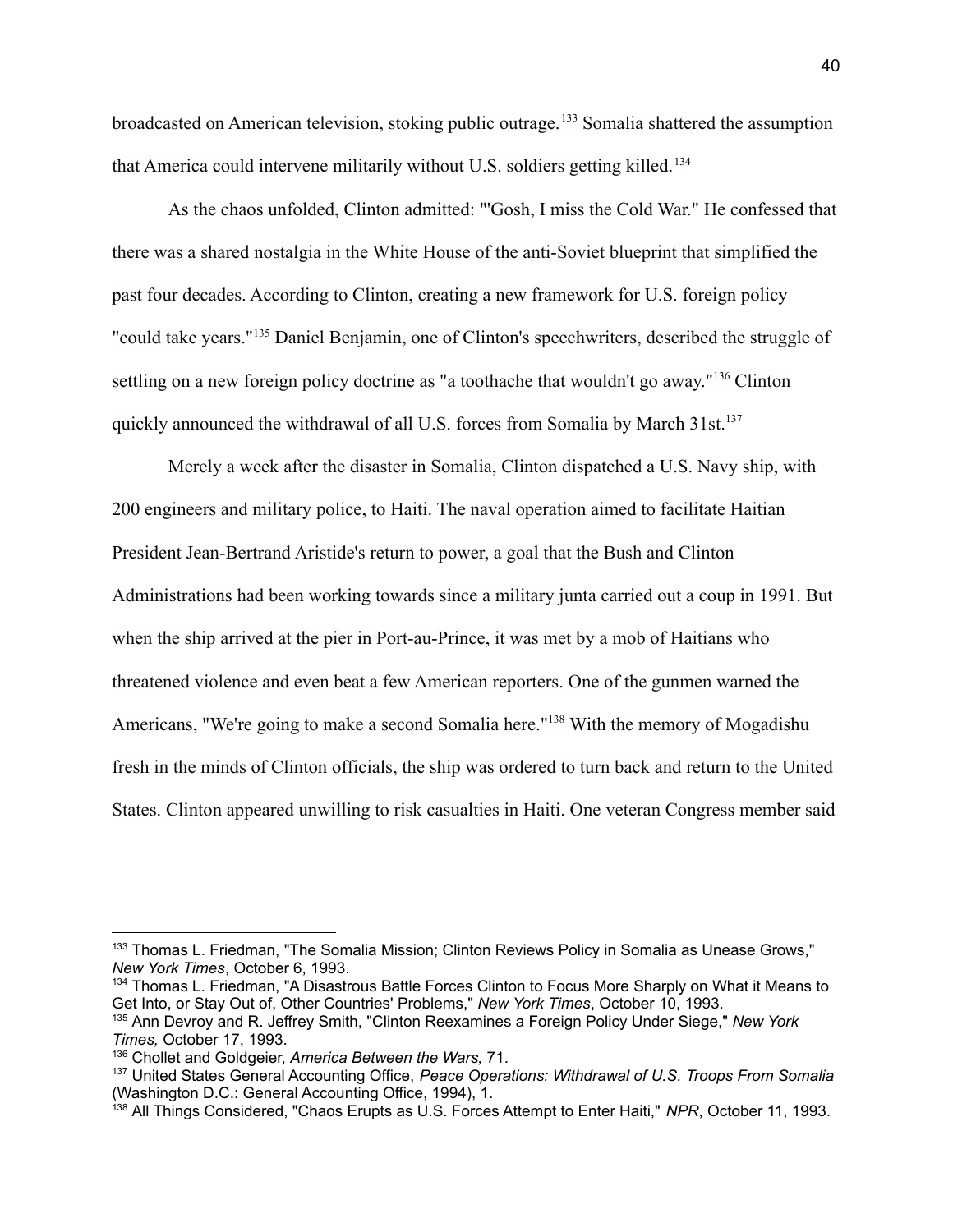the scene of the U.S. Navy ship turning away from Port-au-Prince symbolized Clinton's foreign policy: "helpless and adrift."<sup>139</sup>

In April of 1994, headlines about a state-sponsored genocide in Rwanda dominated the news.<sup>140</sup> In only 100 days, 800,000 people were murdered by Hutu extremists.<sup>141</sup> Despite pressure from civil society and human rights organizations, neither the United States nor the United Nations took action to stop the killing spree. Foreign policy observers claimed that the failure in Somalia had crushed the administration's willingness to use military force, coining the term "Somalia Syndrome."<sup>142</sup> When faced with a decision to act or refrain, the Clinton administration's purported support for democracy and human rights fell flat.

The Administration seemed to momentarily recover from these debacles in September, with Operation Uphold Democracy, a mission in which former president Jimmy Carter, retired General Colin Powell, and Senator Sam Nunn led a delegation to Haiti to persuade its military junta to step down and facilitate President Aristide's return to power. With American planes already in the air ready to invade the country, the delegation successfully convinced the junta to relinquish its power. After six months of U.S. military occupation, the peacekeeping mission was handed over to the U.N. and Aristide was restored to the presidency.<sup>143</sup>

Notwithstanding this recuperation in Haiti, Clinton admitted to his close friend Arthur Schlesinger in October: "People don't understand what we're trying to do. We need to spell out the framework."<sup>144</sup> Though Lake, Indyk, and the rest of the Clinton team had made every effort

<sup>140</sup> Keith B. Richburg, "Foreigners Flee Rwanda Fighting Americans in Convoys Flee Capital Littered with Slaughter Victims," *Washington Post*, April 10, 1994. <sup>139</sup> Mark Tran, "Haitian Mob Keeps U.S. Peacekeepers at Sea," *The Guardian*, October 12, 1993.

<sup>141</sup> Samantha Power, "Bystanders to Genocide," *The Atlantic,* September 2001.

<sup>&</sup>lt;sup>142</sup> Darren C. Brunk, "Curing the Somalia Syndrome: Analogy, Foreign Policy Decision Making, and the Rwandan Genocide," *Foreign Policy Analysis* 4, no. 3 (July 2008): 301-320.

<sup>143</sup> Tracy Wilkinson, "Crowd Rejoices at Aristide's Return to Power," *Los Angeles Times*, October 16, 1994.

<sup>144</sup> Arthur Schlesinger, *Journals, 1952-2000* (New York: Penguin, 2007), 774.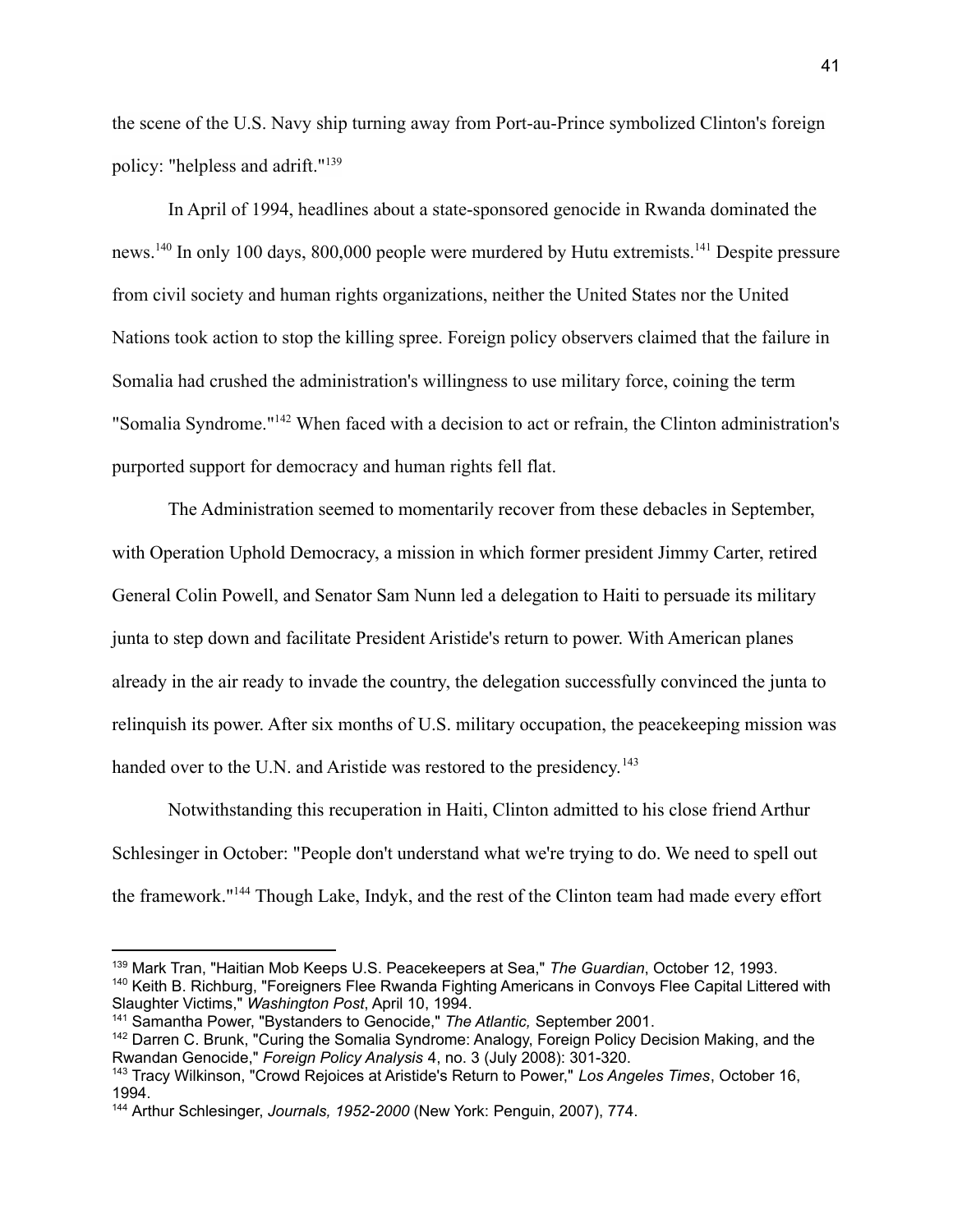to invent phrases, concepts, and doctrines to sloganize their vision of America's role in the world, their work had come up short. The administration felt deficient. It provided firm rhetorical support for America's leadership of the world order, but its actual conduct was disorderly and could not meet such grand objectives. Foreign policy thinkers described Clinton's foreign policy as confused, "clumsy," "in disarray," and lacking clarity and consistency about priorities."<sup>145</sup>

The concept of "backlash states" — which would soon develop into "rogue states" was an attempt to mitigate this aimlessness. In a post-Soviet world that could no longer be divided into two political and economic spheres, categorizing a cavalcade of enemies as its own class of states clarified the necessity of U.S. global activism. After the Clinton administration's first two years of foreign policy fiascos, Congress and members of the foreign policy establishment doubted its competence. As I will show in the next chapter, the "rogue states" concept finally emerged in the Clinton administration's vocabulary after the midterm elections, in the face of escalating dissent from new congressional Republicans.

With the 1994 midterm elections fast approaching, neoconservative Robert Kagan attempted to mobilize the Republican Party to rise to the challenge and lead the cause of "global activism." Kagan criticized the Clinton administration, which, although supposedly willing to assert U.S. power abroad, was still plagued by Vietnam Syndrome. "They seek the fruits of American intervention," Kagan claimed, "yet seem incapable of doing what is necessary to secure them." The Republicans were the only party that had the confidence to assert American power. But the Party was undergoing a transformation, with more Republicans calling for cuts in the defense budget and a reduction in Clinton's humanitarian interventions. "The Republican

<sup>145</sup> Michael Mandelbaum, "Foreign Policy as Social Work," *Foreign Affairs* 75, no. 1 (January/February 1996): 16-32, 31; David C. Hendrickson, "The Recovery of Internationalism," *Foreign Affairs* 73, no. 5 (September 1994): 26-43, 26; Richard N. Haass, "Paradigm Lost," Foreign Affairs 74, no. 4 (January/February 1995): 43-58, 45.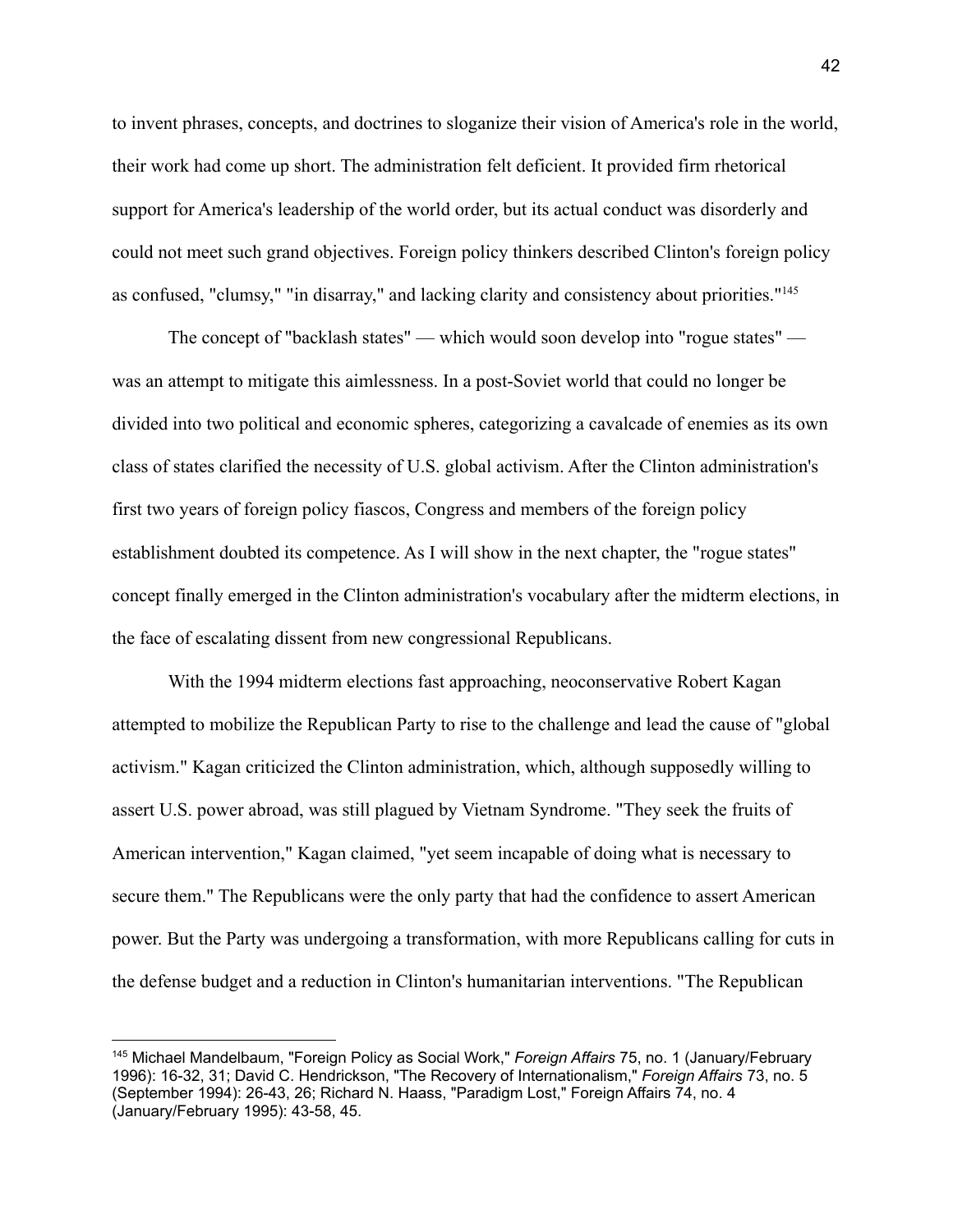party is less and less recognizable as the party of Ronald Reagan or the George Bush who sent troops to Panama and the Persian Gulf," Kagan wrote.<sup>146</sup> At this point, Kagan's rallying call was futile. He would soon see that the Republican Party's transformations were inexorable.

<sup>146</sup> Robert Kagan, "The Case for Global Activism," *Commentary*, September 1994.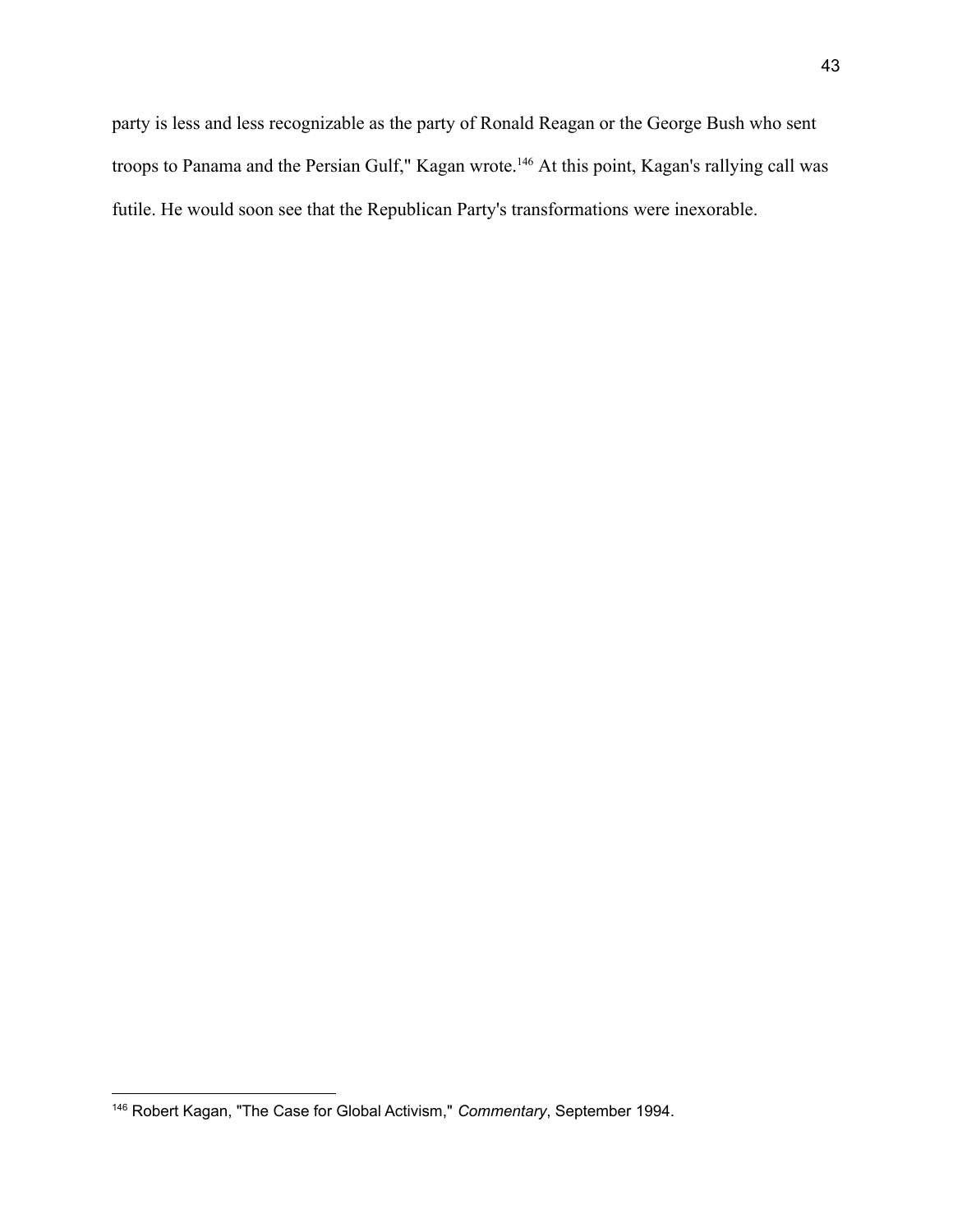## III. "Foreign Policy as Social Work"

# The Republican Revolution and the Specter of Isolationism

In January of 1996, Michael Mandelbaum, a foreign policy academic who advised Clinton during his campaign but was mysteriously refused a position on his transition team, wrote a scathing review of Clinton's first few years as Commander in Chief.<sup>147</sup> The *Foreign Affairs* article was titled: "Foreign Policy as Social Work." Mandelbaum pointed out that the Clinton administration had launched three failed invasions in its first nine months. In May of 1993, the Administration failed to lift the arms embargo against Bosnia's Muslims and to bomb the Bosnian Serbs. In October of that same year, 18 U.S. soldiers were killed in Somalia, and a U.S. Navy ship retreated from Port-au-Prince, signaling a symbolic victory for the Haitian military leaders who led the 1991 coup d'etat against Aristide. According to Mandelbaum, Clinton and his national security team were conducting foreign policy in the model of Mother Teresa, operating on the basis of humanitarianism rather than U.S. interests. "They tried, and failed, to turn American foreign policy into a branch of social work," Mandelbaum wrote.<sup>148</sup> Mandelbaum's catchphrase "foreign policy as social work" encapsulated the feelings of many of the freshman Republicans who joined Congress after the midterm elections of 1994. These congressional Republicans opposed Clinton's embrace of multilateralism and the U.N., and were

<sup>147</sup> Michael Brus, "No Ax to Grind?" *New York Times*, February 2, 1997.

<sup>148</sup> Michael Mandelbaum, "Foreign Policy as Social Work," *Foreign Affairs* 75, no. 1 (Jan/Feb 1996): 16-32, 18.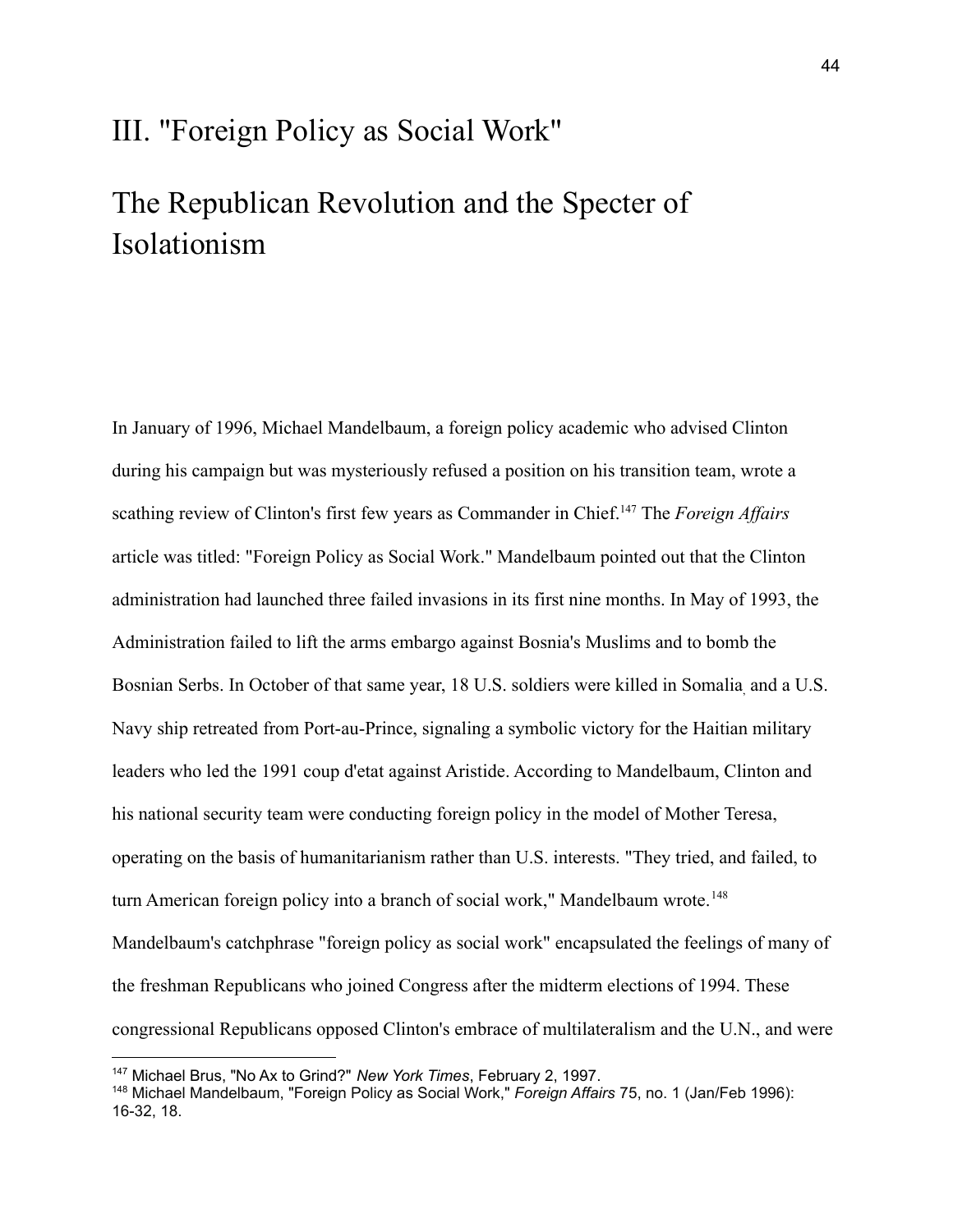unwilling to pour resources into humanitarian missions that they saw as wasteful and bound to fail.<sup>149</sup> To be clear, these Republicans did not believe that the United States should retreat from the world— they preferred a more unilateral foreign policy, and claimed that Clinton's military blunders and flip flops were destroying U.S. credibility. Their opposition to Clinton's vision of American foreign policy is integral to the story of "rogue states."

Republicans swept the midterm elections of 1994, picking up 8 seats in the Senate and winning a net gain of 54 seats in the House. The elections, also known as the Republican Revolution of 1995, were a major victory for the conservatism of Newt Gingrich's Contract with America, the legislative agenda which was signed by all non-incumbent Republican congressional candidates. For the Democrats, the results of the midterm elections represented a rupture with the past. The Democrats had lost control of the House of Representatives for the first time in forty years. When the 104th Congress convened on January 3rd, 1995, it was the first time that the Republicans had control of both houses since 1954.<sup>150</sup>

Newt Gingrich's Contract With America was a domestically-focused agenda, aiming to fight crime, cut welfare, and provide greater incentives to small businesses. The only foreign policy provision in the Contract was The National Security Revitalization Act, an act that would cut funding for U.N. peace operations and prevent U.S. troops from serving under U.N. command, unless the President deemed it necessary for national security. The National Revitalization Act was introduced in the House one day after Congress first convened. It was passed by the House a month later.<sup>151</sup>

<sup>149</sup> Kim Homes, *Clinton's Red Herring: The Accusations of Congressional Isolationis*m (Washington, D.C.: Heritage Foundation, 1995).

<sup>150</sup> Dan Balz, "After the Republican Sweep," *Washington Post,* November 10, 1994.

<sup>151</sup> U.S. Congress, House. *American Overseas Interests Act of 1995*. HR 1561.104th Cong., 1st ses. Congressional Record. <https://www.congress.gov/congressional-report/104th-congress/house-report/128>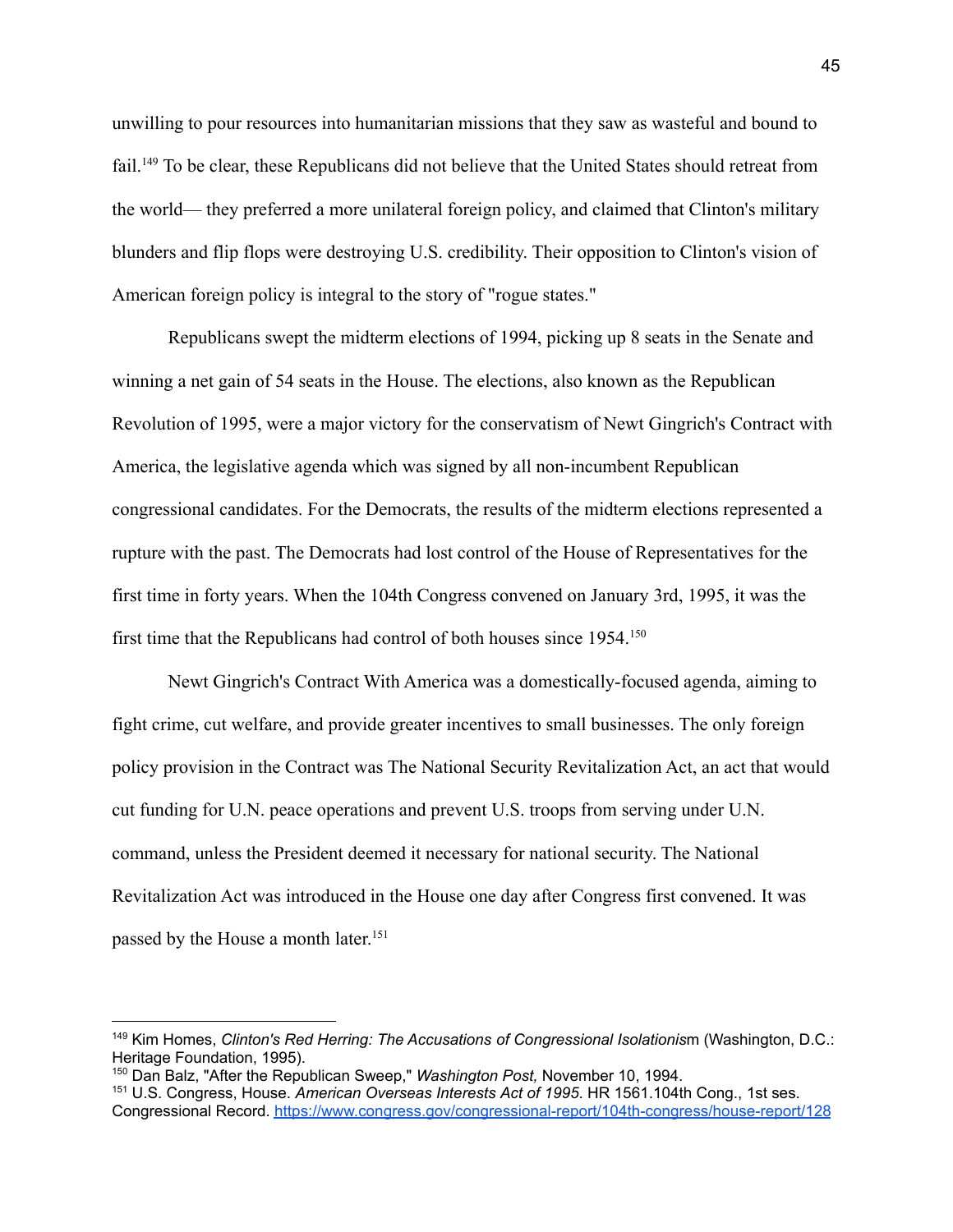Another bill introduced by the new congressional Republicans, the American Overseas Interests Act, would fold three independent foreign affairs agencies — the Arms Control and Disarmament Agency, the Agency for International Development and the Information Agency into the State Department, and cut 2.8 billion from the 21.6 billion foreign affairs budget proposed by the Clinton administration. When the House opened up debate on the Bill, Clinton called it one of the "most isolationist proposals in 50 years," and a "frontal assault" on presidential authority. He accused the Republicans of producing "shortsighted, scatter-shotted budget cuts" in an attempt to "micromanage" policy. <sup>152</sup> Secretary of State Warren Christopher sent a letter to House Leader Newt Gingrich summarizing the Administration's opposition to the Bill. He wrote: "Last November's elections may have changed the balance of power between the parties. But they did not change — indeed, they enhanced — our responsibility to cooperate on a bipartisan basis in foreign affairs." He argued that U.S. foreign policy could not be supported "on the cheap."<sup>153</sup> The Administration's announcement of its intention to veto only pushed the Republicans further away. In their debates on the House floor, they proposed an additional \$478 million in cuts.<sup>154</sup>

These bills compelled the Clinton administration to launch a rhetorical campaign against the congressional Republicans, whom they deemed "the new isolationists." In March, Clinton was slated to give a speech at the Nixon Center for Peace and Freedom. An unnamed advisor's notes proposed that the speech was an opportunity to "take a strong whack at Congress for rushing a hollow foreign policy."<sup>155</sup> Clinton did just that; he claimed that the legislative actions of the "new isolationists" had the potential to "literally destroy hopes for a more democratic, more

<sup>153</sup> Warren Christopher, "American Overseas Interest Act," US Department of State Dispatch 6, no. 22 (May 1995): 462-463 <sup>152</sup> Ann Devroy, "Veto Aimed at Foreign Policy Bill," *Washington Post*, May 24, 1995.

<sup>155</sup> National Security Council, Speechwriting Office, and Robert Boorstin, "Nixon Center, 3/1/95 - Notes," Clinton Digital Library, <https://clinton.presidentiallibraries.us/items/show/11207> <sup>154</sup> Arthur Schlesinger, Jr., "New Isolationists Weaken America," *New York Times,* June 11, 1995.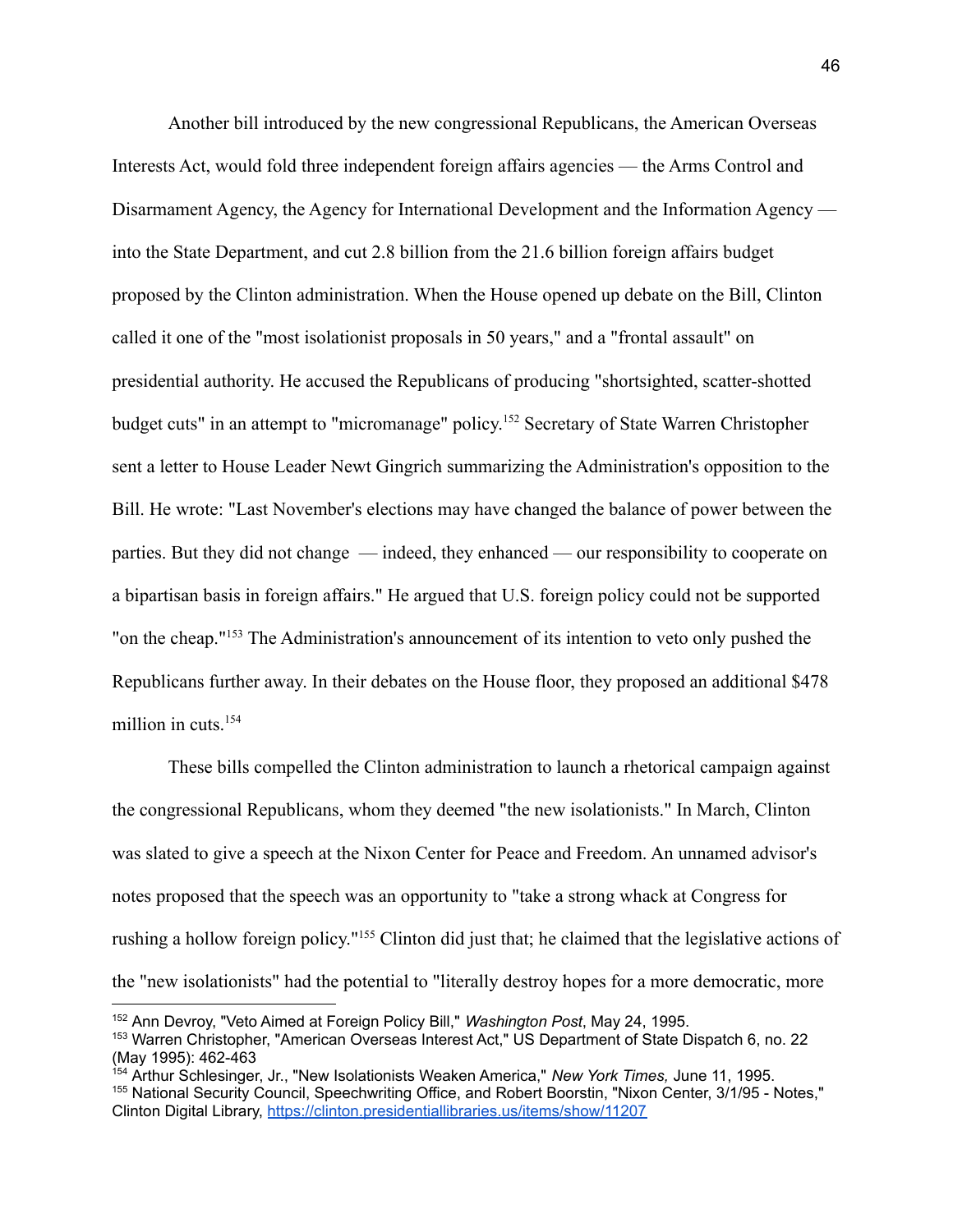prosperous, safer world."<sup>156</sup> Lake reiterated Clinton's talking points. Speaking to the National Press Club, he claimed that U.S. engagement was "under siege." The new isolationists, according to Lake, threatened to lead America down the wrong path by "frittering away our victory in the Cold War." He then pointed to the threats that faced America — "aggression by rogue states, international terrorrism, and economic dislocation" — which he claimed were new forms of an old conflict, "the conflict between the defenders of open society and its enemies."<sup>157</sup>

In a strategic move, Clinton attempted to appease Congress by issuing Presidential Directive 25, which declared that the United States would not support a standing U.N. army, nor would it earmark U.S. military units for participation in U.N. operations.<sup>158</sup> The Directive failed to assuage House Speaker Newt Gingrich's gripes. He claimed that Clinton still entertained the "multinational fantasy" and wished to "subordinate the United States to the United Nations."<sup>159</sup>

Congressional opposition to multilateral activism brought about a deep fear of isolationism in the Clinton administration. According to NSC staffer Daniel Benjamin, "there was a persistent fear in the White House, and it was a well-based fear, that isolationism was going to return." To ward off this possibility, the Clinton team spent an "awful lot of effort … to maintain public consciousness of foreign policy challenges."<sup>160</sup> The opposition to Clinton's vision of U.S. foreign policy was not confined to Washington, D.C. This was a moment in which the American public was generally apathetic about U.S. activism abroad. A survey conducted in October 1994 by the Chicago Council on Foreign Relations found that "helping to bring a democratic form of government to other nations" was down to its lowest level since 1974, and

<sup>157</sup> Anthony Lake, "The Price of Leadership," speech, Washington, D.C., April 27, 1995, Clinton Digital Library, <https://clinton.presidentiallibraries.us/items/show/9207> . <sup>156</sup> William J. Clinton, "The Vital Tradition of American Leadership in the World," speech, Washington, D.C, March 1, 1995, C-SPAN video, 45:36, [https://www.c-span.org/video/?63643-1/us-foreign-policy.](https://www.c-span.org/video/?63643-1/us-foreign-policy)

<sup>159</sup> Arthur Schlesinger, Jr. "New Isolationists Weaken America, *New York Times*, June 11, 1995. <sup>158</sup> White House, "Presidential Decision Directive-25: U.S. Policy on Reforming Multilateral Peace Operations," May 3, 1995, Clinton Digital Library, [https://clinton.presidentiallibraries.us/items/show/12749.](https://clinton.presidentiallibraries.us/items/show/12749)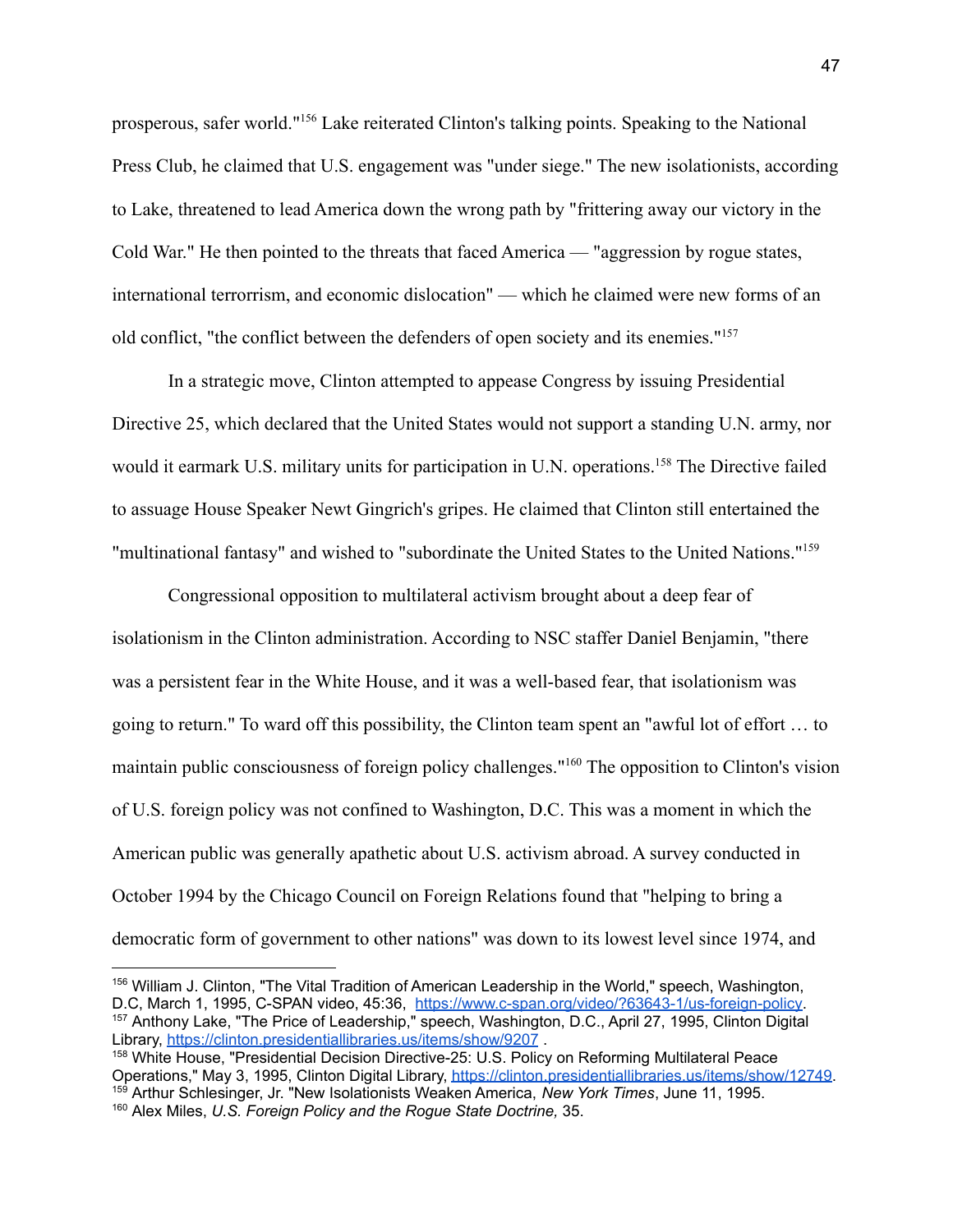had decreased 24 points since 1990. "Protecting and defending human rights in other countries" had also reached its lowest level since 1978.<sup>161</sup> This change in American public opinion raised the stakes in the administration's battle with the "new isolationists."

As the Clinton team launched its offensive against congressional Republicans, "rogue states" became a prevalent and frequently-repeated phrase in foreign policy speeches. The threat of rogue states was leveraged by the Clinton administration as a shield against domestic opposition to foreign policy initiatives. The data below shows that mentions of "rogue states" or "rogue state" in Clinton's public statements spiked as the administration began condemning the "new isolationists" in Congress.

### **Tracing "Rogue States."<sup>162</sup>**



*Figure 1*

<sup>161</sup> John E. Reilly (ed.), *American Public Opinion and U.S. Foreign Policy* (Chicago: Chicago Council on Foreign Affairs,1995), 16.

<sup>162</sup> A brief note on methodology:

For President Clinton's public statements, I used UC Santa Barbara's American Presidency Project digital archive, searching for the terms "rogue states" or "rogue state" for Figure 1, and "isolationism" or "isolationists" for Figure 2. I then relied on congress.gov to search the congressional record for the terms "rogue states" or "rogue state" between 1988 and 2000. For the media analysis in Figure 3, I searched for the terms "rogue states" or "rogue state" between 1988 and 2000 on the digital archives of *Foreign Policy and Foreign Affairs,* and on the ProQuest digital archives of *the New York Times* and *the Washington Post.*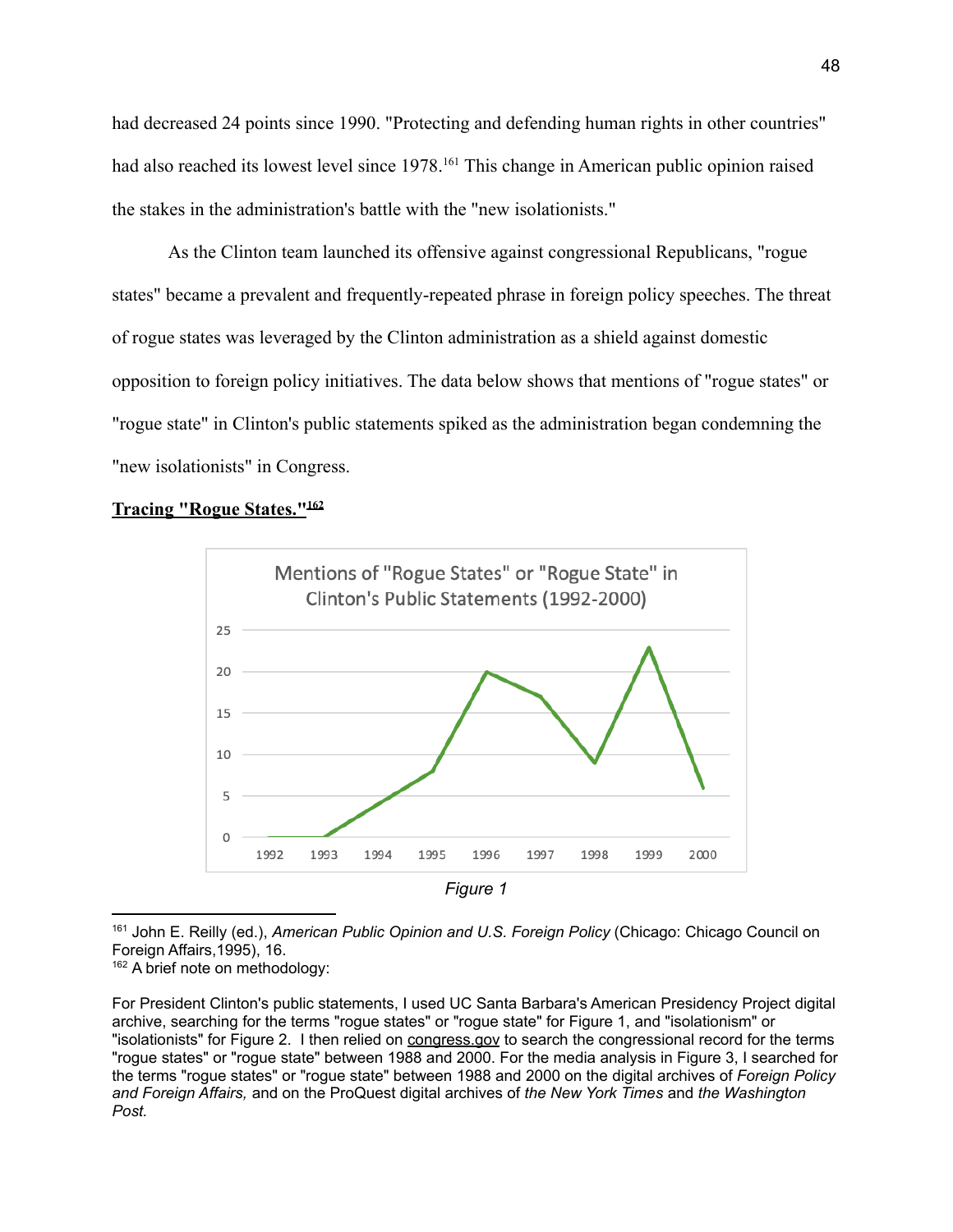

*Figure 2*



*Figure 3*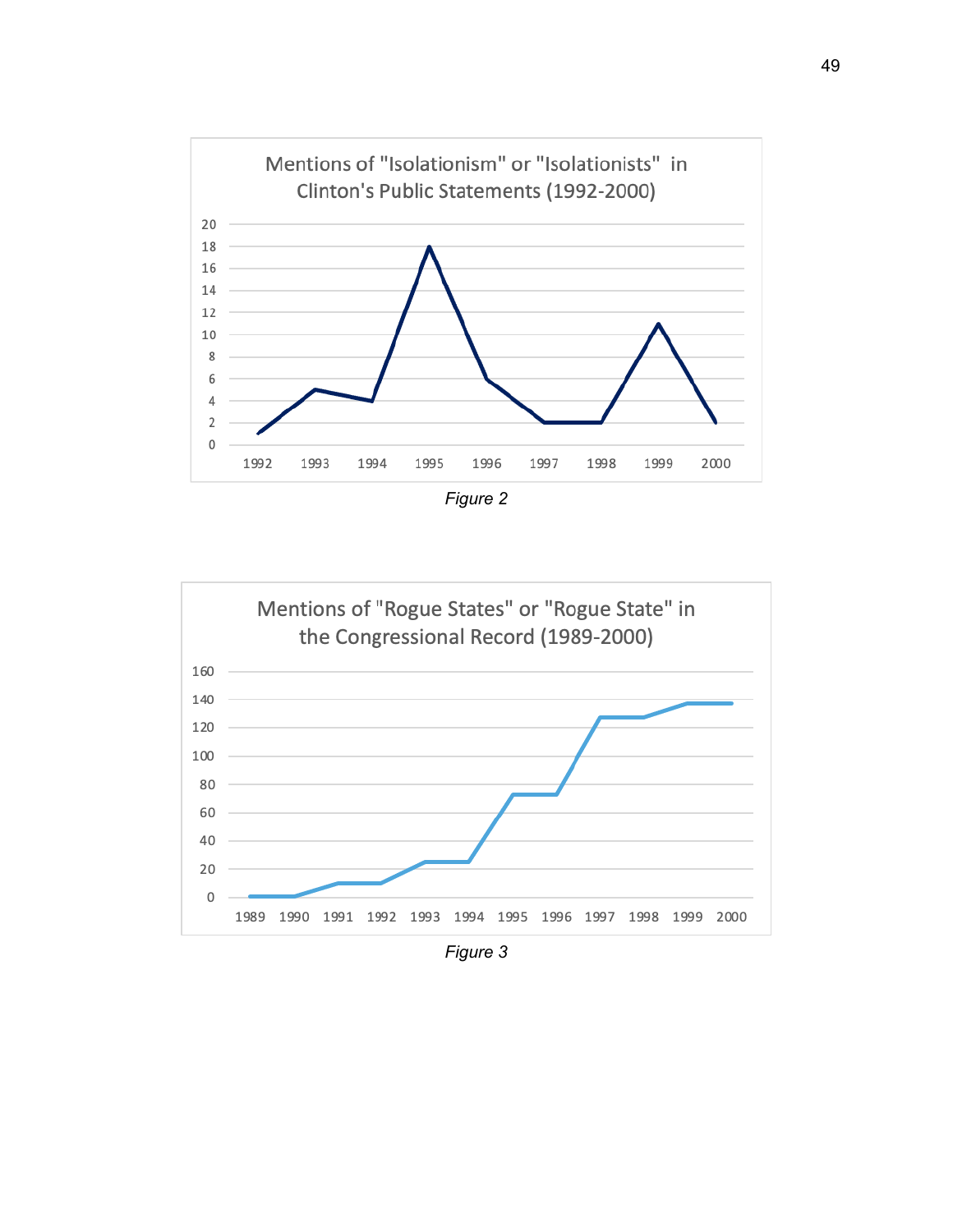

*Figure 4*

As Figure 1 shows, the terms "rogue states" and "rogue state" emerged in Clinton's speeches in the second half of his first administration, starting in 1994 and surging from 1995 to 1996. Just as "rogue states" emerged in Clinton's statements, his use of the terms "isolationists" and "isolationism" peaked.<sup>163</sup> The administration's rhetorical attack against isolationism, therefore, concurred with its threat construction of rogue states. In many cases, such as in his 1995 speeches at the Veterans of Foreign War Conference and at the celebration of the United Nations Charter in San Francisco, Clinton introduced the concept of rogue states directly after airing his grievances about the "new isolationists" in Congress.<sup>164</sup> In his framing, rogue states

<sup>163</sup> See Figure 2.

<sup>164</sup> William J. Clinton, "Remarks to the Veterans of Foreign Wars Conference," Speech, Washington, D.C., March 6, 1995, American Presidency Project,

<https://www.presidency.ucsb.edu/documents/remarks-the-veterans-foreign-wars-conference>; William J. Clinton, "In Defense of the United Nations," 1995, in *Clinton Foreign Policy Reader: Presidential Speeches with Commentary*.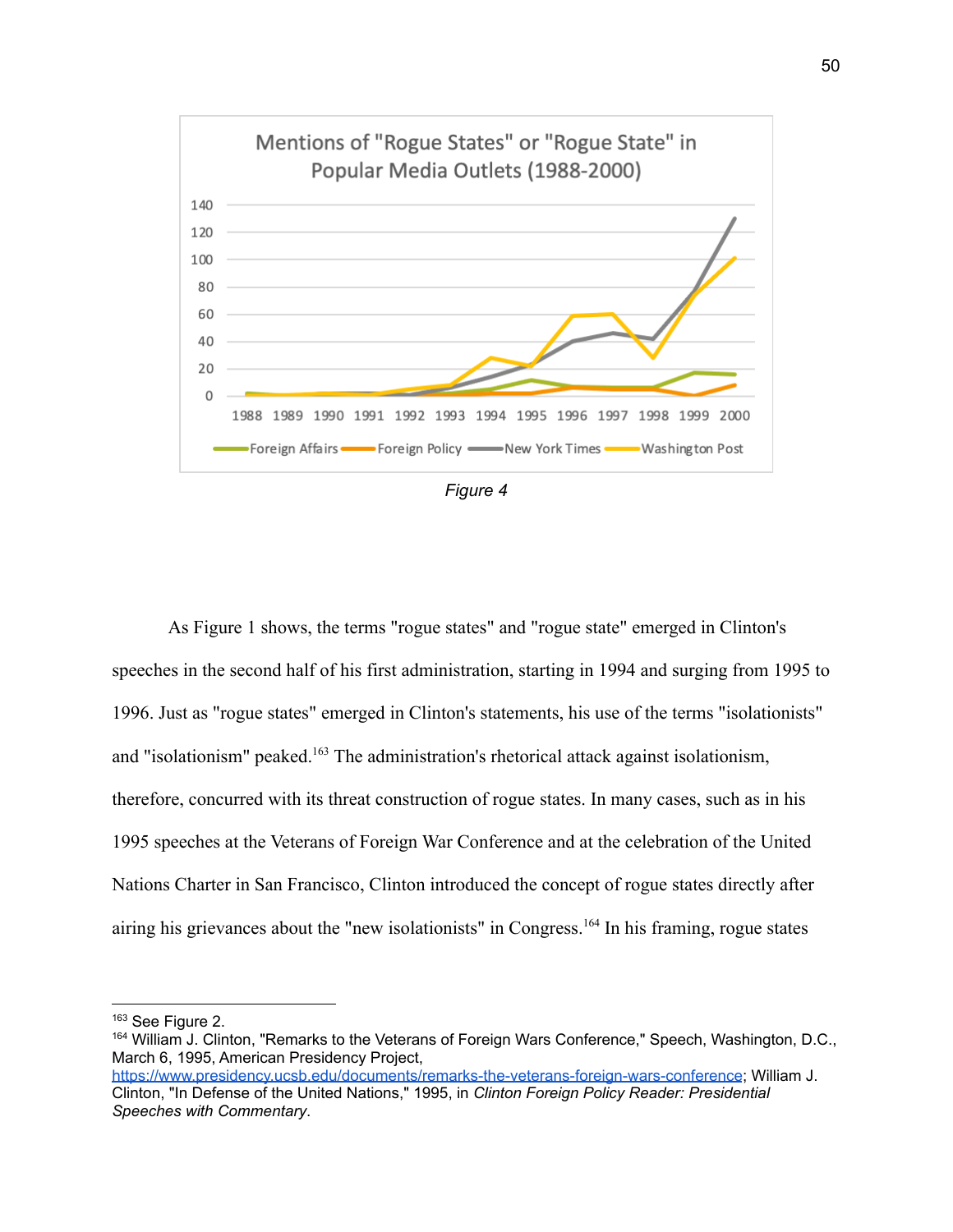were one of the dangers that necessitated America's global leadership, the very leadership that congressional Republicans threatened to relinquish.

This concept of rogue states traveled throughout the broader foreign policy establishment. Figure 3 shows that Congress was prolific in its use of the terms "rogue states" and "rogue state" after 1994. Use of the term skyrocketed after the 1994 midterm elections, jumping from 25 uses in the 1993-1994 congressional term to 73 in the following term. The media analysis in Figure 4 reveals that the terms "rogue states" and "rogue state" were nearly nonexistent in top media outlets before 1994. This is understandable given that enlargement, Lake's "backlash states" concept, and dual containment were all released in late 1993 and 1994. The figures show that by 1996, the terms "rogue states" and "rogue state" were widely used in Washington and in the media.

A "Foreign Policy Talking Points" document drafted by Clinton's chief foreign policy speechwriter Anthony Blinken in January 1996 illustrates the link between the Administration's ideas of "isolationism" and "rogue states." The document is a series of bullet points, each with a main argument in bold typeface, followed by phrases to use in relation to the argument.<sup>165</sup> The second bullet point was **"The World Looks to Us:** Not just for size and strength, but for what we stand for and against." The third point read:

**"Can't Be Isolationist:** After Cold War, some say we should pull back. They're wrong. Threats we face have no respect for borders: ethnic, religious hatred…rogue states…nukes…terror…crime…drugs…environment."<sup>166</sup>

Blinken's framing uncovers the Clinton administration's effort to emphasize the threat of rogue states, along with other threats, to combat the rationale for a military retreat. In accordance

 $166$  ibid, 2. <sup>165</sup> National Security Council, Speechwriting Office, and Anthony Blinken, "Foreign Policy Talking Points 1/30/96," Clinton Digital Library, <https://clinton.presidentiallibraries.us/items/show/9411>.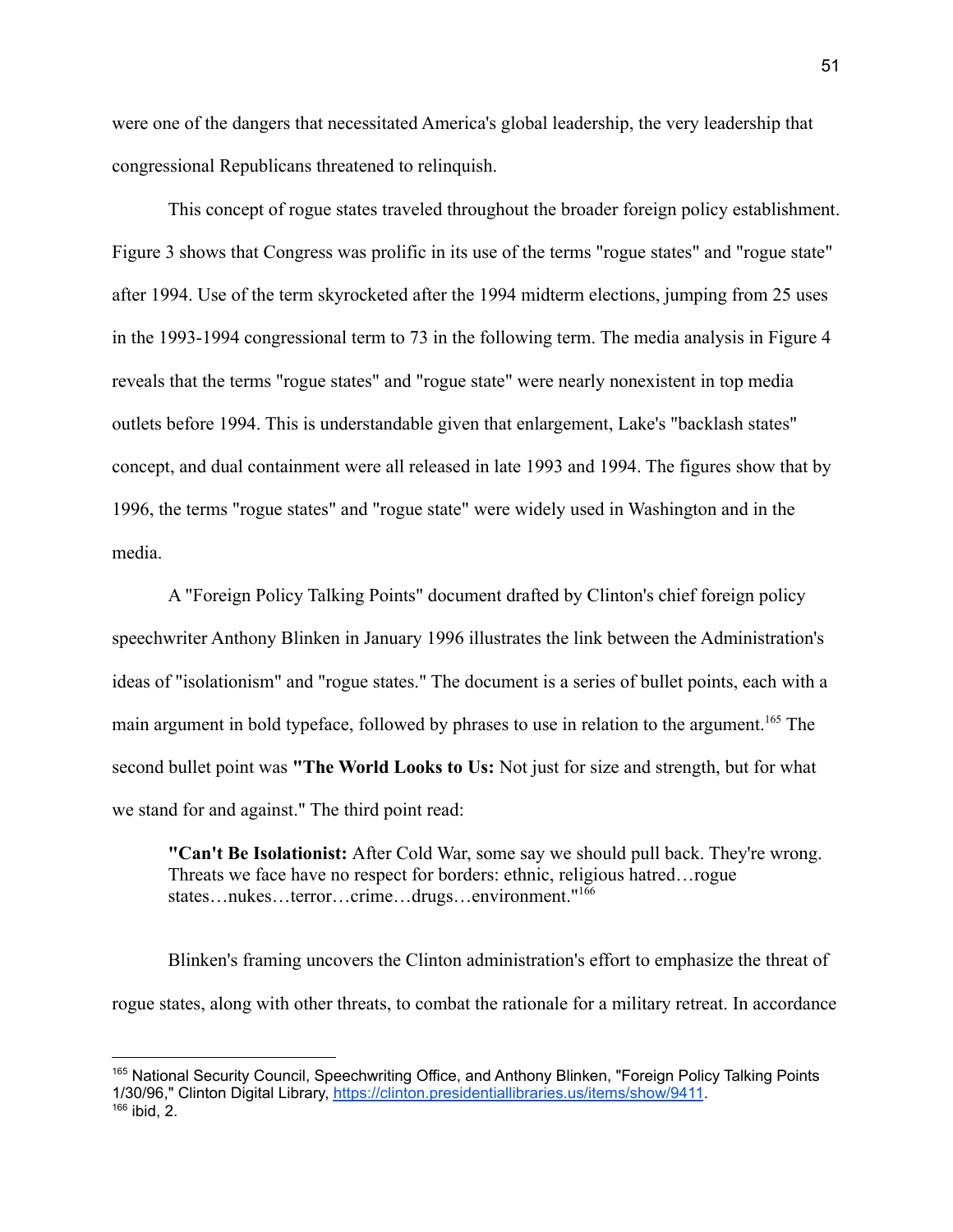with Blinken's Talking Points, Clinton and Lake portrayed rogue states as amorphous and unconstrained by borders.<sup>167</sup> In their conception, rogue states were porous; they exported terrorism and dangerous weapons across borders. This boundless quality made the menace of rogue states ill-defined. If rogue states posed a threat that was not limited to state borders, then America would need to stay active in shaping all world affairs.

The band of states designated as "rogues" by the Clinton team typically included Iraq, Iran, Libya, North Korea, and sometimes Cuba. One of the key assumptions about these states was that they were not susceptible to deterrence like the Soviet Union was.<sup>168</sup> Rogue states, in the administration's formulation, did not behave rationally or even according to their own interests. Moreover, they were non-democratic, so they were not moderated by the need for domestic approval. Implicit in this intellectual framework was the notion that the United States could not negotiate with such states. This set the conditions for the administration to be constrained in its range of actions. Clinton would not be able to pursue constructive diplomacy with the states designated as rogue, without subjecting himself to high domestic political costs.

These political costs were exemplified when the administration achieved a deal with North Korea. In 1994, tensions with the country escalated when it began removing spent fuel rods from a nuclear reactor at Yongbyon. These fuel rods contained enough plutonium to produce 4 or 5 bombs.<sup>169</sup> Throughout the year, Clinton was seriously considering war, and even

[https://www.presidency.ucsb.edu/documents/remarks-the-australian-parliament-canberra-0;](https://www.presidency.ucsb.edu/documents/remarks-the-australian-parliament-canberra-0) Anthony Lake, "Laying the Foundations for a New American Century," Speech, Medford, Massachusetts, April 25, 1996, White House Internet Archive,

<sup>167</sup> William J. Clinton, "Remarks to the Australian Parliament in Canberra," Speech, Canberra, November 20, 1996, American Presidency Project,

[https://clintonwhitehouse6.archives.gov/1996/04/1996-04-25-anthony-lake-address-to-the-fletcher-school.](https://clintonwhitehouse6.archives.gov/1996/04/1996-04-25-anthony-lake-address-to-the-fletcher-school.html) [html](https://clintonwhitehouse6.archives.gov/1996/04/1996-04-25-anthony-lake-address-to-the-fletcher-school.html)

<sup>169</sup> R. Jeffrey Smith and Julia Preston, "Nuclear Watchdog Says N. Korea Steps Up Fuel Rod Withdrawal," *Washington Post*, May 28, 1994. <sup>168</sup> Steven Mufson, "Threat of 'Rogue' States: Reality or Rhetoric?" W*ashington Post*, May 29, 2000.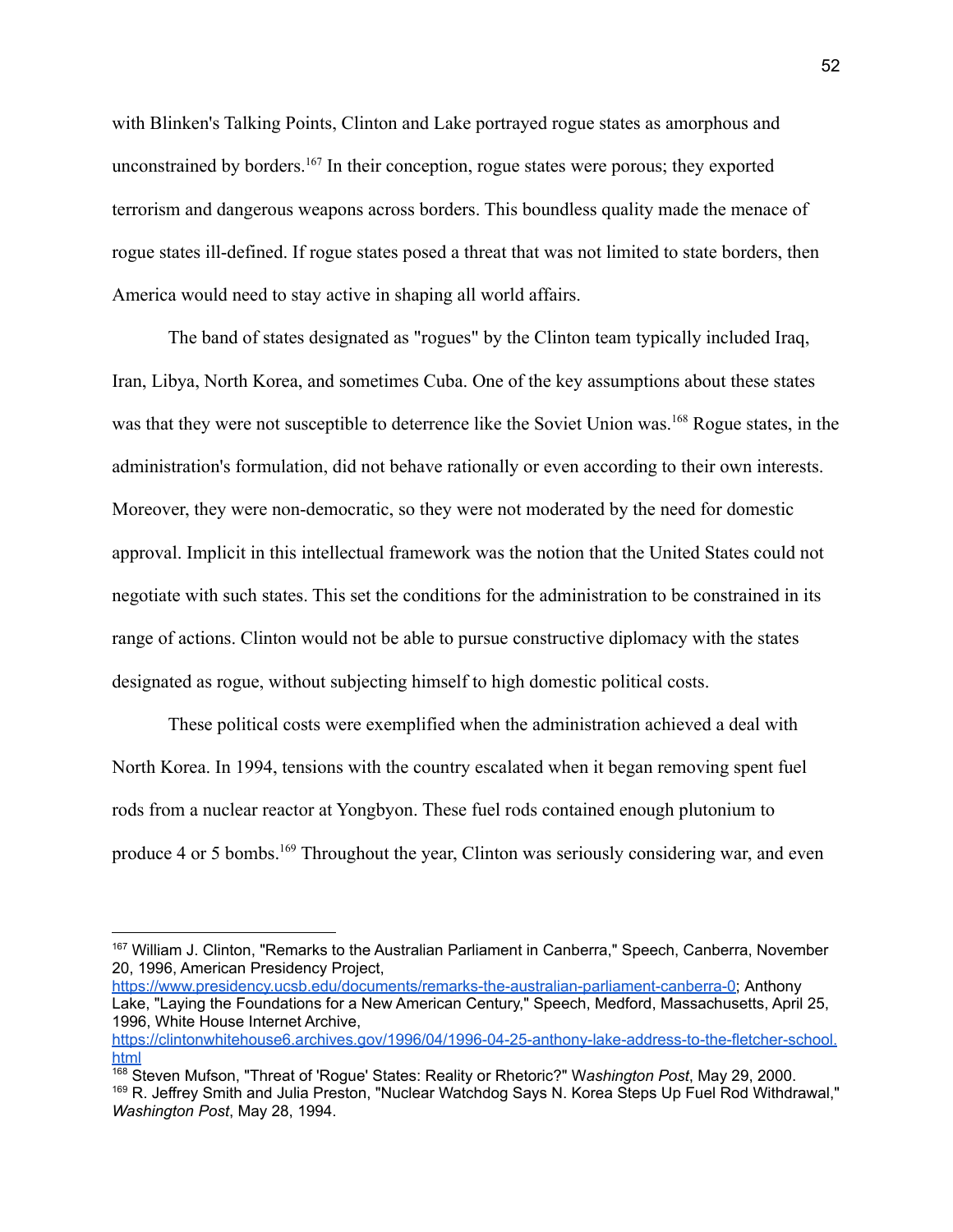received a detailed plan to strike North Korean nuclear sites.<sup>170</sup> After unsuccessfully pursuing a sanctions package through the U.N. Security Council, the Clinton administration sought the help of Former President Jimmy Carter. Carter acted as an unofficial U.S. envoy and helped facilitate a breakthrough in U.S.-North Korean relations: the Agreed Framework. The Agreed Framework, signed in October 1994, set guidelines for future cooperation between America and North Korea, and called for the freezing and dismantling of its nuclear program.<sup>171</sup>

Despite the sheer success of this diplomatic feat, it was met with harsh criticism at home. A month after the Framework was signed, columnist Charles Krauthammer wrote that Clinton needed to stop his "gestures of weakness," and give thought to a preemptive strike on North Korean nuclear sites. He called for Clinton to ratchet up pressure on Kim Il Sung, rather than relaxing it.<sup>172</sup> Others, and especially Congressional Republicans, echoed these criticisms, accusing Clinton of "appeasement," and of "propping up an odious regime."<sup>173</sup> These criticisms affirmed the idea that North Korea was a "rogue state"— it was not to be negotiated with.<sup>174</sup> The rogue states concept, therefore, raised the political cost associated with pursuing diplomacy with so-called "rogues."

The notion that these states were irredeemable prompted Congress to oppose the Administration's measures toward them, in support of tougher unilateral approaches. For instance, by late 1995, Republicans in Congress no longer supported the strategy of dual containment. Instead of containing and moderating the behavior of Iran through multilateral

<sup>171</sup> Robert L. Gallucci, "The Agreed Framework: Advancing U.S. Interests with North Korea," *U.S. Department of State Dispatch*, 5, no. 50 (December 1994). <sup>170</sup> Jonathan Watts, "How Clinton Came Close to Bombing," *The Guardian*, December 4, 2002.

<sup>172</sup> Charles Krauthammer, "North Korea's Coming Bomb, " *Washington Post*, November 5, 1993.

<sup>173</sup> Selig S. Harrison, "Promoting a Soft Landing in Korea," *Foreign Policy*, No. 106 (Spring 1997); Review & Outlook: New Deal for Pyongyang," *New York Times*, October 21, 1994; Joshua Muravchik, "Clintonism Abroad," *Commentary*, February 1995; John McCain quoted in Shorrock, Tim. "Diplomacy With North Korea Has Worked Before, and Can Work Again." *The Nation*, September 5, 2017.

<sup>174</sup> Lally Weymouth, "Questioning the Korea Deal," *New York Times*, January 25, 1994.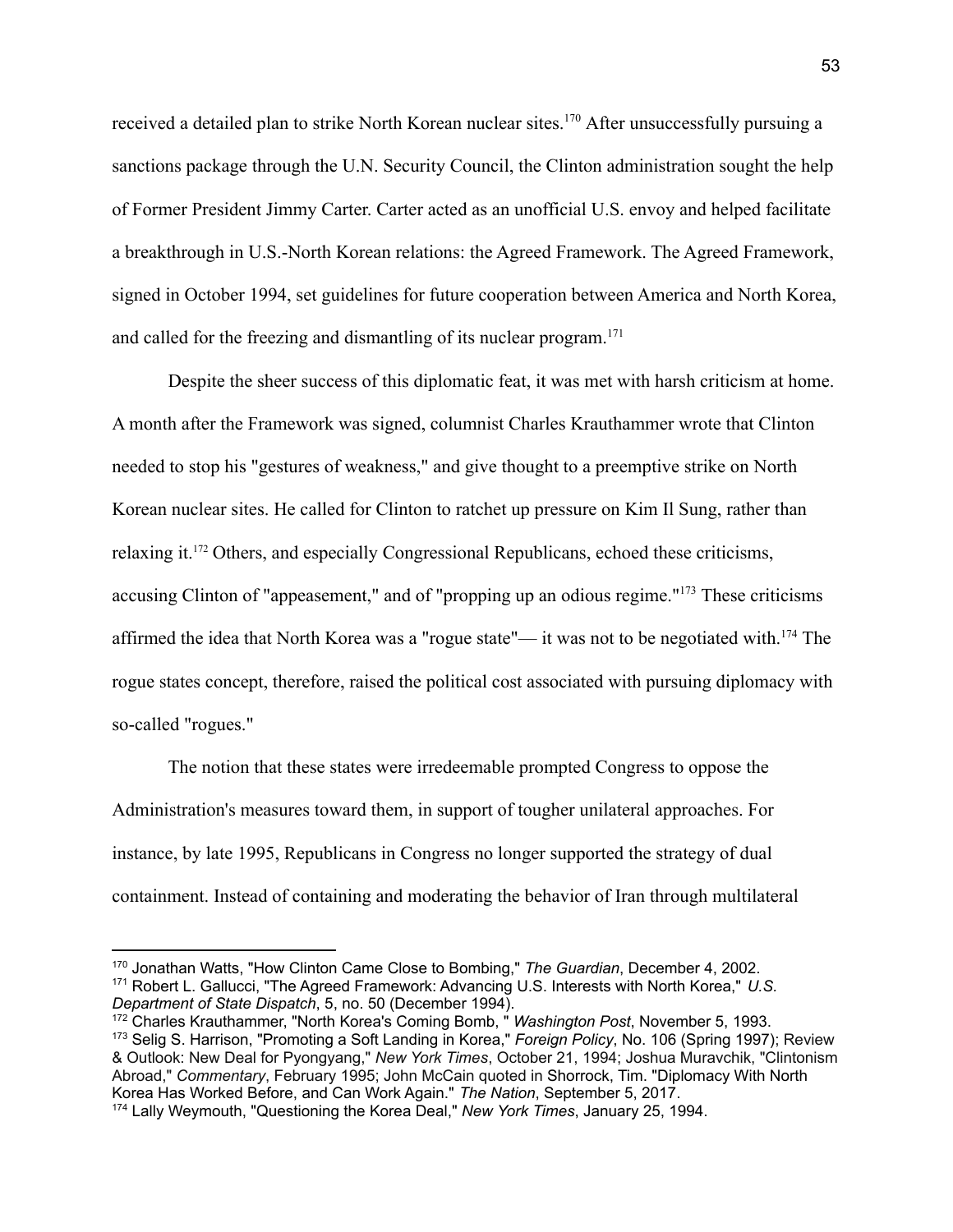measures, they suggested that the Clinton administration should strategize for the "replacement of the current regime in Iran."<sup>175</sup> From Newt Gingrich's perspective, even a total embargo on Iran would not effectively topple the Islamic Republic. Covert, unilateral regime change was the only strategy that made sense to him.<sup>176</sup> To pursue this regime change plan against what he called "the most dangerous country in the world," Gingrich called for \$100 million in the 1996 Intelligence Authorization Bill to support programs that could help overthrow the Iranian government.<sup>177</sup>

Gingrich's desire for an anti-Iran fund deadlocked the bill for over a month, until the administration negotiated and allowed for \$18 million to be designated for covert operations in Iran. The funds were not, as Gingrich had hoped, aimed at directly toppling the Iranian government. Instead, the money would finance opposition groups and attempt to curb Iran's extremist policies.<sup>178</sup>

On the periphery of these partisan battles were Kristol and Kagan, two neoconservatives who believed they had a grander vision of America's role in the world. In the summer of 1996, Kristol and Kagan argued that American conservatives were "adrift" and lacked a clear vision for U.S. foreign policy. Congressional Republicans criticized the multilateral, humanitarian-focused foreign policy of the Clinton administration, but according to Kristol and Kagan, they lacked a clear alternative. The authors called for a "neo-Reaganite foreign policy of military supremacy and moral confidence," wherein the United States assumed a role of "benevolent global hegemony." They claimed that the "ubiquitous post-Cold War question — where is the threat?"

<sup>176</sup> David Rogers, "Gingrich Wants Funds Set Aside for Iran Action," *Wall Street Journal*, October 27, 1995. <sup>175</sup> John Diamond, "Replacing Iran Regime Advocated by Gingrich," *Washington Post,* February 9, 1995.

<sup>177</sup> Associated Press, "Gingrich Warns Jewish Group of Iranian Threat to West," *Deseret News*, October 30, 1995; Donna Cassata, "Conference Stalls Over Iran Fund," *Congressional Quarterly Weekly Report* 53, no. 43 (November 1995).

<sup>178</sup> R. Jeffrey Smith and Thomas W. Lippman, "White House Agrees to Bill Allowing Covert Action Against Iran," Washington Post, December 22, 1995; Kenneth M. Pollack, *The Persian Puzzle: The Conflict Between Iran and America* ( New York: Random House, 2004): 273.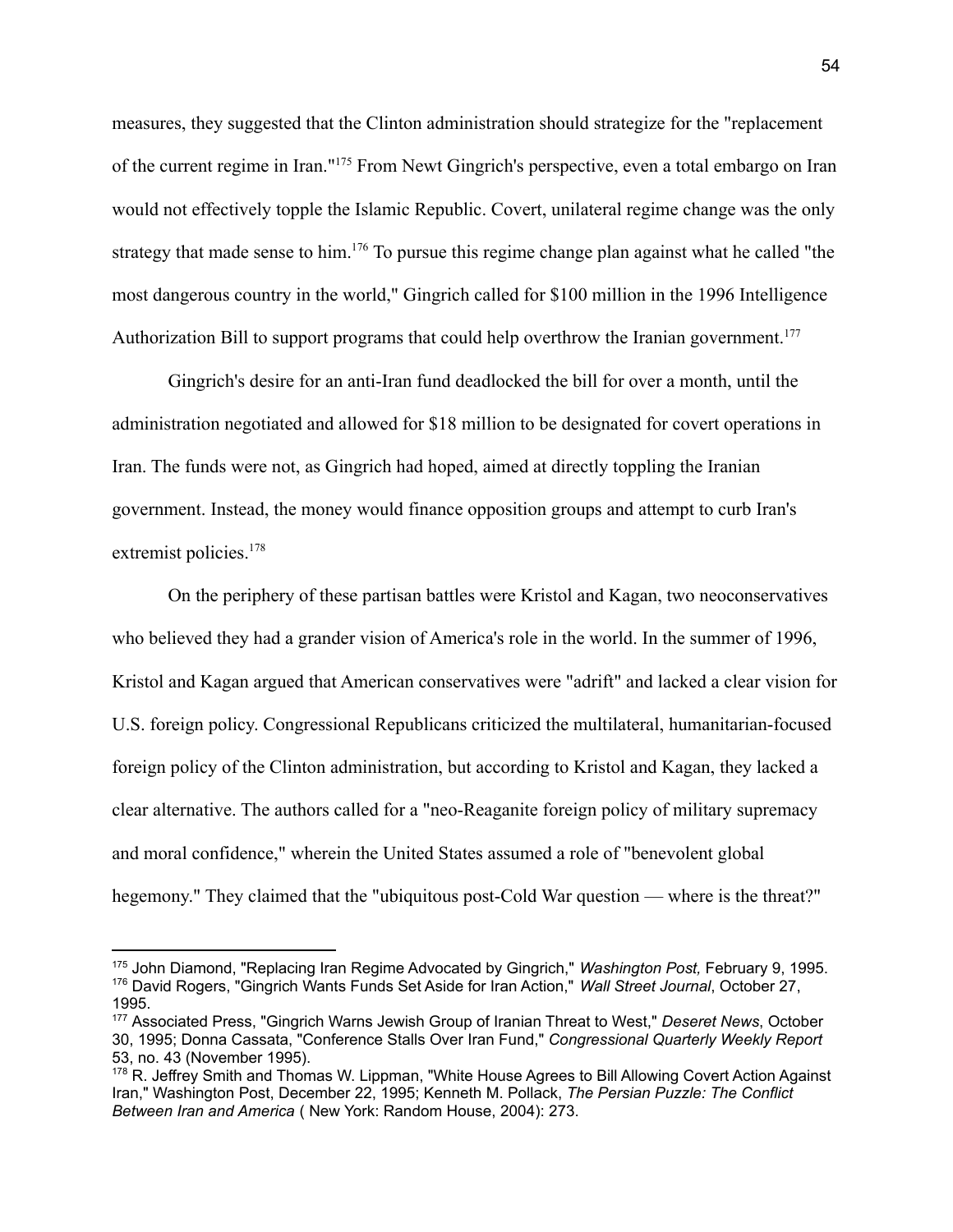was misconceived: "The main threat the United States faces now and in the future is its own weakness."<sup>179</sup>

By the turn of the century, Kristol and Kagan formed the Project for the New American Century (PNAC), a neoconservative think tank that affirmed its principles were essential if the United States was to build on its Cold War victory and ensure its preeminence in the next century. <sup>180</sup> Of the twenty-five people who signed PNAC's Statement of Principles, ten, including Dick Cheney, Donald Rumsfeld, and Paul Wolfowitz, would serve in the Bush administration.<sup>181</sup> Clinton lost the neoconservatives that he had fought to win over earlier in the decade. What was once a fringe movement was gaining steam, and this would have catastrophic consequences for the beginning of the twenty-first century. 182

<sup>179</sup> William Kristol and Robert Kagan, "Toward a Neo-Reaganite Foreign Policy," *Foreign Affairs 75, no. 4 (*July/August 1996): 18-32, 23.

<sup>181</sup> George Packer, "PNAC and Iraq," *The New Yorker,* March 29, 2009. <sup>180</sup> Project for a New American Century, "Statement of Principles," June 3, 1997, accessed through the Militarist Monitor, [http://militarist-monitor.org/images/uploads/PNAC\\_Statement\\_of\\_Principles.pdf.](http://militarist-monitor.org/images/uploads/PNAC_Statement_of_Principles.pdf)

<sup>182</sup> Vaïsse, Justin. *Neoconservatism: The Biography of a Movement,* 158.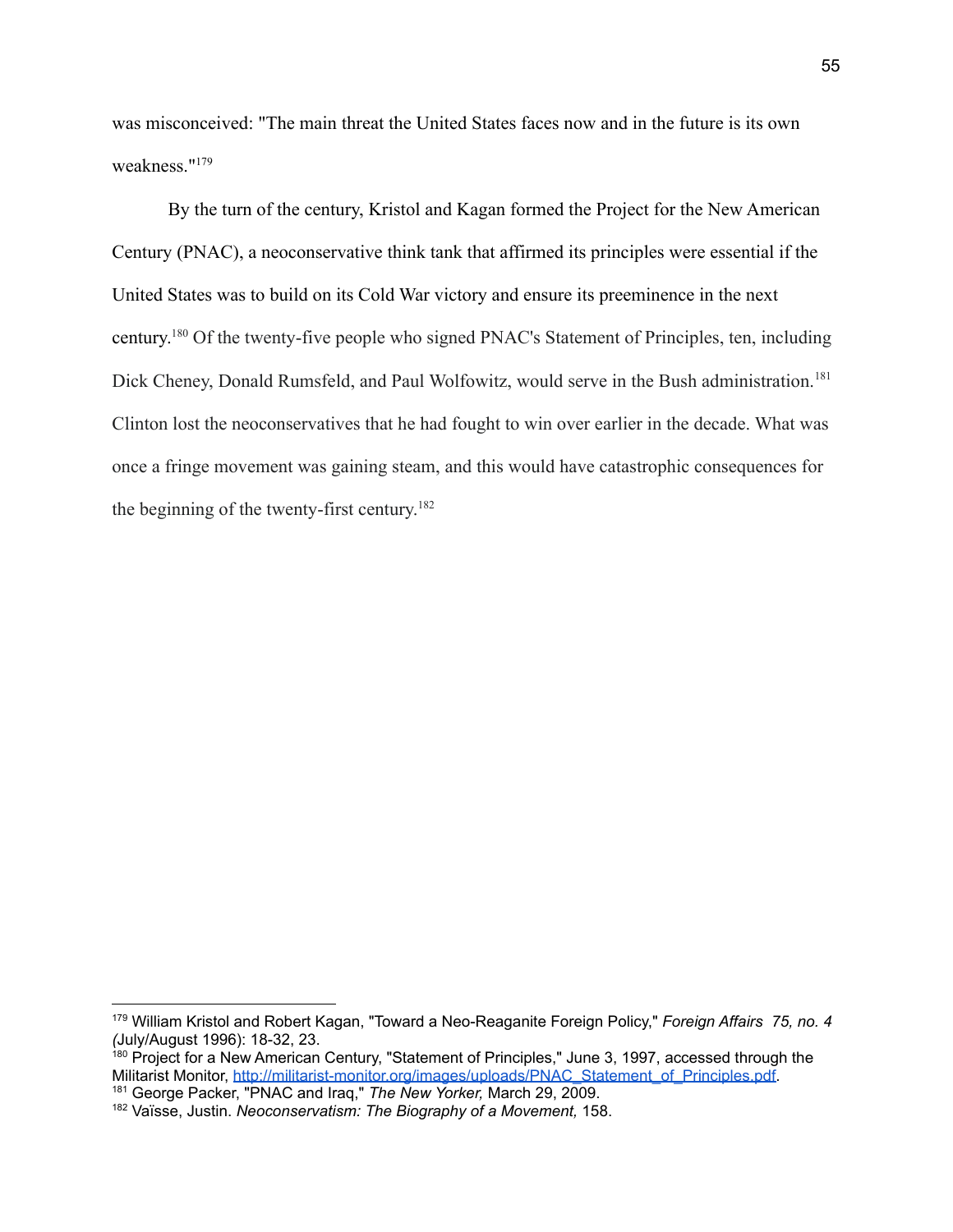### Conclusion

In June of 2000, merely three years after delivering her Tennessee State University speech on isolating "the rogues," Secretary of State Madeleine Albright announced that "rogue states" would now be called "states of concern."<sup>183</sup> When asked why the Administration was abandoning the term, State Department spokesman Richard Boucher explained: "the category has outlived its usefulness... a single description, 'one size fits all,' doesn't really fit anymore."<sup>184</sup> He indicated that behavior changes shown by the previously-rogue states Libya, Iran, and North Korea motivated the State Department's substitution in vocabulary. In particular, he commended the victory of reformist candidates in Iran's parliamentary elections, Libya's decision to hand over two suspects for trial in the bombing of Pan Am Flight 103, and Kim Jong Il's decision to halt missile testing and attend a summit meeting with South Korean President Kim Dae Jung.<sup>185</sup> Boucher quickly dismissed concerns that the United States would go soft on the formerly-rogue states: "It's not really a change in…what we're doing as much as it is finding a better description."<sup>186</sup>

This change in the lexicon did not, however, eliminate the conceptual framework that underpinned the "rogue states" category, nor did it remove the term from the foreign policy establishment. The classification of the formerly-rogue states as a separate, outlaw class of states

<sup>&</sup>lt;sup>183</sup> Madeleine Albright, Interview on The Diane Rehm Show, Washington, D.C., June 19, 2000, <https://1997-2001.state.gov/statements/2000/000619.html>

<sup>184</sup> Steven Mufson, "A 'Rogue' Is a 'Rogue' Is a 'State of Concern, '" *Washington Post*, June 20, 2000.

<sup>185</sup> Christopher Marquis, "U.S. Declares 'Rogue Nations' Are Now 'States of Concern,'" *New York Times*, June 20, 2000.

<sup>186</sup> Mufson, "A 'Rogue' Is a 'Rogue' Is a 'State of Concern.""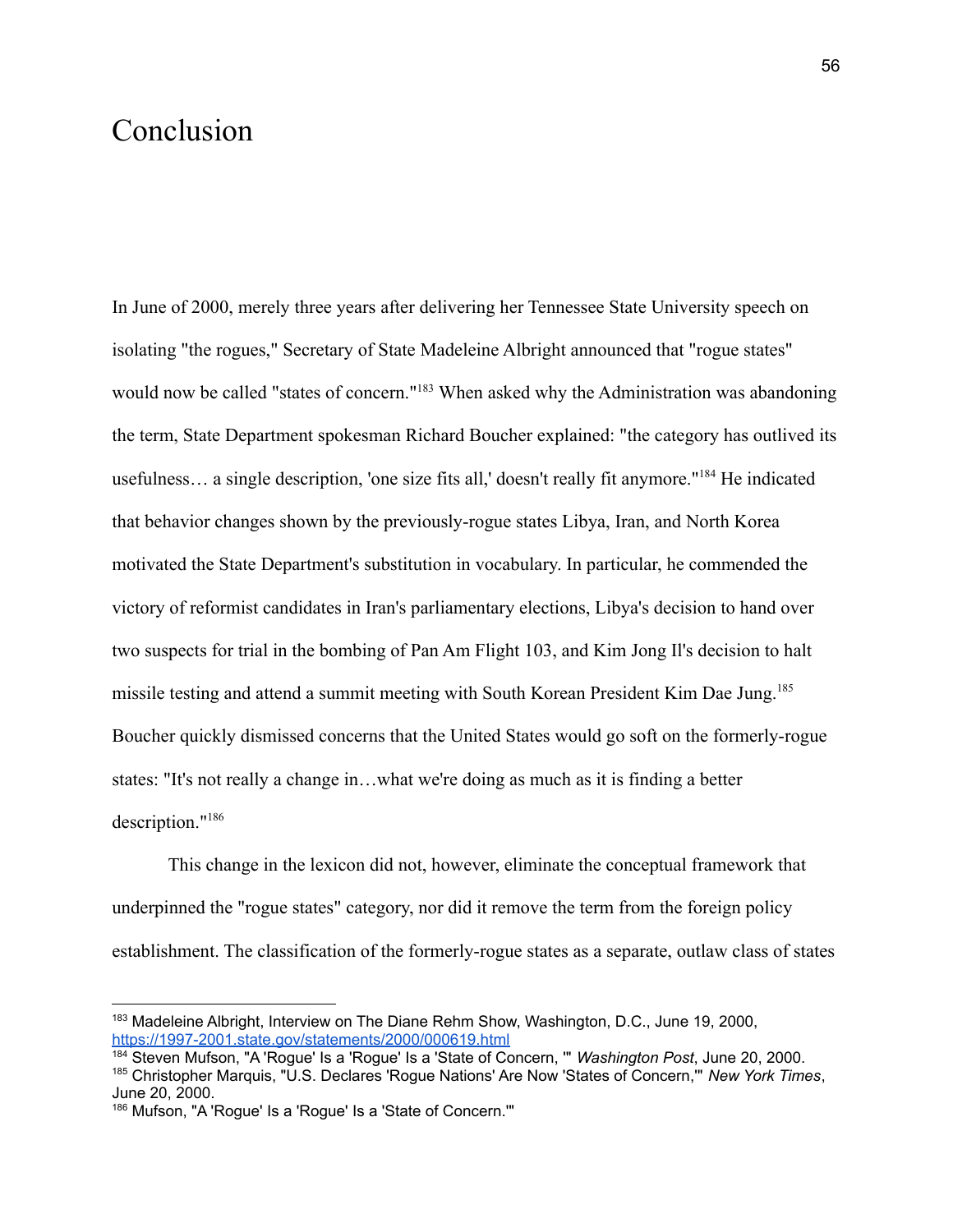remained, as did the notion that these states needed to be punished and isolated from the global community. In the next administration, the rogue states concept would return with a vengeance.

In September, just before the election that would bring George W. Bush to power, the neoconservatives at PNAC published a 90-page document on "rebuilding America's defenses." The authors claimed that their vision of military primacy was so bold that achieving it would be challenging, "absent some catastrophic and catalyzing event — like a new Pearl Harbor."<sup>187</sup> A year later, when nearly 3,000 people were killed in the September 11 attacks, these same pundits saw the atrocity as a window of opportunity. Merely a week after the Twin Towers fell, PNAC sent a letter to President Bush calling for a regime change war in Iraq: "Even if evidence does not link Iraq directly to the [9/11] attack, any strategy aiming at the eradication of terrorism and its sponsors must include a determined effort to remove Saddam Hussein from power in Iraq."<sup>188</sup> The PNAC neconservatives launched a campaign to implement their vision of U.S. foreign policy — "benevolent hegemony"— under the guise of fighting terrorism.

As pressure mounted in Washington to avenge the terrorists who attacked the American homeland, President Bush announced that the United States had begun striking al-Qaeda training camps and military installations of the Taliban in Afghanistan. <sup>189</sup> America's war in Afghanistan would last for the next twenty years. About a year later, President George W. Bush proclaimed that the United States would do everything in its power to defeat what he called the "axis of evil," a congregation of states who were aggressively pursuing weapons of mass destruction and exporting terrorism.<sup>190</sup> The three members of this "axis of evil," Iran, Iraq, and North Korea,

<sup>190</sup> "Text of President Bush's 2002 State of the Union Address," *Washington Post*, January 29, 2002. 189 George W. Bush, "Presidential Address to the Nation," Office of the Press Secretary, October 7, 2001. 188 Project for the New American Century, "Letter to President Bush From the Project for the New American Century," September 20, 2001, accessed through the Wayback Machine Internet Archive, <https://web.archive.org/web/20131018052135/http://www.newamericancentury.org/Bushletter.htm> <sup>187</sup> Project for a New American Century, *Rebuilding America's Defenses: Strategies, Forces, and Resources for a New Century* (Washington, D.C.: Project for a New American Century, 2000): 62.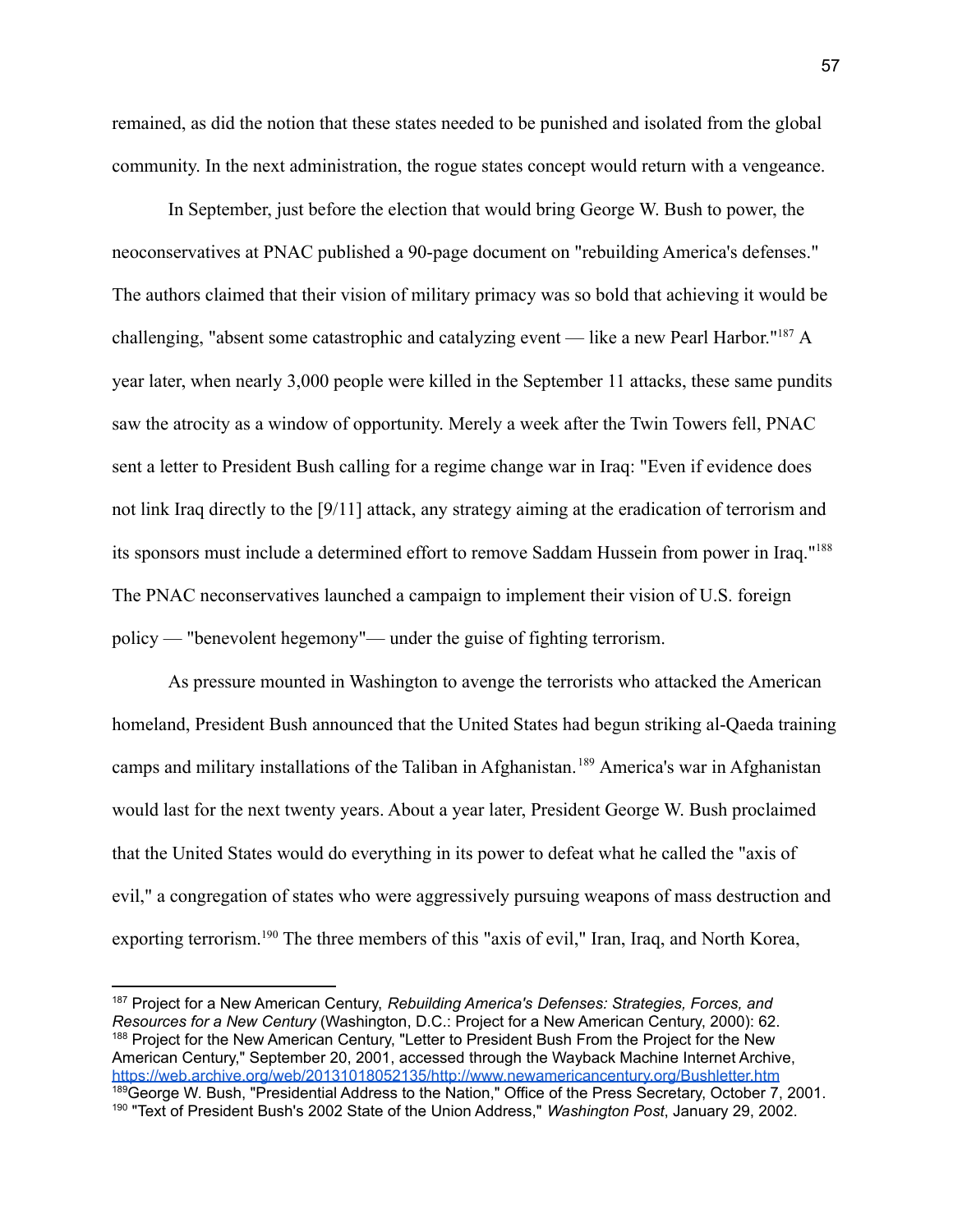were familiar enemies. They were the same states included in the category of "rogue states" as it was conceived by the Clinton administration. Bush's formulation of the "axis of evil" was rooted in the intellectual work of the previous decade. The categorization of these same states as "rogue states" by the Clinton administration paved the way for George W. Bush and his team to create the "axis of evil." Just like "rogue states," the "axis of evil" was not constrained by borders. This boundlessness authorized the United States to pursue a limitless, endless war against terrorism. In other words, the "rogue states" concept established a rhetorical precedent for the War on Terror.

On March 19th, 2003, Bush began a new phase of the War on Terror: the invasion of Iraq. U.S. policymakers insisted that Iraq possessed nuclear weapons. PNAC preempted any desires for a quick exit by releasing a letter on the same day, proclaiming that America would "remain for as long as it takes" to rebuild Iraq and lay the foundation for a democratic state in the country. Any early focus on departure deadlines, PNAC claimed, would undermine America's credibility.<sup>191</sup> The letter was signed by two unexpected supporters: New Democrat Will Marshall, the President of PPI who helped craft Clinton's foreign policy for democracy, and Martin Indyk, the architect of the strategy of dual containment.<sup>192</sup> The very thinkers who invented the rogue states category had fused once again with the neoconservatives. Fifteen New Democrat analysts then co-wrote a PPI report in October entitled *Progressive Internationalism: A Democratic National Security Strategy*. Among the authors were Will Marshall, Larry Diamond (the author of *An American Foreign Policy for Democracy*) and Jeremy Rosner (the White House aide who crafted Anthony Lake's doctrine of democratic enlargement). In their report, these New

<sup>&</sup>lt;sup>192</sup> "List of PNAC Signatories and Contributing Writers," Militarist Monitor, January 9, 2017, [https://militarist-monitor.org/list\\_of\\_pnac\\_signatories\\_and\\_contributing\\_writers/](https://militarist-monitor.org/list_of_pnac_signatories_and_contributing_writers/) <sup>191</sup> Project for a New American Century, "Statement on Post-War Iraq," March 19, 2003, accessed through the Militarist Monitor, http://militarist-monitor.org/images/uploads/Statement\_on\_Post-War\_Irag.pdf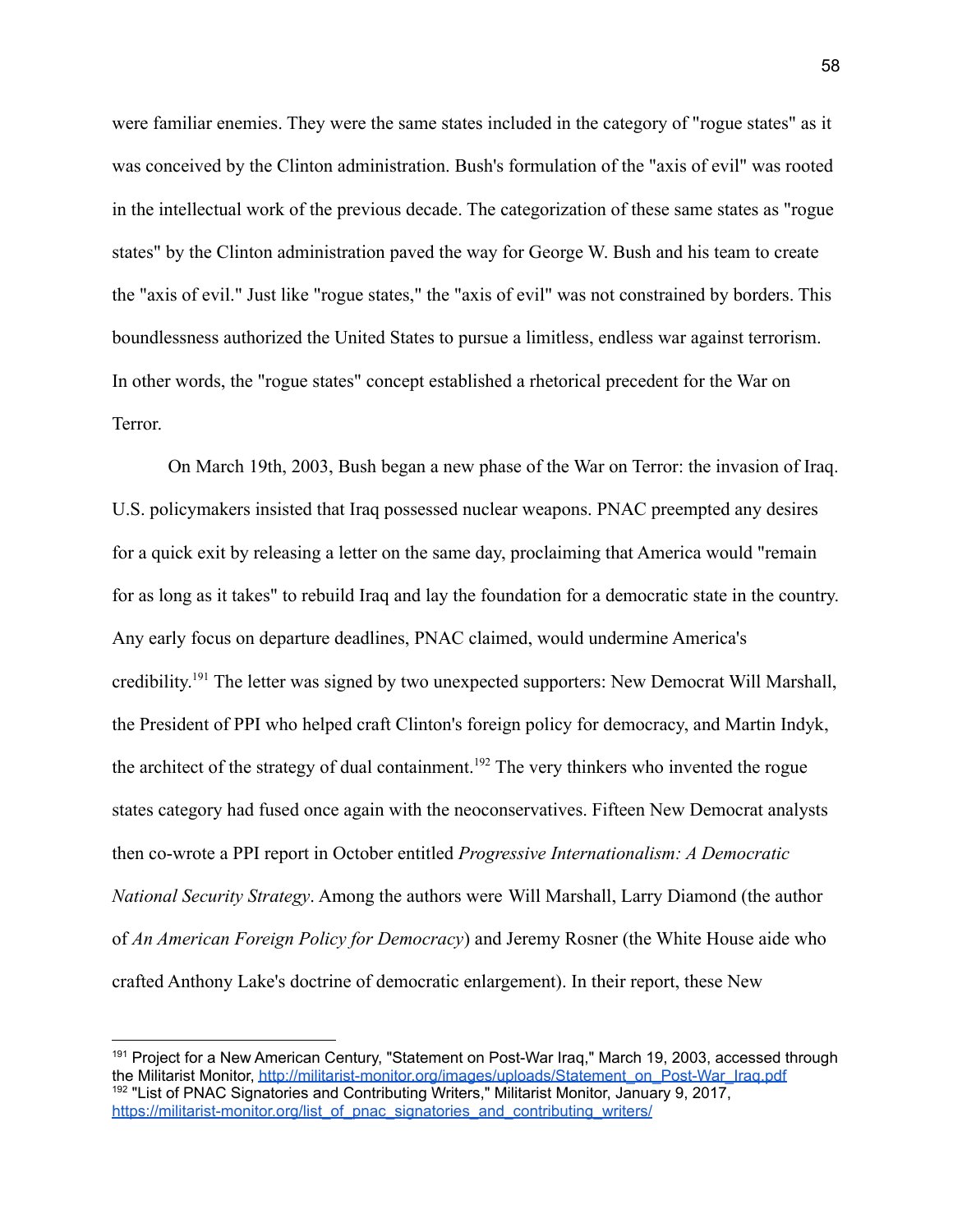Democrats formally endorsed the Iraq invasion, aligning themselves with PNAC and the Bush administration. They made a point to differentiate themselves from the neoconservatives by claiming that their support came from a humanitarian, multilateralist standpoint: Hussein was undermining "collective security and international law."<sup>193</sup> Nonetheless, what the Democratic Leadership Council had hoped for in 1989 — a bipartisan consensus on foreign policy— was finally consummated.

Marshall and his PPI co-authors were committed to the War on Terror for the long haul. To them, America could not and should not attempt a quick exit. "The struggle we face today is likely to last not years but decades," they wrote.<sup>194</sup> Indeed, the invasion of Iraq set off what would become a twenty-year War on Terror. From rogue states, to the axis of evil, to the Global War on Terror, the U.S. foreign policy establishment has envisioned grand projects for America in the world. Yet the consequences of endless war cast doubt on whether these projects were wise to begin with. From 2001 onwards, the United States never officially declared war on any nation.<sup>195</sup> It did, however, engage in military operations in Iraq, Afghanistan, Yemen, Syria, Libya, Pakistan, Kenya, Somalia, and more countries, all in the name of defeating terror.<sup>196</sup>

<sup>193</sup> Ronald D. Asmus et al, *Progressive Internationalism: A Democratic National Security Strategy* (Washington, D.C.: Progressive Policy Institute, 2003): 3

 $194$  Ibid, 3.

<sup>195</sup> Mary Dudziak, *War Time: An Idea, Its History, Its Consequences* (Oxford: Oxford University Press, 2012), 104.

<sup>196</sup> Stephanie Savell, *United States Counterterrorism Operations, 2018-2020* (Providence: Costs of War Project, 2021).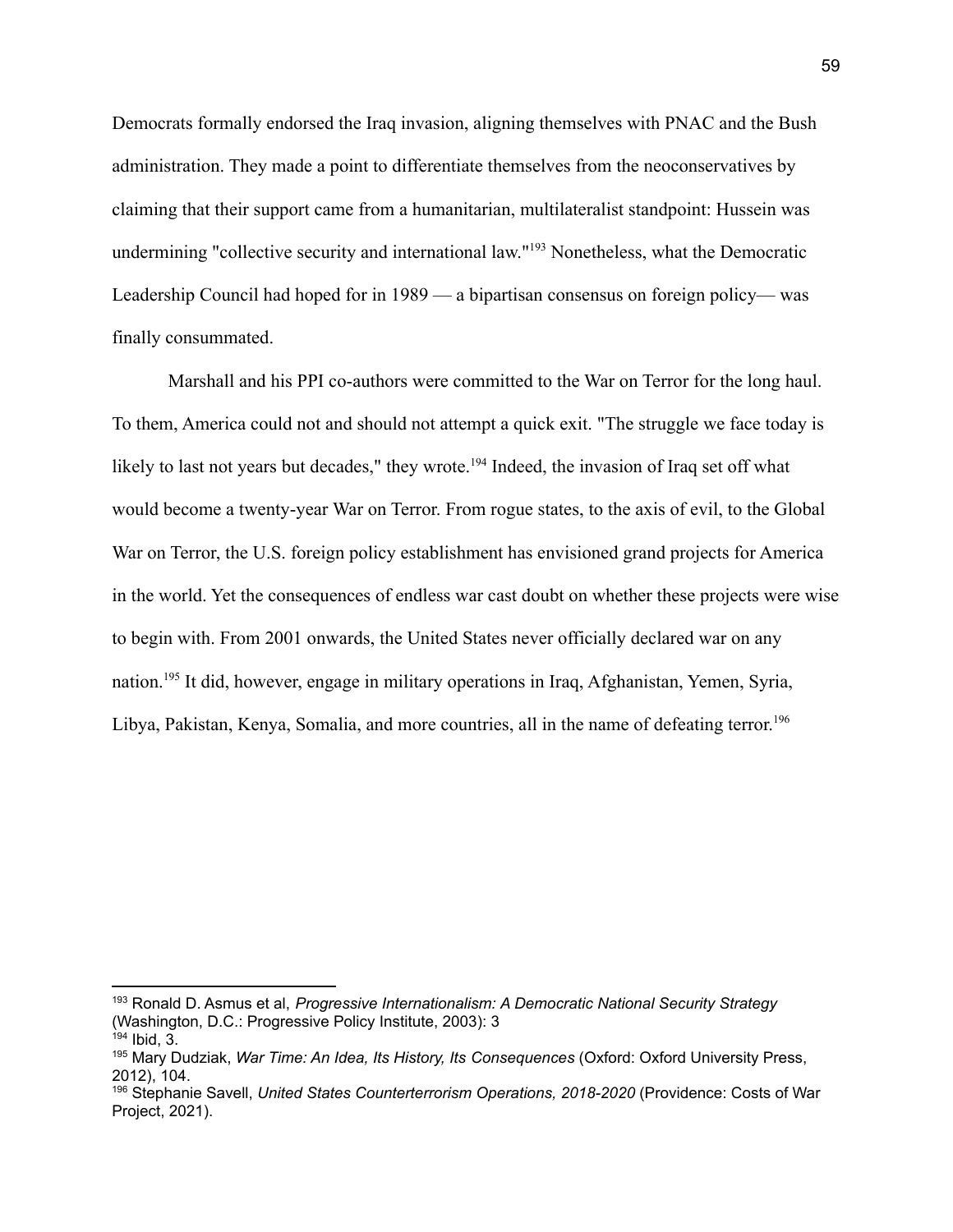### Bibliography

### **Archival Sources:**

Council on Foreign Relations Records: Studies Department Series, MC104-3, Public Policy Papers, Department of Special Collections, Princeton University Library.

#### **Primary Sources:**

- Albright. Madeleine ."Remarks at Tennessee State University." Speech, Nashville, Tennessee, February 19, 1998. U.S. Department of State Web Archive. [https://1997-2001.state.gov/statements/1998/980219b.html.](https://1997-2001.state.gov/statements/1998/980219b.html)
- Albright, Madeleine. Interview on The Diane Rehm Show, WAMU-FM. Washington, D.C., June 19, 2000. U.S. Department of State Web Archive. [https://1997-2001.state.gov/statements/2000/000619.html.](https://1997-2001.state.gov/statements/2000/000619.html)
- All Things Considered. "Chaos Erupts as U.S. Forces Attempt to Enter Haiti." *NPR*, October 11, 1993.
- Asmus, Ronald D. et al. *Progressive Internationalism: A Democratic National Security Strategy* . Washington, D.C.: Progressive Policy Institute, 2003.
- Aspin, Les and William Dickinson. *Defense for a New Era: Lessons of the Persian Gulf War.* Washington, D.C.: U.S. Government Printing Office, 1992.
- Associated Press. "Gingrich Warns Jewish Group of Iranian Threat to West." *Deseret News,* October 30, 1995.
- Balz, Dan. "Clinton Signals Activism in Foreign Policy." *Washington Post*, December 21, 1992.
- Balz, Dan. "After the Republican Sweep." *Washington Post*, November 10, 1994.
- Brus, Michael. "No Ax to Grind?" *New York Times*, February 2, 1997.
- Bush, George H.W. "Remarks at the US Coast Guard Commencement Ceremony." Speech, New London, Connecticut, May 24, 1989. George Bush White House Web Archive. <https://georgewbush-whitehouse.archives.gov/news/releases/2007/05/20070523-4.html>
- Bush, George H.W. "Remarks to the Disabled American Veterans National Convention in Reno, Nevada." 1992. In *Public Papers of the Presidents of the United States: George H.W.*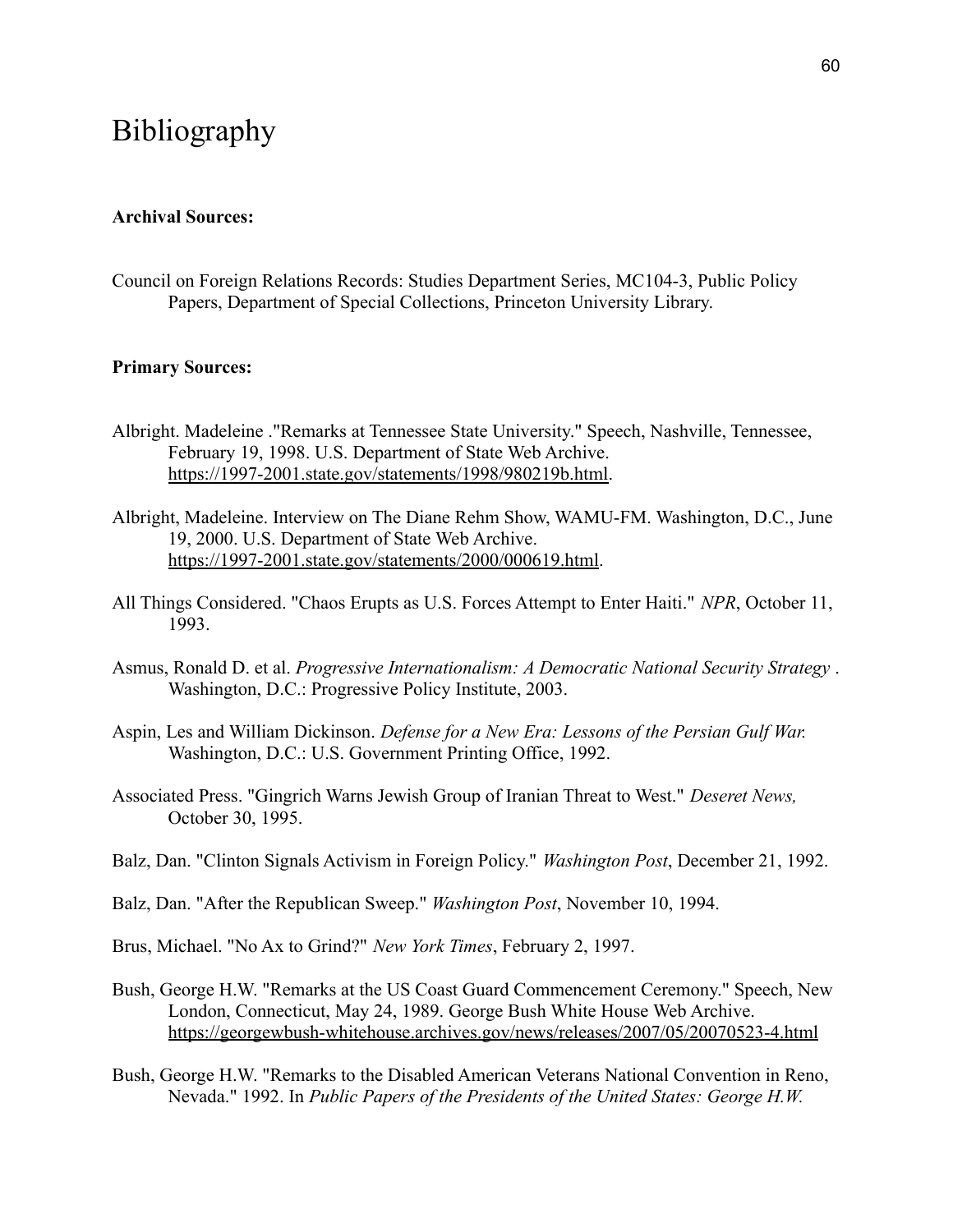*Bush, 1992-1993, Book II.* Washington, D.C.: United States Government Printing Office, 1993.

- Bush, George H.W. "Remarks at the Aspen Institute Symposium in Aspen, Colorado." Speech, Aspen Colorado, August 2, 1990. American Presidency Project. [https://www.presidency.ucsb.edu/documents/remarks-the-aspen-institute-symposium-asp](https://www.presidency.ucsb.edu/documents/remarks-the-aspen-institute-symposium-aspen-colorado) [en-colorado](https://www.presidency.ucsb.edu/documents/remarks-the-aspen-institute-symposium-aspen-colorado).
- Bush, George H.W. "Remarks to the American Legion National Convention in Chicago, Illinois." 1992. in *George Bush: 1992-93, Book II.* Washington, D.C.: United States Government Printing Office, 1993.
- Bush, George W. "Presidential Address to the Nation." Speech, Washington. D.C., October 7, 2001. White House Web Archive, <https://georgewbush-whitehouse.archives.gov/news/releases/2001/10/20011007-8.html>
- Cannon, Carl M. "Empowerment Blends Politics of the Left and Right." *Austin American Statesman*. December 23, 1990.
- Cassata, Donna. "Conference Stalls Over Iran Fund." *Congressional Quarterly Weekly Report* 53, no. 43 (November 1995).
- Cause, F. Gregory III. "The Illogic of Dual Containment." *Foreign Affairs* 73, no. 2, (March/April 1994): 56-66.
- Cheney, Dick. "Fiscal Year 1992 Security Assistance." Statement before the House Foreign Affairs Committee, Washington, D.C., March 19, 1991. C-SPAN video, 2:25:21. <https://www.c-span.org/video/?17147-1/fiscal-year-1992-security-assistance>
- Christopher, Warren. "American Overseas Interest Act." *U.S. Department of State Dispatch* 6, no. 22 (May 1995): 462-463.
- Clinton, William J. "Clinton Foreign Policy Speech." Speech, Georgetown University, December 12, 1991. C-SPAN video, 54:09. <https://www.c-span.org/video/?33576-1/clinton-foreign-policy-speech>.
- Clinton, William J. "Remarks to the 48th Session of the United Nations General Assembly in New York City." 1993. In *Public Papers of the Presidents of the United States: William J. Clinton, Book II (August 1 to December 31, 1993).* Washington, D.C.: United States Government Printing Office, 1994.
- Clinton, William J. "The Vital Tradition of American Leadership in the World." Speech, Washington, D.C, March 1, 1995. C-SPAN video, 45:36. [https://www.c-span.org/video/?63643-1/us-foreign-policy.](https://www.c-span.org/video/?63643-1/us-foreign-policy)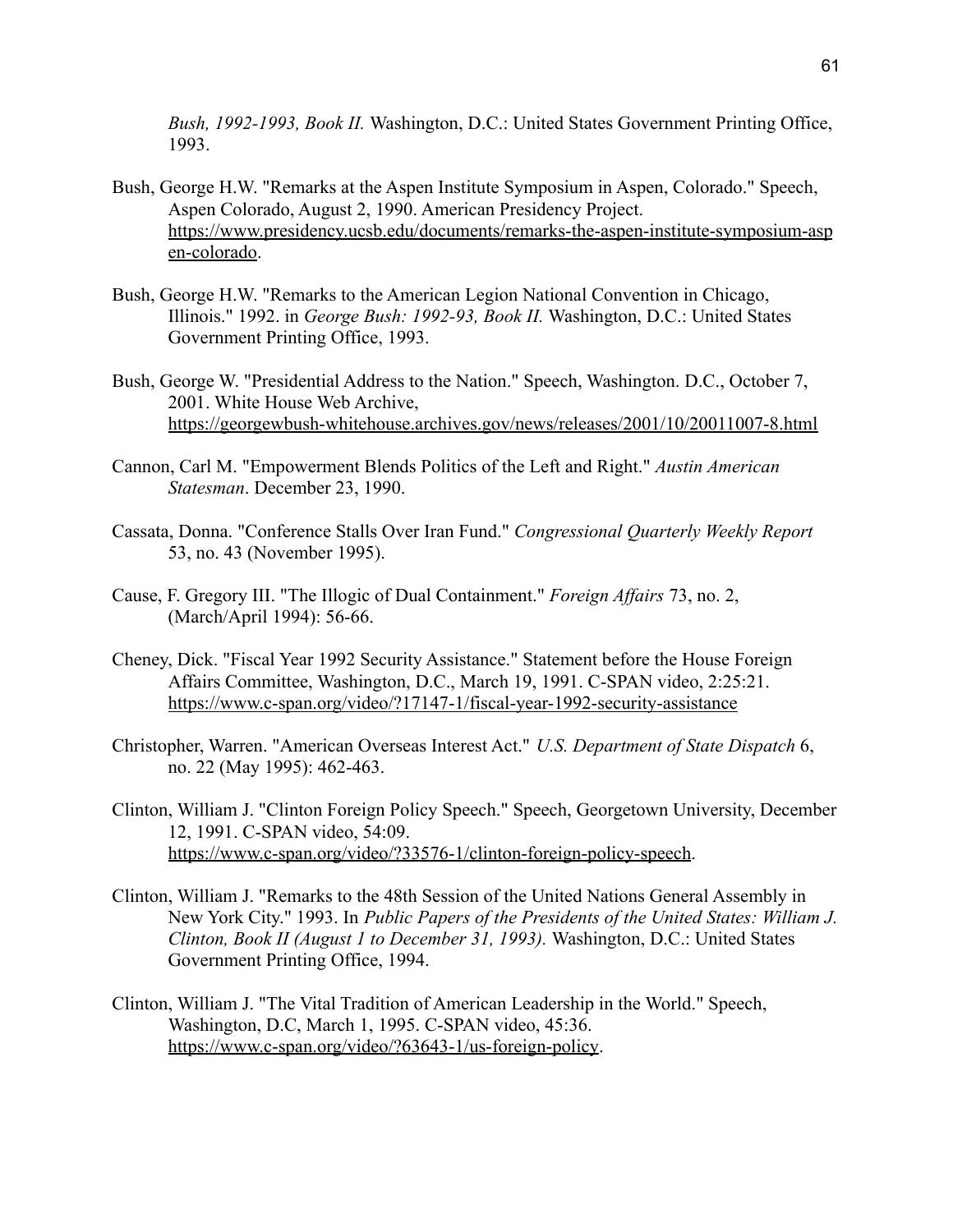- Clinton, William J. "Remarks to the Veterans of Foreign Wars Conference." Speech, Washington, D.C., March 6, 1995, American Presidency Project. [https://www.presidency.ucsb.edu/documents/remarks-the-veterans-foreign-wars-conferen](https://www.presidency.ucsb.edu/documents/remarks-the-veterans-foreign-wars-conference) [ce](https://www.presidency.ucsb.edu/documents/remarks-the-veterans-foreign-wars-conference)
- Clinton, William J. "In Defense of the United Nations." 1995. In Rubinstein et al (eds.). *Clinton Foreign Policy Reader: Presidential Speeches with Commentary*. Armonk: M.E. Sharpe, 2000.
- Clinton, William J. "Remarks to the Australian Parliament in Canberra." Speech, Canberra, November 20, 1996. American Presidency Project. [https://www.presidency.ucsb.edu/documents/remarks-the-australian-parliament-canberra-](https://www.presidency.ucsb.edu/documents/remarks-the-australian-parliament-canberra-0)[0](https://www.presidency.ucsb.edu/documents/remarks-the-australian-parliament-canberra-0).
- William J. Clinton, "Remarks to the Australian Parliament in Canberra," Speech, Canberra, November 20, 1996, American Presidency Project, [https://www.presidency.ucsb.edu/documents/remarks-the-australian-parliament-canberra-](https://www.presidency.ucsb.edu/documents/remarks-the-australian-parliament-canberra-0) $\overline{0}$  $\overline{0}$  $\overline{0}$
- Corn, David. "Rift on the Right: Life Without the Red Menace." *The Nation* 250, no. 14 (April 1990).
- "Defense Department Review," September 1, 1993, Washington, D.C., C-SPAN video, 1:29:32, <https://www.c-span.org/video/?49768-1/defense-department-review>
- Deparle, Jason. "The Man Inside Bill Clinton's Foreign Policy." *New York Times*, August 20, 1995.
- Devroy, Ann and R. Jeffrey Smith. "Clinton Reexamines a Foreign Policy Under Siege." *New York Times*. October 17, 1993.
- Devroy, Ann. "Veto Aimed at Foreign Policy Bill," *Washington Post*, May 24, 1995.
- Dewar, Helen. "Nunn Warns Pentagon to Fill Blanks in Budget," *Washington Post,* March 23, 1990.
- Diamond, John. "Replacing Iran Regime Advocated by Gingrich." *Washington Post,* February 9, 1995.
- Diamond, Larry. *An American Foreign Policy For Democracy*. Washington, D.C.: Progressive Policy Institute, 1991.
- Dionne, E.J. Jr. "The New Think Tank on the Block." *New York Times,* June 28, 1989.

.

Dionne, E.J. Jr. "Kicking the 'Vietnam Syndrome.'" *Washington Post,* March 4, 1991.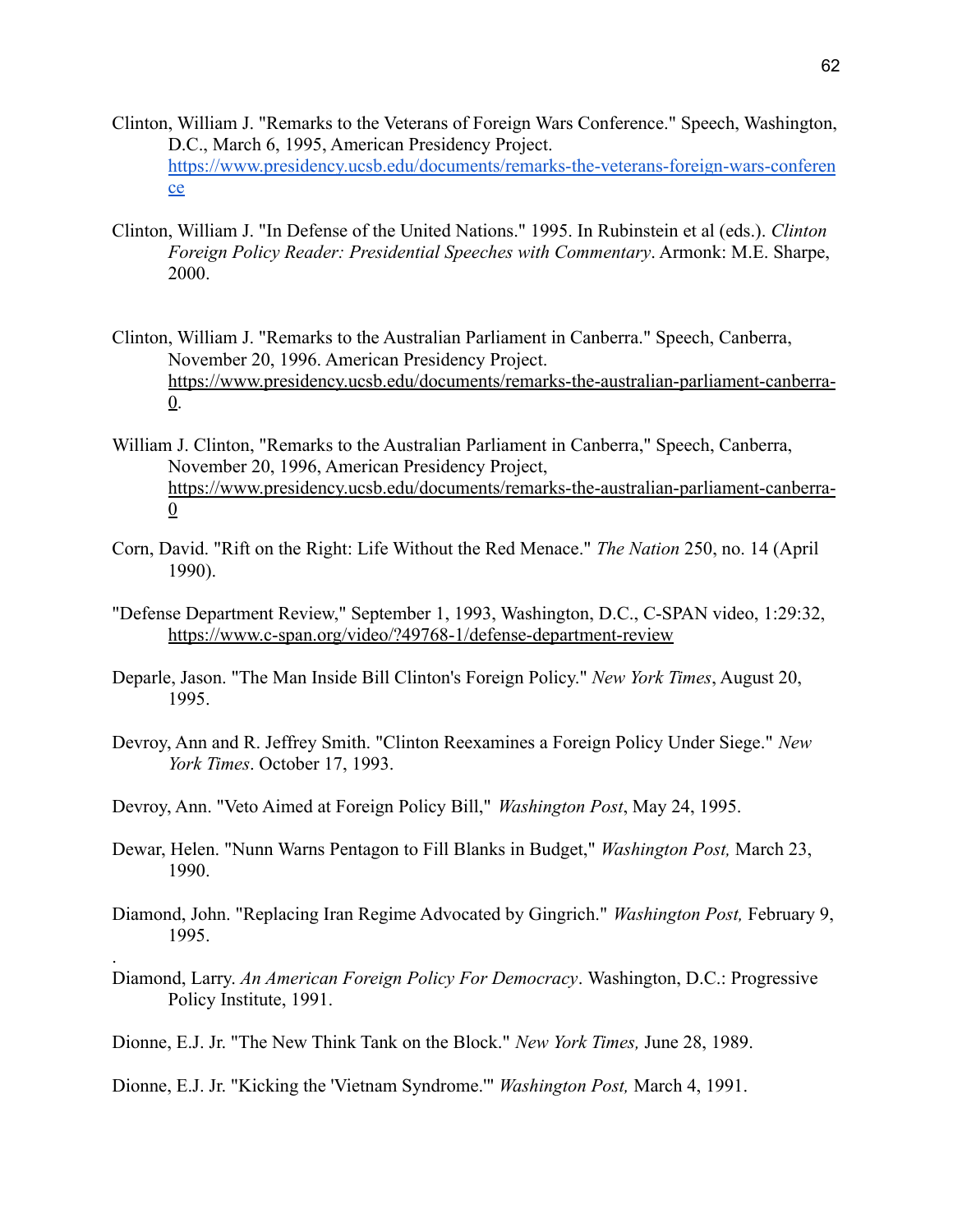- Eagleburger, Lawrence. "U.S. Foreign Policy of the 1980s." Speech, Washington, D.C., C-SPAN video, 27:44. [https://www.c-span.org/video/?22923-1/us-foreign-policy-1980s.](https://www.c-span.org/video/?22923-1/us-foreign-policy-1980s)
- Friedman, Thomas L. "A Disastrous Battle Forces Clinton to Focus More Sharply on What it Means to Get Into, or Stay Out of, Other Countries' Problems." *New York Times*, October 10, 1993.
- Friedman, Thomas L. "The Somalia Mission; Clinton Reviews Policy in Somalia as Unease Grows." *New York Times*, October 6, 1993.
- Frisby, Michael K. "Jubilant Clinton Pushes Message." *Boston Globe.* March 11, 1992.
- Freund, Charles Paul. "Where Did All Our Villains Go?" *Washington Post.* December 11, 1988.

From, Al. "Recruiting Bill Clinton." *The Atlantic*. December 3, 2013.

- Fukuyama, Francis. "The End of History?" *The National Interest*, no. 16 (Summer 1989): 3-18, 4.
- Gaddis, John Lewis. Personal journal. Unpublished.
- Gallucci, Robert L. "The Agreed Framework: Advancing U.S. Interests with North Korea." *U.S. Department of State Dispatch* 5, no. 50 (December 1994).
- Galston, William and Elaine Ciulla Karmack. *The Politics of Evasion: Democrats and the Presidency*. Washington, D.C.: Progressive Policy Institute, 1989.
- Grover, Lloyd. "Al From, Life of the Party." *Washington Post.* July 24, 1992.
- Haass, Richard N. "Paradigm Lost." Foreign Affairs, 74, no. 4 (January/February 1995): 43-58.
- Harrison, Selig S. "Promoting a Soft Landing in Korea." *Foreign Policy*, no. 106 (Spring 1997): 56-75.
- Hendrickson, David C. "The Recovery of Internationalism." *Foreign Affairs* 73, no. 5 (September 1994): 26-43.
- Hersh, Seymour M. "U.S. Secretly Gave Aid to Iraq Early in Its War Against Iran." *New York Times*, January 26, 1992.
- Homes, Kim. *Clinton's Red Herring: The Accusations of Congressional Isolationis*m. Washington, D.C.: Heritage Foundation, 1995.
- U.S. Congress, House. *American Overseas Interests Act of 1995*. HR 1561.104th Cong., 1st ses. Congressional Record. <https://www.congress.gov/congressional-report/104th-congress/house-report/128>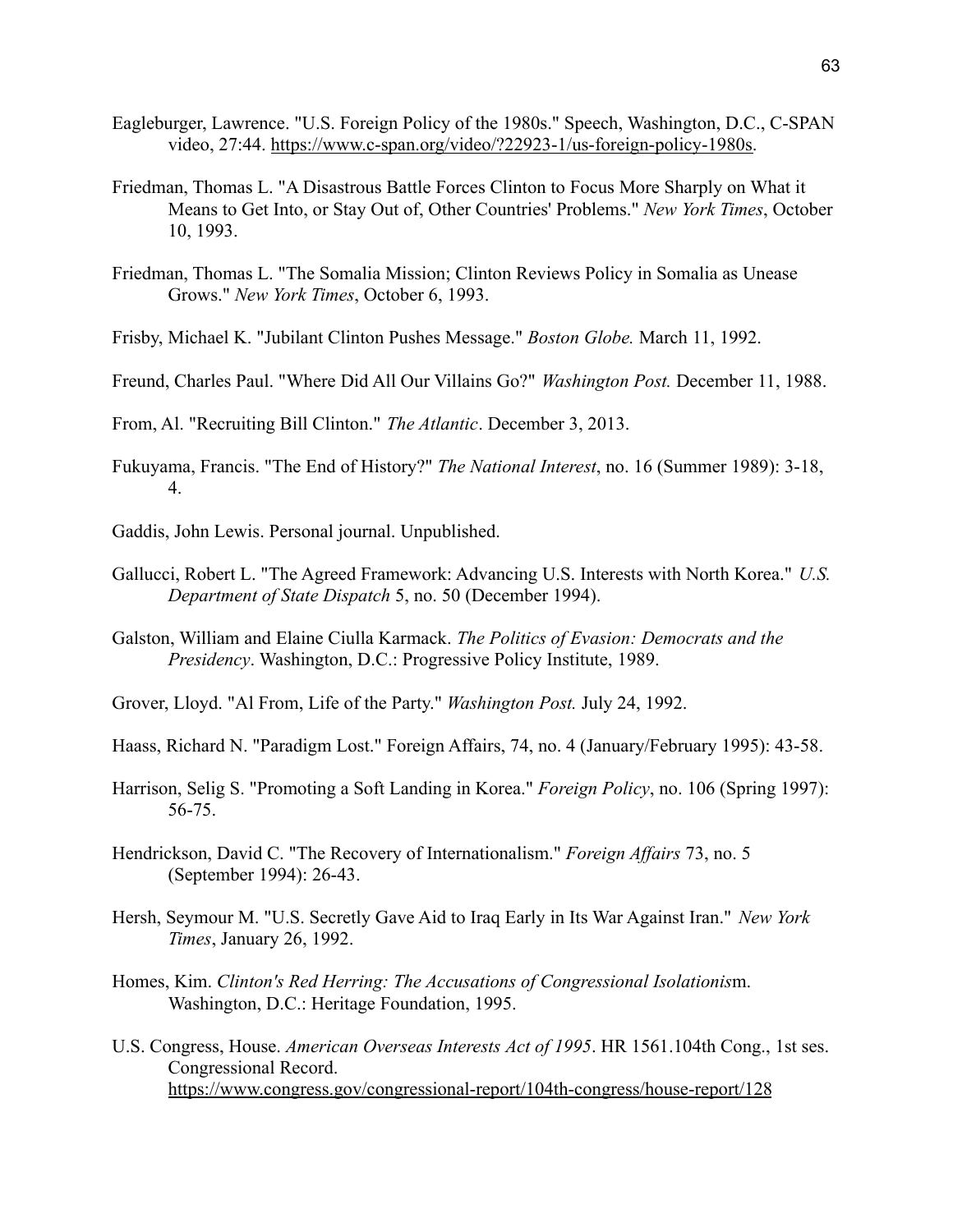- Huntington, Samuel P. "America's Changing Strategic Interests." *Survival* 33, no. 1 (January 1991): 3-17.
- Huntington, Samuel P. and Steve Dunn. *Who Are We? The Challenges to America's National Identity*. New York: Simon and Schuster, 2004.
- Indyk, Martin. "The Clinton Administration's Approach to the Middle East," 1993, in *Soref Symposium, Challenges to U.S. Interests in the Middle East: Obstacles and Opportunities.* Washington, D.C.: Washington Institute for Near East Policy, 1993.
- Kagan, Robert, "The Case for Global Activism." *Commentary*, September 1994.
- Kolderie, Ted. *Beyond Choice to New Public Schools: Withdrawing the Exclusive Franchise in Public Education.* Washington, D.C.: Progressive Policy Institute, 1990).
- Kondracke, Morton. "Neo-Politics." *The New Republic* 205, no. 22 (November 1991): 18-20.
- Krauthammer, Charles. "North Korea's Coming Bomb. " *Washington Post*, November 5, 1993.
- Kristol, William and Robert Kagan. "Toward a Neo-Reaganite Foreign Policy." *Foreign Affairs* 75, no. 4 (July/August 1996): 18-32.
- Lake, Anthony. "From Containment to Enlargement." 1993. In Rubinstein et al (eds.). *Clinton Foreign Policy Reader: Presidential Speeches with Commentary*. Armonk: M.E. Sharpe, 2000).
- Lake, Anthony. "Confronting Backlash States." *Foreign Affairs* 73, no. 2 (March/April 1994): 45-55.
- Lake, Anthony. "The Price of Leadership." Speech, Washington, D.C., April 27, 1995. Clinton Digital Library. [https://clinton.presidentiallibraries.us/items/show/9207.](https://clinton.presidentiallibraries.us/items/show/9207)
- Lake, Anthony. "Laying the Foundations for a New American Century." Speech, Medford, Massachusetts, April 25, 1996. White House Internet Archive. [https://clintonwhitehouse6.archives.gov/1996/04/1996-04-25-anthony-lake-address-to-the](https://clintonwhitehouse6.archives.gov/1996/04/1996-04-25-anthony-lake-address-to-the-fletcher-school.html) [-fletcher-school.html](https://clintonwhitehouse6.archives.gov/1996/04/1996-04-25-anthony-lake-address-to-the-fletcher-school.html)
- Lauter, David. "Bush Takes Detour to Greet Troops: Homecoming: The 363rd Tactical Fighter Wing's F-16s Were Among the First U.S. Planes to Arrive in the Gulf." *Los Angeles Times,* March 18, 1991.
- "Left and Right: The Emergence of a New Politics in the 1990's?" October 30, 1991. Washington, D.C. C-SPAN Video, 2:05:05. [https://www.c-span.org/video/?23522-1/politics-1990s.](https://www.c-span.org/video/?23522-1/politics-1990s)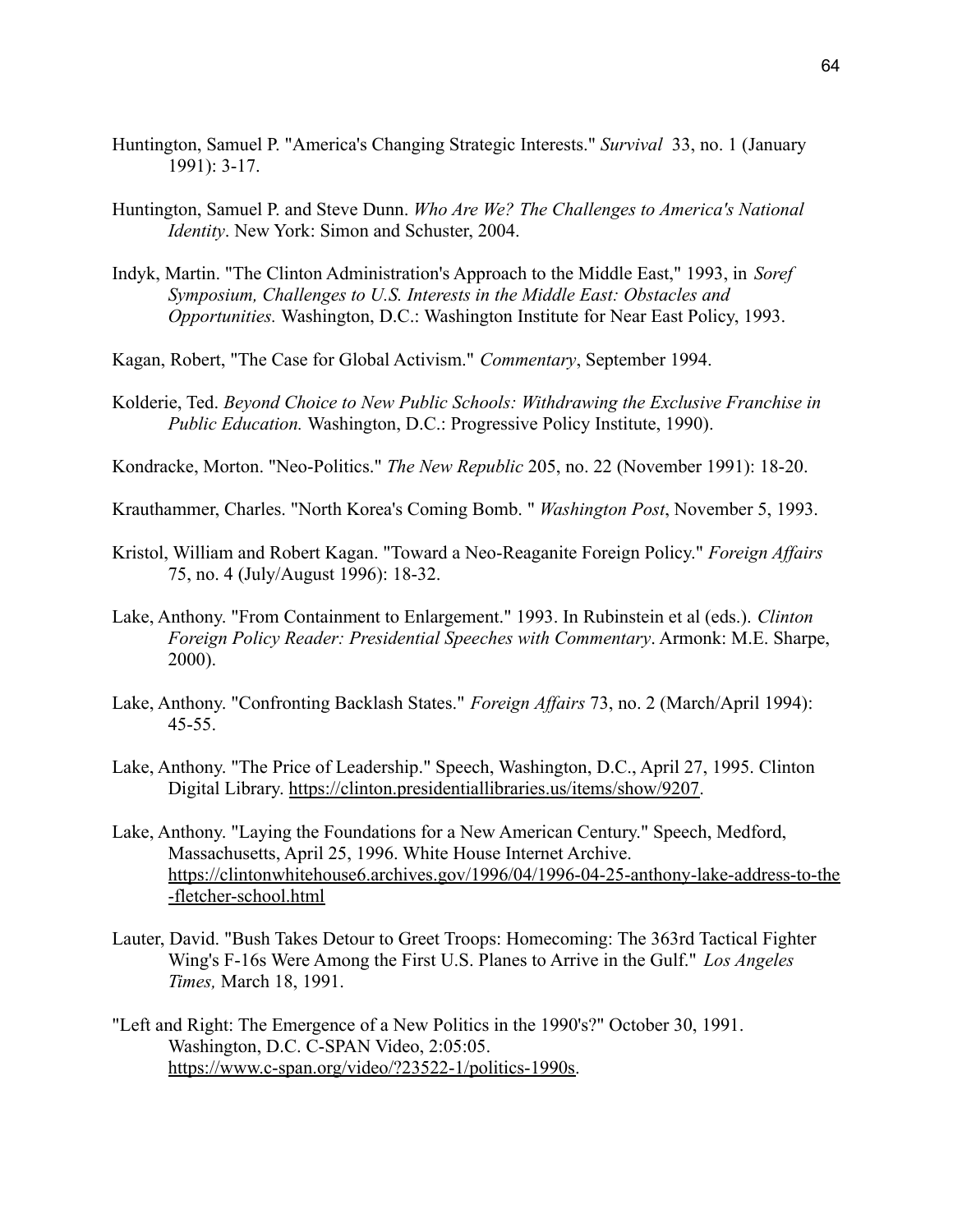Lewthwaite, Gilbert. "Think Tank Offers Text for Clinton Years. *The Sun*. December 7, 1992.

- Madigan, Charles M. "Democrats Searching For a Map to the White House." *Chicago Tribune,* September 17, 1989.
- Mandelbaum, Michael. "Foreign Policy as Social Work." *Foreign Affair*s 75, no. 1 (January/February 1996): 16-32.
- Marquis, Christopher. "U.S. Declares 'Rogue Nations' Are Now 'States of Concern.'" *New York Times*, June 20, 2000.
- Marshall, Jonathan. "Moderate Demo Think Tank Offers Broad Agenda For Change." *Los Angeles Times,* December 8, 1992.
- Marshall, Will and Martin Schram, eds. *Mandate For Change.* New York City: Berkley Books, 1993.
- Mearsheimer, John J. "Why We Will Soon Miss the Cold War," *The Atlantic Monthly* 266, no. 2 (August 1990): 35-42.
- Mufson, Steven. "Threat of 'Rogue' States: Reality or Rhetoric?" *Washington Post*, May 29, 2000.
- Mufson, Steven. "A 'Rogue' Is a 'Rogue' Is a 'State of Concern. '" *Washington Post*, June 20, 2000.
- Muravchik, Joshua. "Clintonism Abroad." *Commentary*, February 1995.
- Murphy, Carlye. "Iraqi Invasion Force Seizes Control of Kuwait." *Washington Post*, August 3, 1990.
- Nagourney, Adam. "Democratic Council to Play Key Role in the Administration." *USA Today,* December 4, 1992.
- National Security Council, Speechwriting Office, and Robert Boorstin. "Nixon Center, 3/1/95 Notes." Clinton Digital Library, [https://clinton.presidentiallibraries.us/items/show/11207.](https://clinton.presidentiallibraries.us/items/show/11207)
- National Security Council, Speechwriting Office, and Anthony Blinken. "Foreign Policy Talking Points 1/30/96." Clinton Digital Library, [https://clinton.presidentiallibraries.us/items/show/9411.](https://clinton.presidentiallibraries.us/items/show/9411)
- Nunn, Sam. "Defense Budget Blanks." Statement to the Senate, March 22, 1990 in *Congressional Record* 136, Part 4. Washington, D.C.: U.S. Government Printing Office, 1990.

Power, Samantha. "Bystanders to Genocide." *The Atlantic,* September 2001.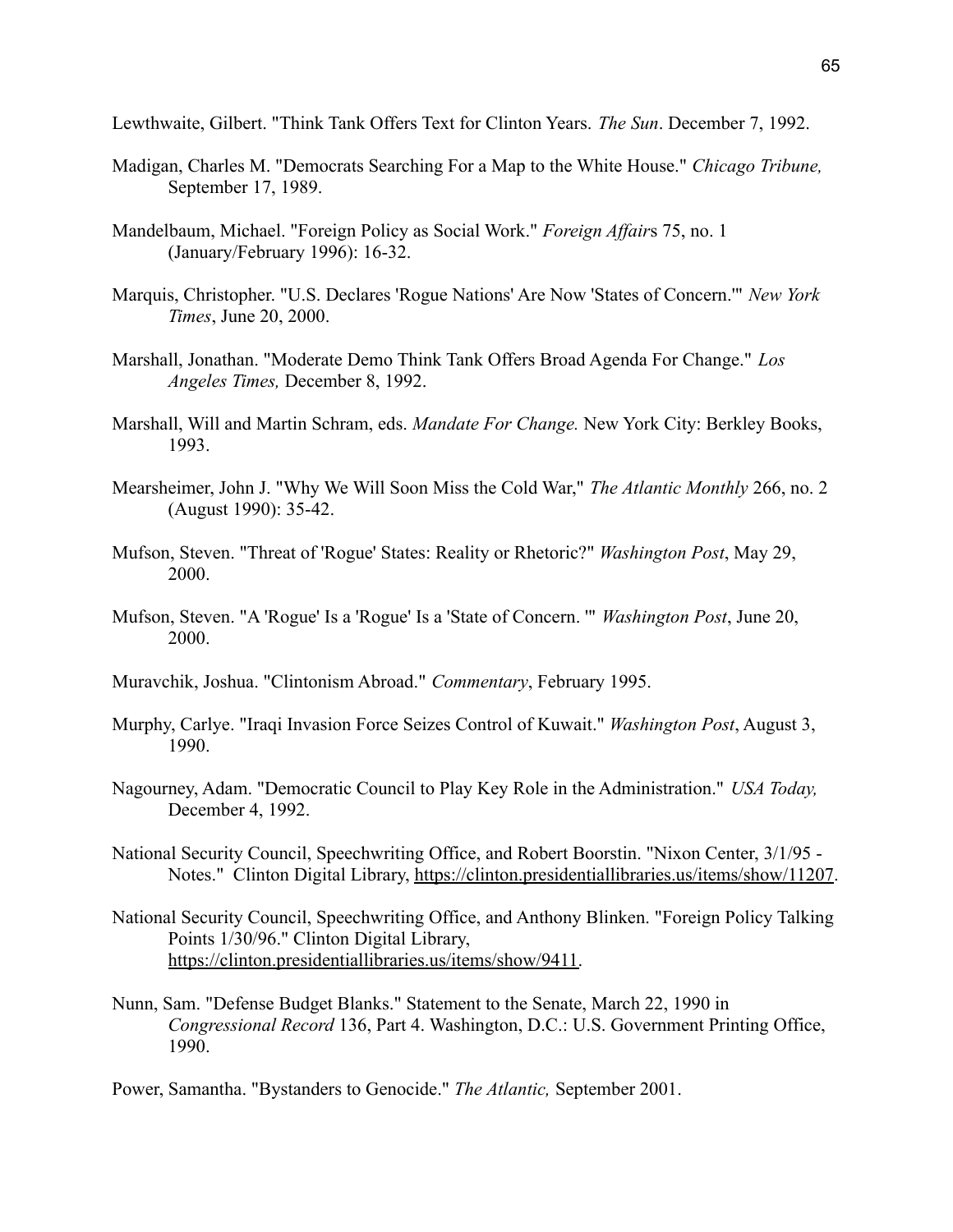- Project for a New American Century."Statement on Post-War Iraq." March 19, 2003. Accessed through the Militarist Monitor. [http://militarist-monitor.org/images/uploads/Statement\\_on\\_Post-War\\_Iraq.pdf](http://militarist-monitor.org/images/uploads/Statement_on_Post-War_Iraq.pdf)
- Project for the New American Century. "Letter to President Bush From the Project for the New American Century." September 20, 2001. Accessed through the Wayback Machine Internet Archive. [https://web.archive.org/web/20131018052135/http://www.newamericancentury.org/Bushl](https://web.archive.org/web/20131018052135/http://www.newamericancentury.org/Bushletter.htm) [etter.htm](https://web.archive.org/web/20131018052135/http://www.newamericancentury.org/Bushletter.htm)
- Project for a New American Century, *Rebuilding America's Defenses: Strategies, Forces, and Resources for a New Century* (Washington, D.C.: Project for a New American Century, 2000): 62.
- Project for a New American Century, "Statement of Principles," June 3, 1997. Accessed through the Militarist Monitor. [http://militarist-monitor.org/images/uploads/PNAC\\_Statement\\_of\\_Principles.pdf](http://militarist-monitor.org/images/uploads/PNAC_Statement_of_Principles.pdf)
- Reagan, Ronald. Remarks at the Annual Convention of the National Association of Evangelicals." Speech, Orlando, Florida, March 8, 1983. American Presidency Project. [https://www.presidency.ucsb.edu/documents/remarks-the-annual-convention-the-national](https://www.presidency.ucsb.edu/documents/remarks-the-annual-convention-the-national-association-evangelicals-orlando-florida) [-association-evangelicals-orlando-florida](https://www.presidency.ucsb.edu/documents/remarks-the-annual-convention-the-national-association-evangelicals-orlando-florida).
- Reagan, Ronald. "Remarks at the Annual Convention of the American Bar Association." Speech, Washington, D.C., July 8, 1985. Reagan Presidential Library. [https://www.reaganlibrary.gov/archives/speech/remarks-annual-convention-american-bar](https://www.reaganlibrary.gov/archives/speech/remarks-annual-convention-american-bar-association)[association](https://www.reaganlibrary.gov/archives/speech/remarks-annual-convention-american-bar-association).
- Reilly, John E., ed. *American Public Opinion and U.S. Foreign Policy.* Chicago: Chicago Council on Foreign Affairs, 1995.
- "Review & Outlook: New Deal for Pyongyang." *New York Times*, October 21, 1994.
- Richburg, Keith B."Foreigners Flee Rwanda Fighting Americans in Convoys Flee Capital Littered with Slaughter Victims." *Washington Post*, April 10, 1994.
- Rogers, David. "Gingrich Wants Funds Set Aside for Iran Action." *Wall Street Journal*, October 27, 1995.
- Roosevelt, Franklin D. "Fireside Chat." Radio address, Washington, D.C, December 9, 1941. American Presidency Project. [https://www.presidency.ucsb.edu/documents/fireside-chat-12.](https://www.presidency.ucsb.edu/documents/fireside-chat-12)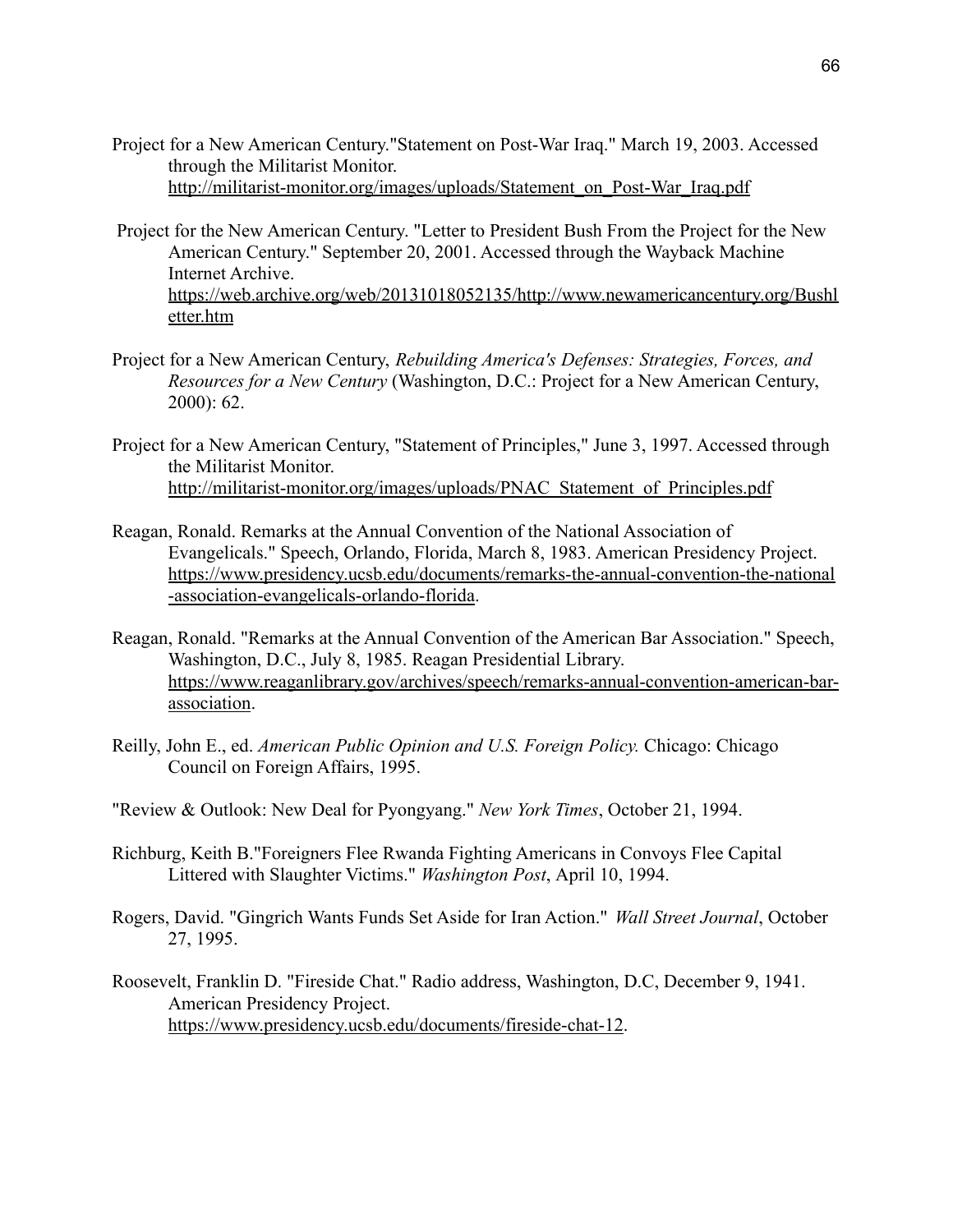Rosenfelt, Stephen S. "Return of the Neocons." *New York Times,* August 28, 1992.

Schlesinger, Arthur Jr. "New Isolationists Weaken America,. *New York Times,* June 11, 1995.

Schlesinger, Arthur Jr. *Journals, 1952-2000*. New York: Penguin, 2007.

- Slafsky, Ted et al. "The World's Most Dangerous Man," *U.S. News & World Report,* June 4, 1990.
- Smith, R. Jeffrey and Daniel Williams. "White House to Step Up Plans To Isolate Iran, Iraq, Administration to Try 'Dual Containment.'" *Washington Post*, May 23, 1993.
- Smith, R. Jeffrey and Julia Preston. "Nuclear Watchdog Says N. Korea Steps Up Fuel Rod Withdrawal." *Washington Post*, May 28, 1994.
- Smith, R. Jeffrey and Thomas W. Lippman. "White House Agrees to Bill Allowing Covert Action Against Iran." *Washington Post*, December 22, 1995.
- "State of the Union; Transcript of President's State of the Union Message to Nation," *New York Times,* January 30, 1991.
- Suit, William. "The Logistics of Air Power Projection." *Air Power History* 38, no. 3 (Fall 1991): 9-20, 11.
- "Text of President Bush's 2002 State of the Union Address." *Washington Post*, January 29, 2002.
- "The Politics of Message: Foreign Policy." September 11, 1989, Mayflower Hotel, Washington, D.C. C-SPAN Video, 1:16:03. [https://www.c-span.org/video/?11352-1/politics-message-foreign-policy.](https://www.c-span.org/video/?11352-1/politics-message-foreign-policy)
- "The Unfinished War: A Decade Since Desert Storm," *CNN,* January 16, 2001.
- Tran, Mark. "Haitian Mob Keeps U.S. Peacekeepers at Sea." *The Guardian*, October 12, 1993.
- "Transcript of Speech by Clinton Accepting Democratic Nomination." *New York Times,* July 17, 1992.
- United Nations Security Council. 2963rd Meeting. "Resolution 678." November 29, 1990. Digital UN Library. [https://digitallibrary.un.org/record/102245?ln=en.](https://digitallibrary.un.org/record/102245?ln=en)
- United States General Accounting Office. *Peace Operations: Withdrawal of U.S. Troops From Somalia.* Washington D.C.: General Accounting Office, 1994.
- U.S. Congress, *Department of Defense Authorization for Appropriations for Fiscal Years 1992 and 1993* (U.S. Government Printing Office, 1991),14.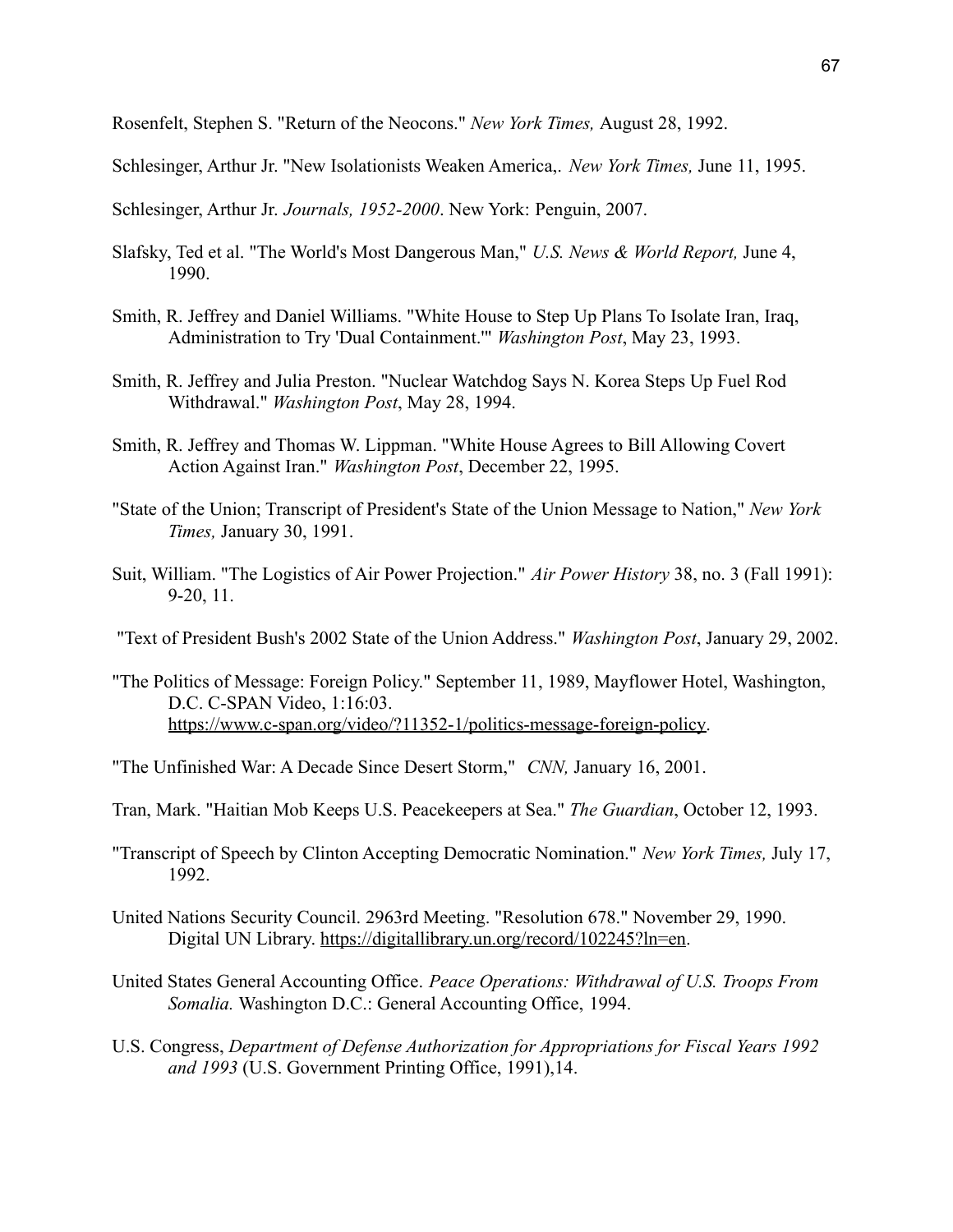- Tyler, Patrick E. "New Pentagon 'Guidance' Cites Soviet Threat in Third World." *Washington Post,* February 13, 1990.
- U.S. Department of Defense, *Conduct of the Persian Gulf War, Final Report to Congress* (Washington, D.C.: U.S. Government Printing Office, April 1992), 351.
- Von Drehle, David. "With Friends in High Places, Democratic Think Tank Bids for Glory." *Washington Post*, December 7, 1992.
- Wall Street Journal Editorial Team, "Review and Outlook: A Declining Power," *Wall Street Journal,* January 18, 1991.
- "War in the Gulf: The Pentagon; Excerpts From Remarks by Cheney and Powell on War Effort," *New York Times*, January 18, 1991.
- Weymouth, Lally. "Questioning the Korea Deal." *New York Times*, January 25, 1994.
- White House. "Presidential Decision Directive-25: U.S. Policy on Reforming Multilateral Peace Operations." May 3, 1995. Clinton Digital Library. [https://clinton.presidentiallibraries.us/items/show/12749.](https://clinton.presidentiallibraries.us/items/show/12749)
- Wilkinson, Tracy. "Crowd Rejoices at Aristide's Return to Power." *Los Angeles Times*, October 16, 1994.
- Will, George F. " Buchanan Takes Aim." *Washington Post,* December 11, 1991.

#### **Secondary Sources:**

- Aron, Raymond. *The Imperial Republic: The United States and the World 1947-1973.* New Brunswick: Transaction Publishers, 2009.
- Ashlock, Alex. "How Ross Perot's Third Party Presidential Bids Shook Up American Politics." Wbur, July 10, 2019.
- Boys, James D. *Clinton's Grand Strategy: US Foreign Policy in a Post-Cold War World.* London: Bloomsbury Academic, 2015.
- Brunk, Darren C. "Curing the Somalia Syndrome: Analogy, Foreign Policy Decision Making, and the Rwandan Genocide." *Foreign Policy Analysis* 4, no. 3 (July 2008): 301-320.
- Chollet, Derek and James Goldgeier, *America Between the Wars: From 11/9 to 9/11*. New York: PublicAffairs, 2008.

Correll, John T. "The Strategy of Desert Storm" *Air Force Magazine*, January 1, 2006.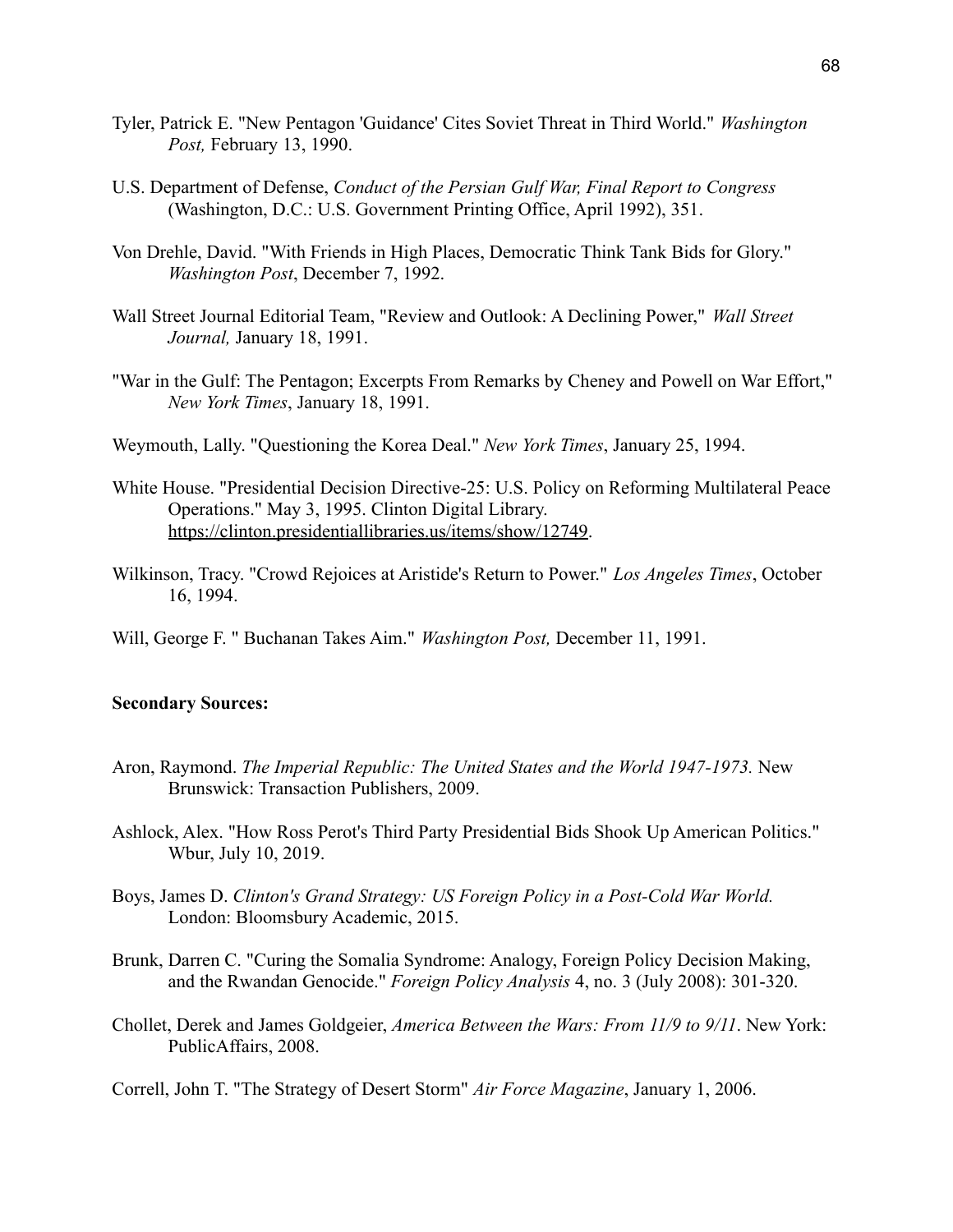- Dudziak, Mary. *War Time: An Idea, Its History, Its Consequences*. Oxford: Oxford University Press, 2012.
- Dumbrell, John. *Clinton's Foreign Policy: Between the Bushes, 1992-2000.* New York: Routledge, 2009.
- George, Alexander L. *Bridging the Gap: Theory and Practice in Foreign Policy.* Washington D.C.: United States Institute of Peace Press, 1993.
- Goldgeir, James. "A Complex Man With a Simple Idea," in *A Kennan for Our Times: Revisiting America's Greatest 20th Century Diplomat in the 21st Century*. Washington, D.C.: Wilson Center, 2019.
- Hale, Jon F. "The Making of the New Democrats." *Political Science Quarterly* 110, no. 2 (Summer 1995): 207-232.
- Hyland, William G. *Clinton's World: Remaking American Foreign Policy.* Westport: Praeger, 1999.
- Klare, Michael. *Rogue States and Nuclear Outlaws: America's Search for a New Enemy.* New York: Hill and Wang, 1995.
- "List of PNAC Signatories and Contributing Writers." Militarist Monitor, January 9, 2017. [https://militarist-monitor.org/list\\_of\\_pnac\\_signatories\\_and\\_contributing\\_writers/](https://militarist-monitor.org/list_of_pnac_signatories_and_contributing_writers/)
- Litwak, Robert S. *Rogue States and U.S. Foreign Policy,* Washington, D.C., Woodrow Wilson Center Press, 2000.
- McEvoy-Levy, Siobhán. *American Exceptionalism and US Foreign Policy: Public Diplomacy at the End of the Cold War.* New York City: Palgrave, 2001.
- Miles, Alex. *US Foreign Policy and* the *Rogue State Doctrine.* New York: Routledge, 2013.
- Müller, Harald. "Evilization in Liberal Discourse: From Kant's 'Unjust Enemy' to Today's 'Rogue State.'" *International Politics* 51, no. 4 (July 2014): 475-491.
- Packer, George. "PNAC and Iraq." *The New Yorker,* March 29, 2009.
- "rogue, n. and adj." OED Online. December 2021. Oxford University Press. [https://www.oed.com/viewdictionaryentry/Entry/166894.](https://www.oed.com/viewdictionaryentry/Entry/166894)
- Pollack, Kenneth M. *The Persian Puzzle: The Conflict Between Iran and America.* New York: Random House, 2004.